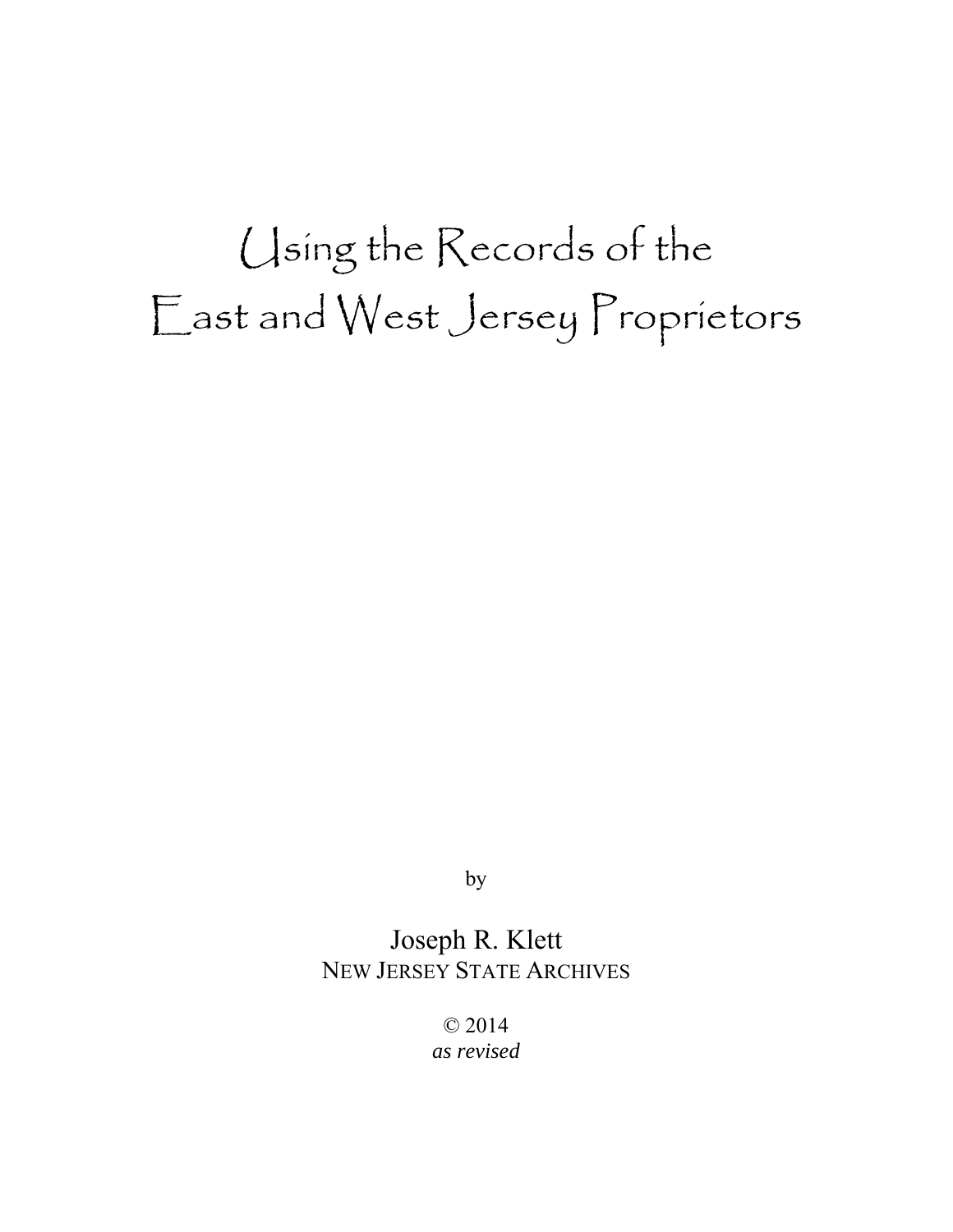# USING THE RECORDS OF THE EAST AND WEST JERSEY PROPRIETORS

### PRESENTATION OUTLINE

| $\vert$ .      | Introduction                                                                             | Page 1          |
|----------------|------------------------------------------------------------------------------------------|-----------------|
| $\prod$ .      | $ $ mportant $\mathsf F$ vents in New Jersey's $\mathsf P$ roprietary $\mathsf H$ istory | Page 3          |
| $\ \ $ .       | The East-West Boundary                                                                   | Page 7          |
| IV.            | East Jersey's Earliest Settlements                                                       | Page 9          |
| $V_{\cdot}$    | West Jersey's Earliest Settlements                                                       | Page 12         |
| $V$ .          | $Key Terms$ and Document Types                                                           | Page 14         |
| VII.           | How was Land Acquired?                                                                   | Page 17         |
| VIII.          | Proprietors' Records available at New Jersey State Archives                              | Page $18$       |
| $\mathsf{IX}.$ | [egal, $O$ bscure and Archaic $\top$ erms found in Ancient [and Records                  | Page 26         |
| $X_{1}$        | Case Studies                                                                             | Page 34         |
| XI.            | Bibliography                                                                             | $\Gamma$ age 35 |

## Acknowledgments

The author thankfully acknowledges the following persons who aided in the preparation of these materials:

**Ellen R. Callahan**, Collection Manager at the New Jersey State Archives, for documentary and bibliographic research assistance.

**William H. Taylor**, Surveyor General of West New Jersey, and the late **Frederick A. Gerken**, Registrar of the Eastern Division of New Jersey, for imparting some of their knowledge of proprietary records and history.

**John E. Pomfret** and **John P. Snyder** for their invaluable reference works, including Mr. Snyder's original maps donated years ago to the New Jersey State Archives.

**Joanne M. Nestor, Photographic Archivist at the New Jersey State Archives, for scanning** documents and maps.

Various staff and colleagues who reviewed and contributed to the list of terms found in land records.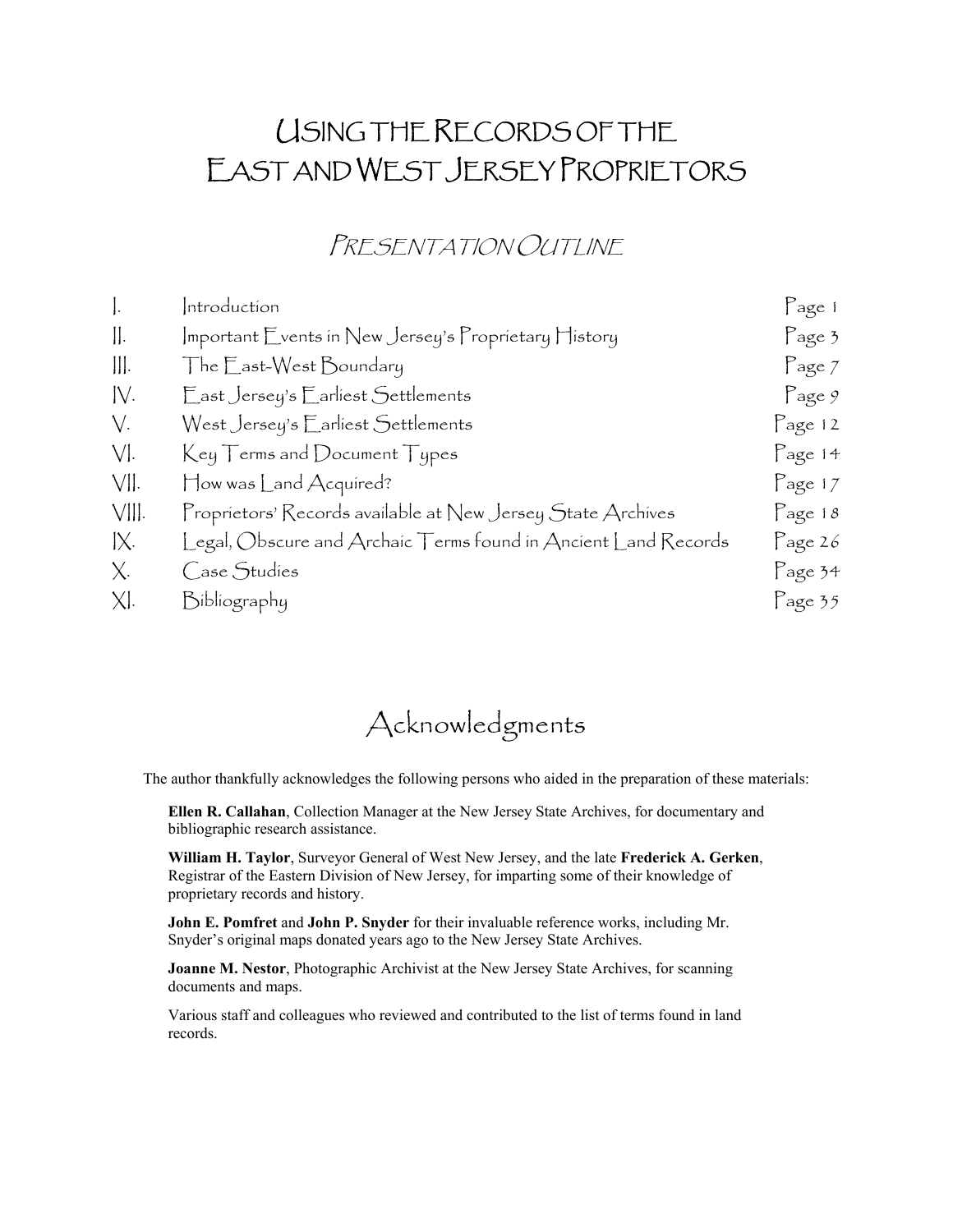### $Part$  – Introduction

# Who Were (Are) the Proprietors?

Based on the joint rights granted by the Duke of York to Sir George Carteret and John, Lord Berkeley, New Jersey became a proprietary colony with eastern and western divisions. East Jersey's development was tied to New York, New England, and the former Dutch colony of New Netherland. The settlement of West Jersey on the Delaware River was initially a Quaker venture, and was associated with William Penn and others involved in the colonization of Pennsylvania.

 The successors to Carteret's and Berkeley's interests in New Jersey essentially evolved into the corporate The provincial dual capitals of Perth Amboy in East Jersey and Burlington in West Jersey also continued East and West Jersey Proprietors, respectively. They were the first British landowners of New Jersey, and governed the provinces during the first four decades of British colonization. In 1702, after the proprietors in East and West Jersey had surrendered their governmental authority several times, Queen Anne established New Jersey as a unified royal colony. The proprietors nevertheless retained their land rights. as the seats of government until Trenton became the state capital in 1790.

In 1998, the East Jersey Proprietors—reportedly New Jersey's oldest corporation—dissolved and sold their rights to unappropriated land to the state's Green Acres program. At that time, the East Jersey records were transferred from Perth Amboy to the State Archives in Trenton. In December 2005, the West Jersey Proprietors deposited their records with the State Archives as well, thus uniting all of New Jersey's colonial land records under one roof. The West Jersey Proprietors continue as an active corporation based in Burlington, N.J., and retain legal ownership of their original records.

### And Why do you Care?

The records of the East and West Jersey Proprietors document nearly three and a half centuries of land transactions and settlement in New Jersey. While the earliest volumes of proprietary land records and government commissions were united in the office of the Secretary of State at the time or soon after Trenton was established as the state capital in 1790, a large volume of books containing just surveys or warrants and certain other early records were retained by the proprietors.

 fully available in the county seats until 1785 for deeds and 1766 for mortgages, proprietary survey records Since the recording of land conveyances is and has always been voluntary, and since this function was not are vital for documenting colonial land-owning families. Throughout the records are buried innumerable genealogical facts and connections. Since very little has been published in terms of abstracts or transcripts of the proprietors' books, serious research requires using the original documents (on microfilm).

Genealogical documentation aside, a basic knowledge of the East and West Jersey proprietors and the partition lines between the two provinces will aid any genealogist researching colonial New Jersey families. The original counties and their boundaries and subdivisions were based on the east-west division, and references to the two regions are prevalent in land, estate, court and legislative records through to the revolutionary period and later.

Several major indexes to proprietary surveys are available at the State Archives, and we have produced or are in the process of creating databases that further catalog and index these records. Improving access to the proprietary records is one of the State Archives' highest processing priorities.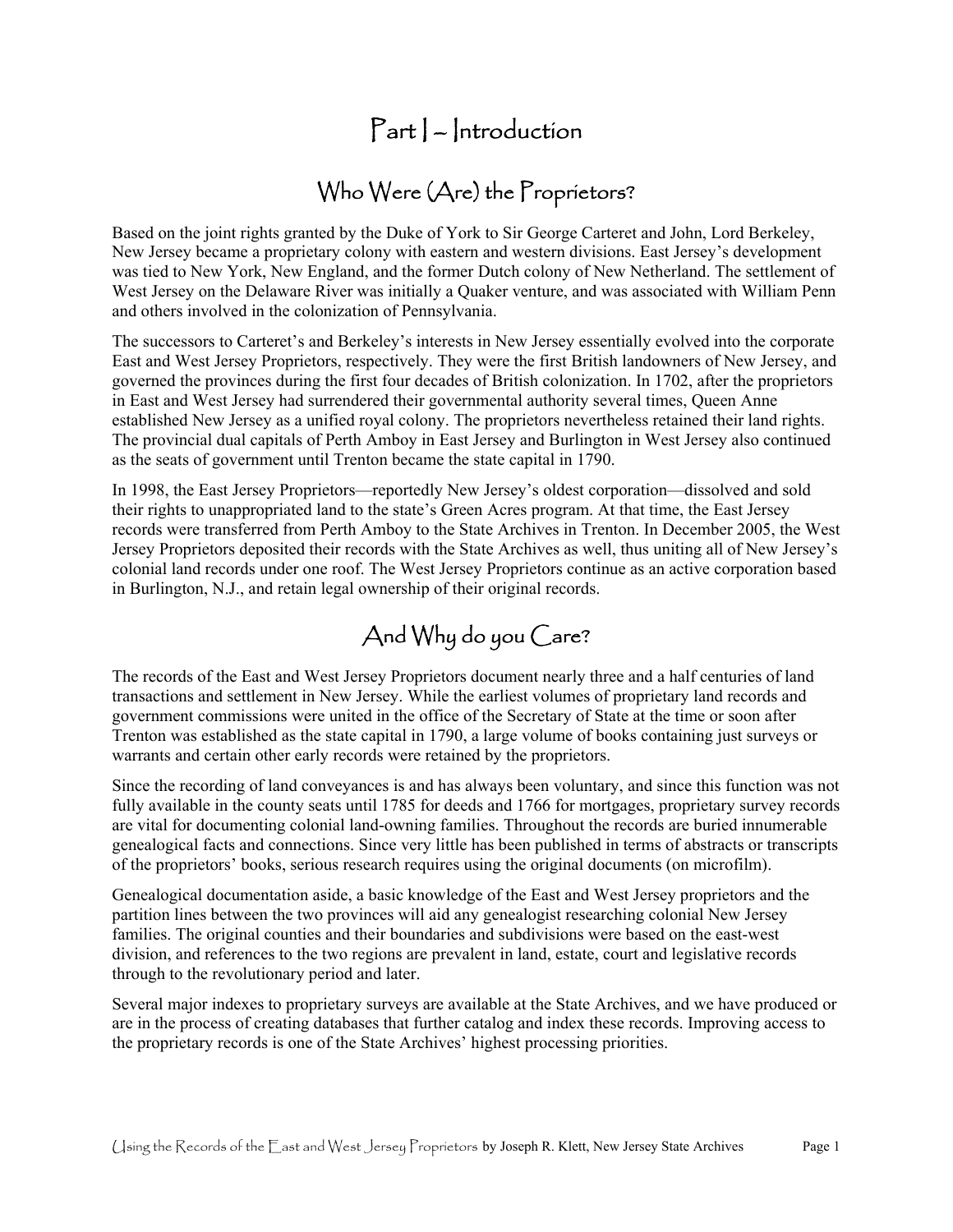### East Jersey versus West Jersey

 between the settlers and the proprietors. In East Jersey, patents had been granted independently by disagreements. These disputes related to the very right of the proprietors to govern, the collection of quit-While the proprietary systems that evolved in East and West Jersey had much in common, there were marked differences in terms of the development of the two divisions of the colony and the relationship Governor Nicolls to colonists from New England and New York, setting the stage for major and ongoing rents, the granting of unsettled lands within the Nicolls patents, and the means of funding government. East Jersey also was subject to customs-related challenges and annexation efforts on the part of New York. As a result of these controversies, settlement in East Jersey during the proprietary period was slower than had been anticipated.

The disputes related to land rights and quit-rents plagued East Jersey throughout the proprietary period and beyond the 1702 surrender of governing rights. The controversy over lots granted by the Elizabeth-Town Associates, culminating in the 1745 Bill in Chancery and its answer, is a reminder that even after the East Jersey Proprietors were no longer a governmental authority they were still at odds with a proportion of the settlers to the end of colonial times.

In West Jersey, where shares were divided into smaller fractions, there was greater opportunity for persons other than the extremely wealthy to hold stock in the colony and its land. Quit-rents were not required in much of West Jersey due to the wider distribution of land rights and the resultant competition for sales to settlers. While West Jersey's governors Edward Byllynge and Daniel Coxe often acted in conflict with the chartering *Concessions and Agreements* (which Byllynge himself had written), the democratic ideals found in this document had a positive influence on the relationship between the settlers and the proprietors.

 West Jersey was a more peaceful province with a more open proprietorship. While members of the Society of Friends (including William Penn) were involved in the development of East Jersey and were in large numbers among its settlers, the initial English colonization of West Jersey was *essentially a Quaker venture*. In fact, many of the problems that arose in West Jersey toward the end of the proprietary period were connected to non-Quaker forces—in particular Dr. Daniel Coxe, the West Jersey Society (which acquired land and governance rights from Coxe), and the Society's agents. Overall,

 West Jersey proprietors respectively. In East Jersey, the early proprietorship was characterized by It is of interest to note that there are also differences between the types of records kept by the East and contention over quit-rents and a need for defense of proprietary land rights. It is not surprising, therefore, that among East Jersey's archive are certain record types not found in West Jersey, such as quit-rent accounts and exemplified copies (abstracts) of the earliest deed books—the originals having been taken over by the colonial government before 1741.

 On the other hand, in West Jersey proprietary rights were divided into smaller fractions. There were (are) hypothetically 3,200 voting shares as compared to ninety-six in East Jersey, although many West Jersey shares have never been accounted for. In theory then (since the main purpose of proprietary records is to document land surveys and the initial severance of title from the proprietors), the West Jersey records might contain buried genealogical data pertaining to a greater number of families.

The proprietary records—from both East and West—are nevertheless vital to research on colonial New Jersey families. **Both archives contain extensive and as yet unpublished documentation from the seventeenth century.** Obviously, the largely untapped historical and genealogical research potential of the proprietary land records is vast indeed.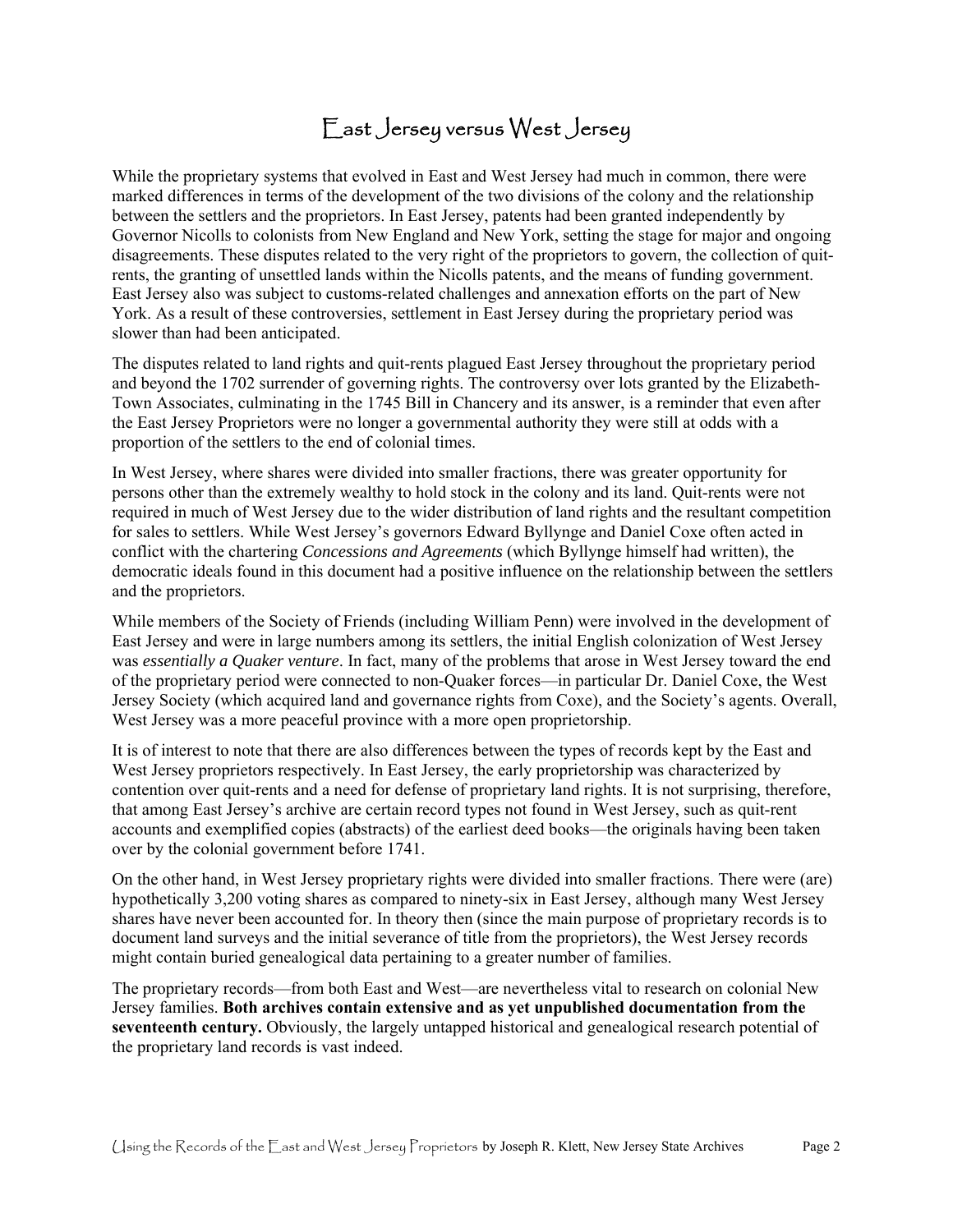### Part || -|mportant Events in New Jersey's Proprietary History

 The following timeline is adapted primarily from **John E. Pomfret**, *The New Jersey Proprietors and Their Lands, 1664-1776* (Princeton, 1964) and **John P. Snyder**, *The Story of New Jersey's Civil Boundaries, 1606-1968* (Trenton, 1969). A short list of important years to remember is included at the end. *NOTE*: The years as given are based on the modern calendar.

 **29 May 1660** – King Charles II restored to the throne in England; resolves to bring the New Netherland colony into the dominion of the British crown.

 **12 March 1664** – King Charles issues patent bestowing upon his brother James, Duke of York, the land extending from the St. Lawrence River to the Delaware. Included are Maine, Martha's Vineyard, Nantucket, Long Island, and the mainland between the Connecticut and Delaware rivers (containing New York and New Jersey).

 **23-24 June 1664** – Duke James grants lands between the Hudson and Delaware rivers to loyal friends John, Lord Berkeley, and Sir George Carteret (both also proprietors of the Carolinas). The colony is to be called New Jersey or New Cesarea in honor of Carteret's homeland, the Isle of Jersey in the English Channel.

 **18 August 1664** – Four British frigates arrive at New Amsterdam; the Dutch surrender. Col. Richard Nicolls is established as governor of the Duke's territories. New Amsterdam is renamed New York; New Jersey is called Albania by the local English.

**late 1664** – Gov. Nicolls issues conditions upon which plantations would be created.

 **1 December 1664** – Gov. Nicolls grants patent for settlement on Achter Koll (Newark Bay), subsequently called Elizabeth-Town, which had been purchased from the Indians on 28 October by John Ogden, Luke Watson and others.

**10 February 1665** – Berkeley and Carteret publish *Concessions and Agreements* based on Carolina's concessions.

**8 April 1665** – Gov. Nicolls grants patent for Navesink/Monmouth tract (Middletown and Shrewsbury settlements).

 **August 1665** – Capt. Philip Carteret, cousin of Sir George's wife Elizabeth, arrives as governor of the new colony. Elizabeth-Town, named in honor of Lady Elizabeth Carteret, is established as the seat of government.

**November 1665** – Settlers at Bergen take oath of allegiance to the king and the proprietors.

**February 1666** – Lot owners in Elizabeth-Town take oath of allegiance.

 **May 1666** – Southern half of Elizabeth-Town patent sold to settlers from Massachusetts; becomes Woodbridge. Portion of Woodbridge patent sold to settlers from New Hampshire; becomes Piscataway. The two townships are set aside by Gov. Carteret on 21 May.

 **11 July 1667** – Newark tract purchased by Robert Treat and others. Settlers had landed 17 May 1666.

**February 1668** – Woodbridge settlers take oath of allegiance. Township chartered 1 June 1669.

**22 September 1668** – Bergen Township chartered by Gov. Carteret.

**1 August 1673** – Dutch recapture former New Netherland area; begin to set up government at Achter Koll (New Jersey).

**9 February 1674** – Westminster Treaty returns Dutch-held New York and New Jersey to the English.

 **18 March 1674** – John, Lord Berkeley, sells his joint but as yet undivided interest in New Jersey to John Fenwick in trust for Edward Byllynge.

 right of customs and duties. **June 1674** – King Charles II makes confirming grant of New Jersey to brother James, Duke of York, reserving the

 **1 July 1674** – Edmund Andros is commissioned governor of New York by Duke James; granted some authority over East New Jersey.

Using the Records of the East and West Jersey Proprietors by Joseph R. Klett, New Jersey State Archives Page 3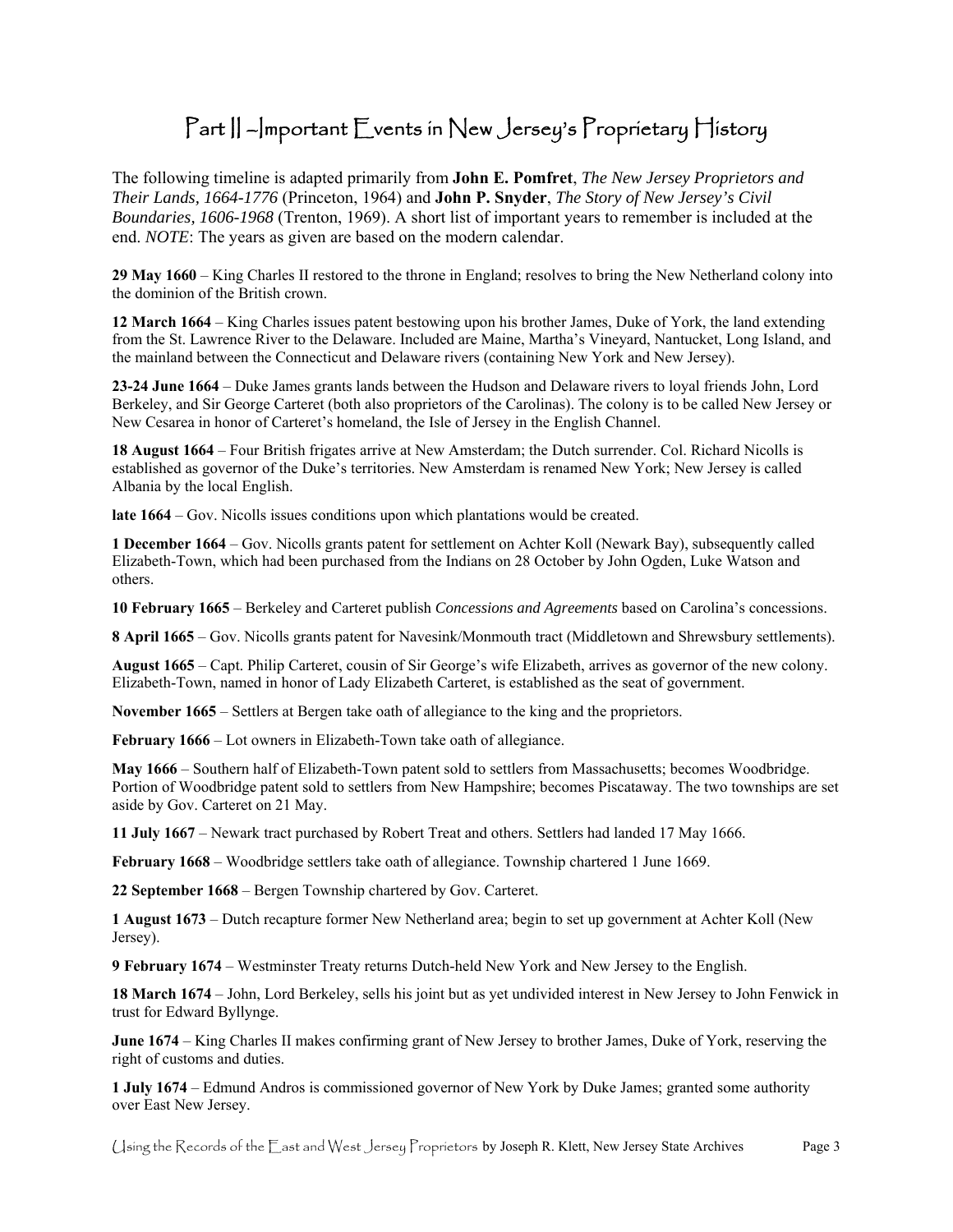**28-29 July 1674** – Duke of York issues patent to Sir George Carteret for East Jersey, being the territory lying north of a line connecting Barnegat Bay on the Atlantic Ocean with Pennsauken Creek on the Delaware River.

 **9 February 1675** – Tripartite (three-party) deed signed, in which William Penn, Gawen Lawrie and Nicholas Lucas become trustees of Edward Byllynge's interest in western New Jersey except for one tenth granted to John Fenwick.

**November 1675** – John Fenwick founds settlement at Salem in his tenth of western New Jersey.

**13 November 1675** – Four counties are designated (without names) in East Jersey based on settlements at Bergen; Elizabeth-Town and Newark; Woodbridge and Piscataway; and Middletown and Shrewsbury.

 **1 July 1676** – Quintite or quintipartite (five-party) deed is signed between Carteret and the trustees of western New Jersey establishing boundary line projected from Little Egg Harbor to a point 41º 40' latitude on the upper Delaware.

 **3 March 1677** – West Jersey's *Concessions and Agreements*, drafted in 1676 by Edward Byllynge and signed by the proprietors and inhabitants, sets forth a framework of government and fundamental laws of the colony.

 **August 1677** – The ship *Kent* arrives at Burlington in West Jersey; settlement of "London" and "Yorkshire" tenths follows.

**September-October 1677** – Large tracts of lands in West Jersey are purchased from the Indians.

 **January 1680** – Sir George Carteret dies; Gov. Andros soon after asserts authority over New Jersey and challenges Gov. Philip Carteret's authority.

 **6 August 1680** – Deed of confirmation is issued by the Duke of York conveying West Jersey to Edward Byllynge and other proprietors.

 government and public duties. **November 1680** – Duke James informs Gov. Andros that he has relieved East and West Jersey of Andros's rights to

**1681** – Courts are established for West Jersey in Burlington and Salem.

**November 1681** – "Irish Tenth" (present-day Camden area) settlers arrive in West Jersey; remain in Fenwick's colony for the first winter.

 **1-2 February 1682** – East Jersey is sold by the trustees of Sir George Carteret to twelve men, all Quakers except one, led by William Penn.

 **August-September 1682** – The twelve East Jersey purchasers each take on a partner in the venture, resulting in the Twenty-Four Proprietors.

**September 1682** – Scottish Quaker Robert Barclay is elected by the proprietors as governor of East Jersey.

**7 March 1683** – East Jersey's counties—Bergen, Essex, Middlesex and Monmouth—are formalized, each with its own court.

**14 March 1683** – New patent for East Jersey is issued by the Duke of York to the Twenty-Four Proprietors.

 **1684 to 1687** – The right of free ports in New Jersey (namely Perth Amboy) is challenged in New York and England.

**1685** – Court jurisdiction is established in Cape May in West Jersey.

**April 1685** – Fourteen local men are established as the Council (later Board) of Proprietors of East New Jersey; are given broad powers of government, collection of quit-rents, and determining the boundary line with West Jersey.

**1686** – Perth Amboy becomes capital of East Jersey.

 **late 1680s to 1695** – Challenges and lawsuits occur in East Jersey over quit-rents and land titles in the areas that had been patented by Gov. Nicolls in the 1660s.

**26 May 1686** – Gloucester courts are established separate from Burlington, in West Jersey.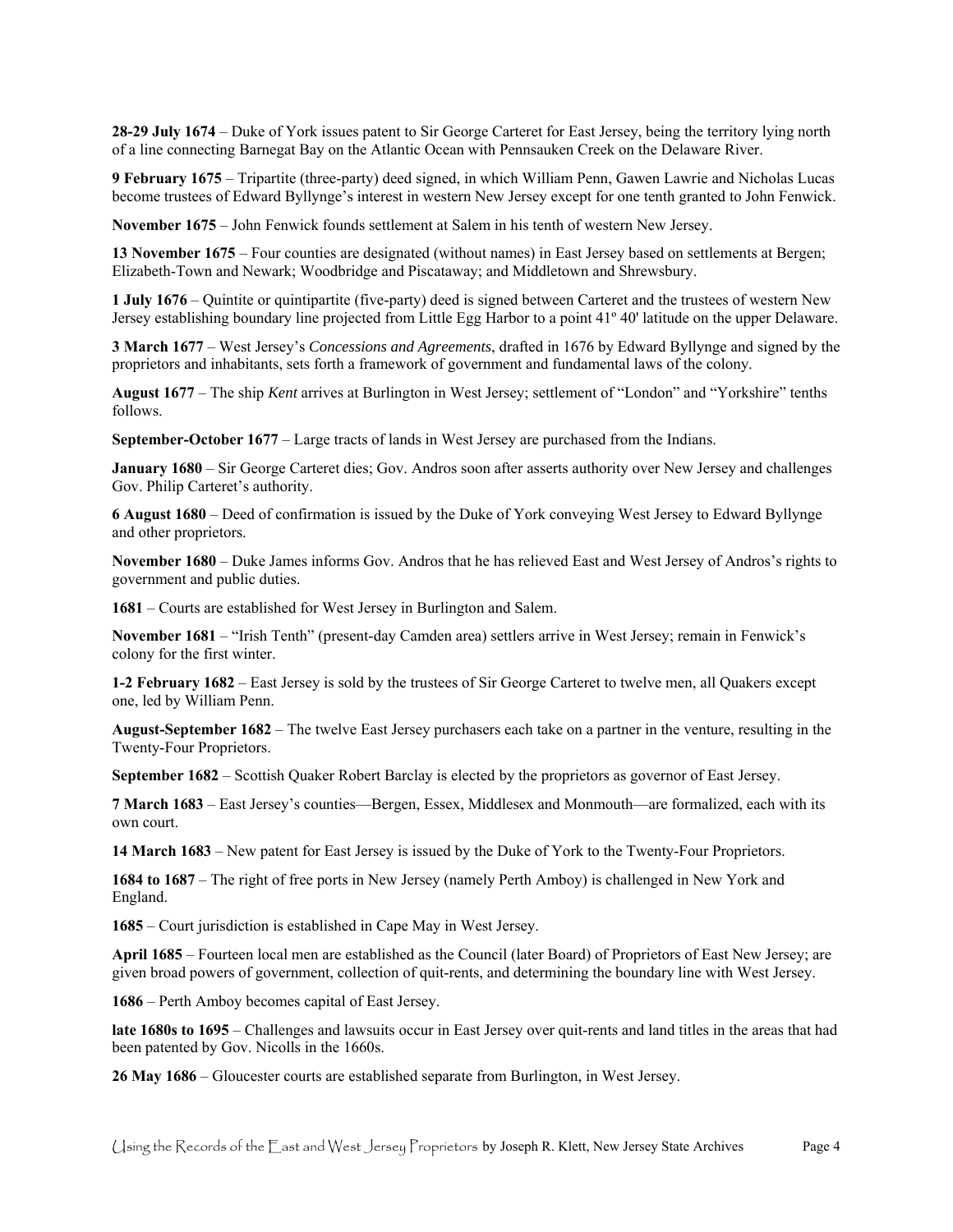**1 August 1686 to April 1689** – Edmund Andros, seated in Boston, commissioned to consolidate and administer the northern American colonies as the Dominion of New England.

 **8 January 1687** – William Emley and John Reid, commissioners from West and East Jersey respectively, determine boundary between the two provinces.

**16 January 1687** – Edward Byllynge dies; Dr. Daniel Coxe purchases his interests in West Jersey.

 **April-May 1687** – Surveyor George Keith, for East Jersey, lays out partial east-west boundary; line is not continued above the south branch of the Raritan after the division is deemed inequitable.

 **June 1687** – East Jersey Proprietors assure royal council that they are willing to have customs collected and also are willing to surrender governance rights provided land rights are retained. With English proprietors of West Jersey, they petition that East and West Jersey be united rather than annexing East Jersey to New York.

**September 1687** – Daniel Coxe informs West Jersey Proprietors that he will assume governorship.

 **April 1688** – East and West Jersey proprietors sign first of several surrenders of governance rights; "Glorious Revolution of 1688" in England and other events delay surrender for another fourteen years.

**14 May 1688** – Somerset County is set off from Middlesex County in East Jersey

 **5 September 1688** – The boundary from the end of the Keith line to the Hudson River is agreed to by West Jersey Governor Daniel Coxe and East Jersey Governor Robert Barclay.

**6 September 1688** – West Jersey Council of Proprietors is formed to administer land distribution.

**1689** – England enters war with France; New York presses for annexation of New Jersey for reasons of defense.

 for collection of quit-rents or taxation to support government. **1690s** – East Jersey Assembly presses for taxation of proprietors' unimproved lands; East Jersey Proprietors press

 **March 1692** – Dr. Daniel Coxe, West Jersey's largest shareholder, sells governance and certain land rights to the West Jersey Society (a land speculation company) for £9,800. By 1699, 230,000 acres of land are surveyed out of 577,000 acres estimated to belong to the Coxe right.

**31 October 1693** – East Jersey's counties are formally divided into townships for administration of local government; all of Somerset County is treated as a single township.

 **17 May 1694** – West Jersey's county boundaries are formalized, although the courts were well established. Boundaries are not extended far into the interior.

 **1696 to 1699** – Ongoing crises arise in East Jersey between the assembly and the proprietors during Jeremiah Basse's governorship.

 **1697** – Sixty-five inhabitants of Elizabeth-Town petition the crown to abolish the proprietary government and unite East Jersey with New York.

 **1699** – "Revolution" occurs in East Jersey, with violence and civil disturbance in Elizabeth-Town, Newark, Piscataway and Middletown. Returning governor Andrew Hamilton calls on militia, but repelled.

**December 1699** – Clinker Lot Division occurs in Elizabeth-Town, where 17,000 acres of undivided townlands are apportioned in disregard of the Proprietors' survey.

 **15 April 1702** – East and West Jersey Proprietors surrender governance rights to Queen Anne. New Jersey becomes a single royal colony, although the provincial capitals of Perth Amboy and Burlington continue as dual seats of surveys and other records will continue to refer to the provinces of East and West Jersey into the revolutionary government for the colony's eastern and western divisions, respectively. Proprietors retain land rights. Deeds, period and later.

 **27 March 1719** – Colonial legislature passes an act for appointment of commissioners to determine the true north point of the Duke of York's grant of 1664.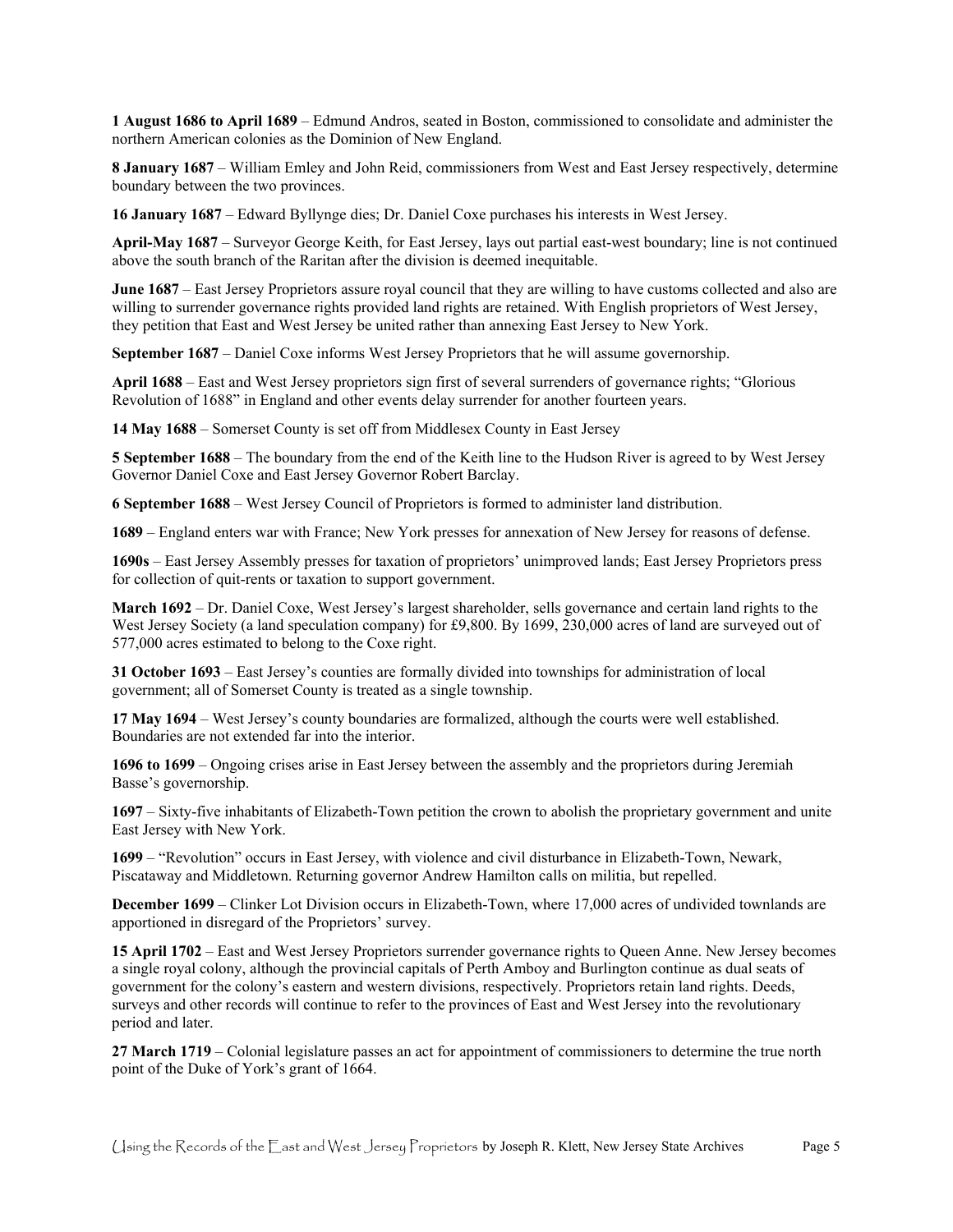**25 July 1719** – Tripartite (three-party) deed executed between representatives of New York, East New Jersey and West New Jersey agreeing to northern boundary of New Jersey and the northern terminal of an unsurveyed partition line between East and West Jersey.

 **1738 to 1776** – Disputes prevail relative to quit-rent rights of the East Jersey Proprietors and land titles in areas for which patents were granted by Gov. Nicolls.

 **September-October 1743** – John Lawrence, for the East Jersey Proprietors, surveys the partition line between East and West Jersey to the northern terminal. Many parcels between the original partition and the Lawrence Line had been granted in the preceding decades, confusing the land titles in this triangular area in the center of the colony.

 **13 April 1745** – Bill in Chancery filed by East Jersey Proprietors challenging the settlers of the "Clinker Lots" in Elizabeth-Town. Defendants' answer to bill is completed in August 1751. Longstanding dispute stemming from patents granted by Gov. Nicolls eighty years before are never resolved judicially.

 have legislature recognize the new northern point as the northern end of the East-West Jersey partition. **1769** – Commissioners appointed by the king establish New York-New Jersey boundary line. Two hundred thousand acres within New York boundary had been considered part of New Jersey; however, East Jersey Proprietors agree to the line. The survey is completed in 1774. West Jersey Proprietors unsuccessfully attempt to

**25 November 1790** – Trenton becomes the capital of all New Jersey.

### Key Years to Remember

**1664**: British take over New Netherland; New Jersey granted by Charles II to James, Duke of York.

**1664-1667**: East Jersey purchases are patented and seven towns are established: Bergen, Elizabeth-Town, Middletown, Shrewsbury, Woodbridge, Piscataway and Newark.

**1675-1680s**: West Jersey areas are settled, including Salem, Burlington and present-day Camden County.

 **1676**: "Quintipartite Deed" is executed between Sir George Carteret (East Jersey's owner) and the trustees of West Jersey; division line is projected.

**1687-1688**: Keith Line and upper boundary are established.

**1702**: East and West Jersey Proprietors surrender governance rights to the crown but retain land rights.

**1719**: Northern point of division between East and West Jersey and boundary with New York are agreed to.

**1743**: Lawrence Line establishes legal (and final) boundary between the two provinces.

**1790**: New Jersey has a single capital, Trenton.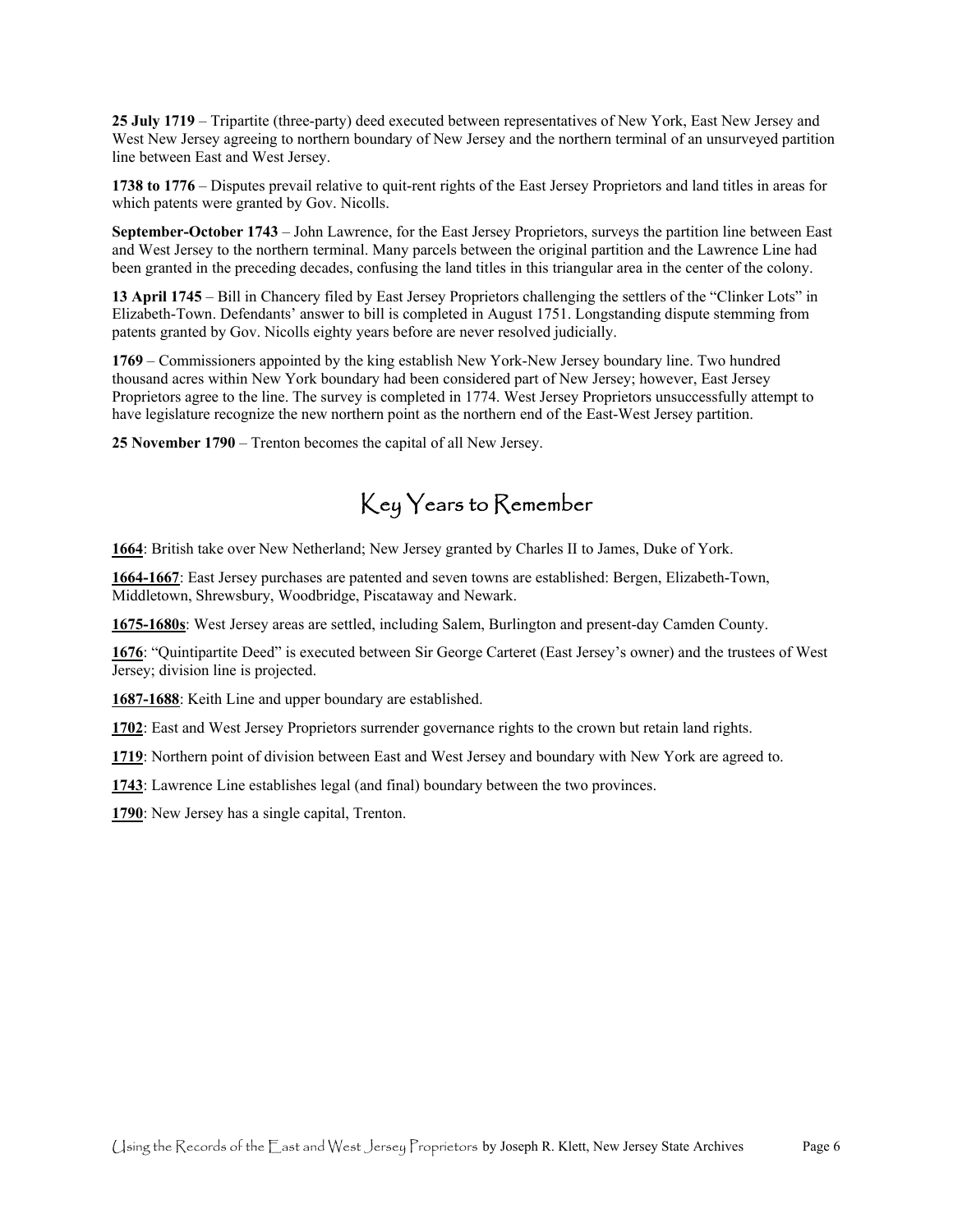### Part III – The East-West Boundary

 already founded the Salem colony in West Jersey, an east-west division line was projected based on the Berkeley and Carteret initially held undivided joint interests in New Jersey as granted by the Duke of York in 1664. In 1676, after seven towns in East Jersey had been established and John Fenwick had Quintipartite Deed between George Carteret and Lord Berkeley's successors. It was not until 1687, however, that the Keith Line was surveyed. The following year the northern boundary was agreed to by the governors of the two provinces. While this surveyed partition line became the permanent boundary between certain counties, the division was contested and later superceded.

 memorialized by its Council of Proprietors in 1887. In 1719, New Jersey's northern boundary was tentatively established by a Tripartite Deed between New York and the East and West Jersey Proprietors. It was agreed that the northern terminal of the border was to be the northern end of an unsurveyed new division line between East and West Jersey. A new east-west boundary, however, was not actually laid out until 1743, when John Lawrence surveyed the partition at the direction of the East Jersey Proprietors. West Jersey did not actually concede to this line, as was

In 1769, the northern boundary of New Jersey was determined (and changed) by the Crown, resulting in a loss of approximately 200,000 acres formerly considered to be within East Jersey.



 "East & West New Jersey" by John P. Snyder. Published in *The Story of New Jersey's Civil Boundaries, 1606-1968* (Trenton, 1969), p. 31. Original map held by New Jersey State Archives.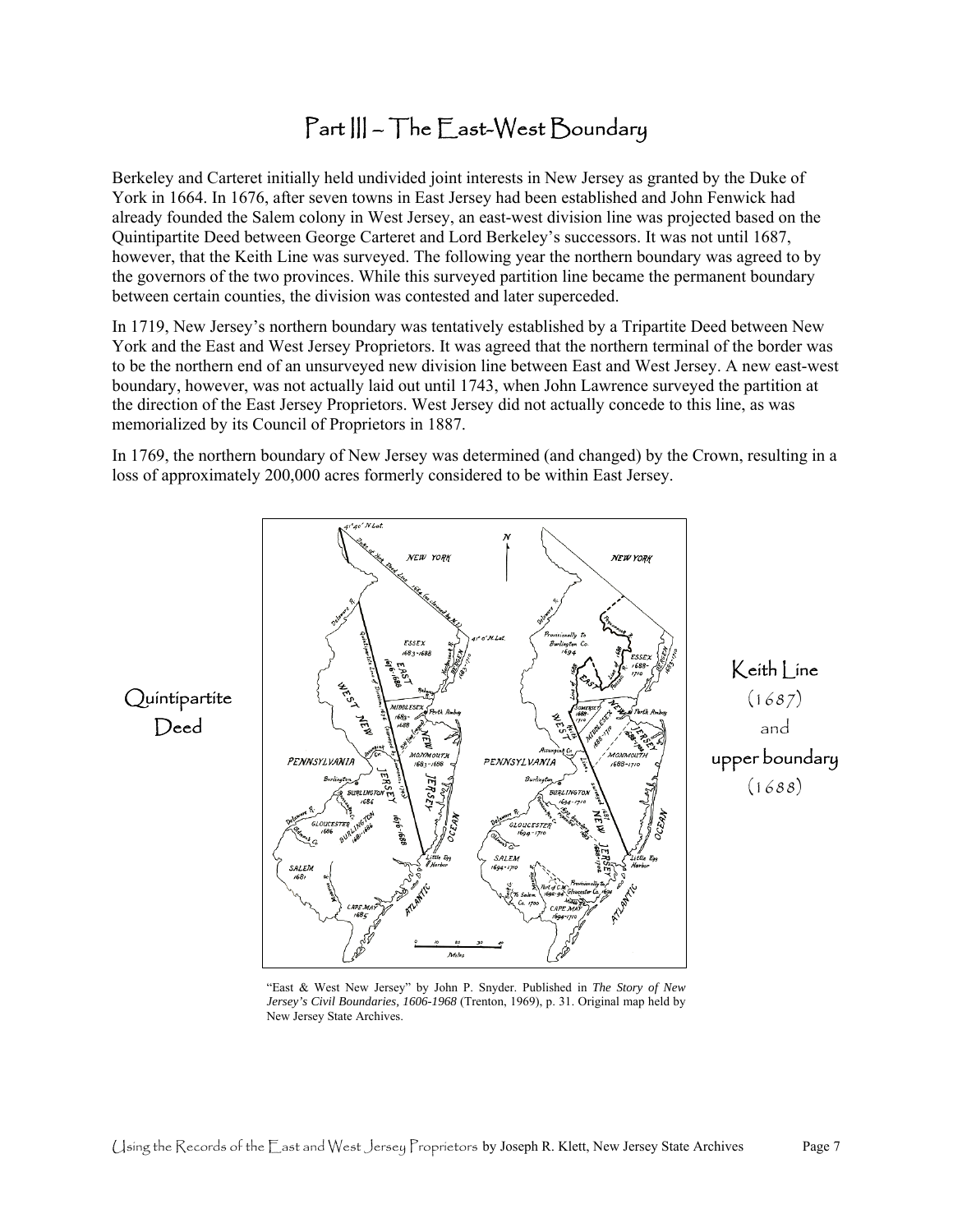New Jersey's Counties in 1710 Lawrence Line (1743)



"New Jersey, 1710" and "New Jersey, 1714-1775" by John P. Snyder. Published in *The Story of New Jersey's Civil Boundaries, 1606-1968* (Trenton, 1969), p. 33 & 35. Original maps held by New Jersey State Archives.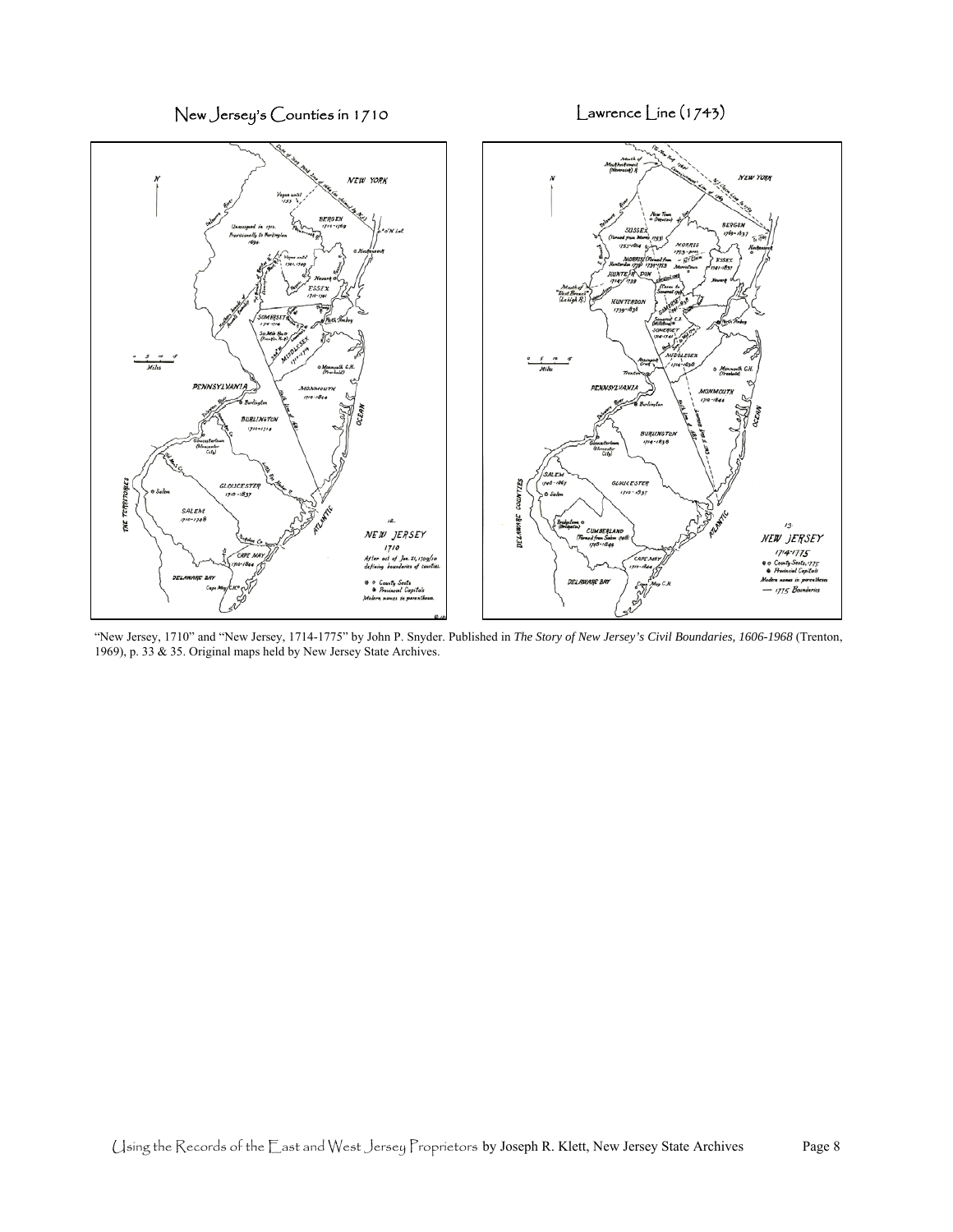### Part IV – East Jersey's Earliest Settlements

Adapted from **John E. Pomfret**, *The New Jersey Proprietors and Their Lands, 1664-1776* (Princeton, 1964) and **John P. Snyder**, *The Story of New Jersey's Civil Boundaries, 1606-1968* (Trenton, 1969). See also Joseph R. Klett, "An Account of East Jersey's Seven Settled Towns, circa 1684" in *The Genealogical Magazine of New Jersey* 80 (September 2005):106-14. This last source transcribes a townby-town description of East Jersey prepared for Robert Barclay, who was appointed governor of the province in 1682.

**Bergen, 1661/1665** – Originally settled by the Dutch as part of the New Netherland colony and incorporated by Peter Stuyvesant in 1661. Settlements included Harsimus and Communipaw (parts of Jersey City), and Pemrepaugh (part of Bayonne). In November 1665, thirty-two residents took the oath of allegiance to the proprietors—the first settlers in New Jersey to do so. Chartered as Bergen Township under Governor Carteret on 22 September 1668. From 1667 to 1670, huge purchases were made in the Bergen area with the approbation of Carteret by speculators from Barbados, namely William Sandford, Nathaniel Kingsland and John Berry. The area was called "New Barbadoes"; certain grants were within the boundaries of **Newark** (*see below*). The account of East Jersey's settled towns, ca. 1682-84, noted above, estimated the European population of Bergen to be about 350 (70 families) at that time.

 Jersey and later East Jersey until 1686. In February 1666, sixty-five lot owners took the oath of allegiance **Elizabeth-Town, 1664** – Patent granted by Gov. Nicolls on 1 December 1664 to John Baker, John Ogden, John Bayly and Luke Watson. Large tract between Raritan and Passaic rivers purchased from the Indians for £154. Includes all of present-day Union County and parts of Morris and Somerset, about 500,000 acres in all. Only four families had settled in this area at the time of Philip Carteret's arrival in August 1665. The town plat was laid out and rights were offered at £4 apiece. Home lots were six acres; second- and third-lot rights were proportionately larger. Elizabeth-Town was initially the capital of New to King Charles and to the proprietors. Practically all were settlers from Long Island with Puritan New England origins. In May 1666, three principal owners, Carteret, Ogden and Watson, sold the southern half their patent to settlers from Massachusetts (*see* **Woodbridge** *below*). The account of settled towns, noted above, estimated the European population of Elizabeth-Town to be about 750 (150 families) in 1682-84.

**Middletown & Shrewsbury, 1665** (a.k.a. Navesink or Monmouth Patent) – In April 1665, twelve men, principally from Long Island, obtained a triangular tract from Governor Nicolls extending from Sandy Hook to the mouth of the Raritan River, up the river approximately twenty-five miles, then southwest to Barnegat Bay. The area was first known as Navesink, then Middletown and Shrewsbury County, and finally in 1683 as Monmouth County. Founders were mostly Baptists and Quakers. Purchasers at Middletown and Shrewsbury subscribed  $£3$  or  $£4$ , which entitled them to 120 acres with additional increments for wives and children, and 60 acres for each servant. As many as eighty families arrived from Long Island, Rhode Island and Massachusetts during the first years. Quaker meetings were established by 1670. Settlers understood their patent to have endowed them with a right of government. The account of settled towns, ca. 1682-84, noted above, estimated the European population of Middletown to be 500 (100 families) and Shrewsbury to be about 400 (80 families) at that time.

**Woodbridge, 1666** – Founded by Daniel Pierce, John Pike and Abraham Tappan of Newbury, Massachusetts, who purchased the southern half of the Elizabeth-Town patent in 1666. Pierce sold a third of his holdings to four men from New Hampshire (*see* **Piscataway** *below*). They added other associates, who also received 240 acres of upland and 40 acres of meadow. Individual settlers purchased allotments from the associates. In February 1668, thirteen Woodbridge men took the oath of allegiance as required by the proprietors. A town charter was received from Gov. Carteret in June 1669. The charter stipulated that home lots were to be 10-20 acres; each purchaser would be entitled to 60 acres of upland and 6 acres of meadow. In lieu of the standard proprietor's seventh, 1,000 acres at Ambo Point (later Perth Amboy)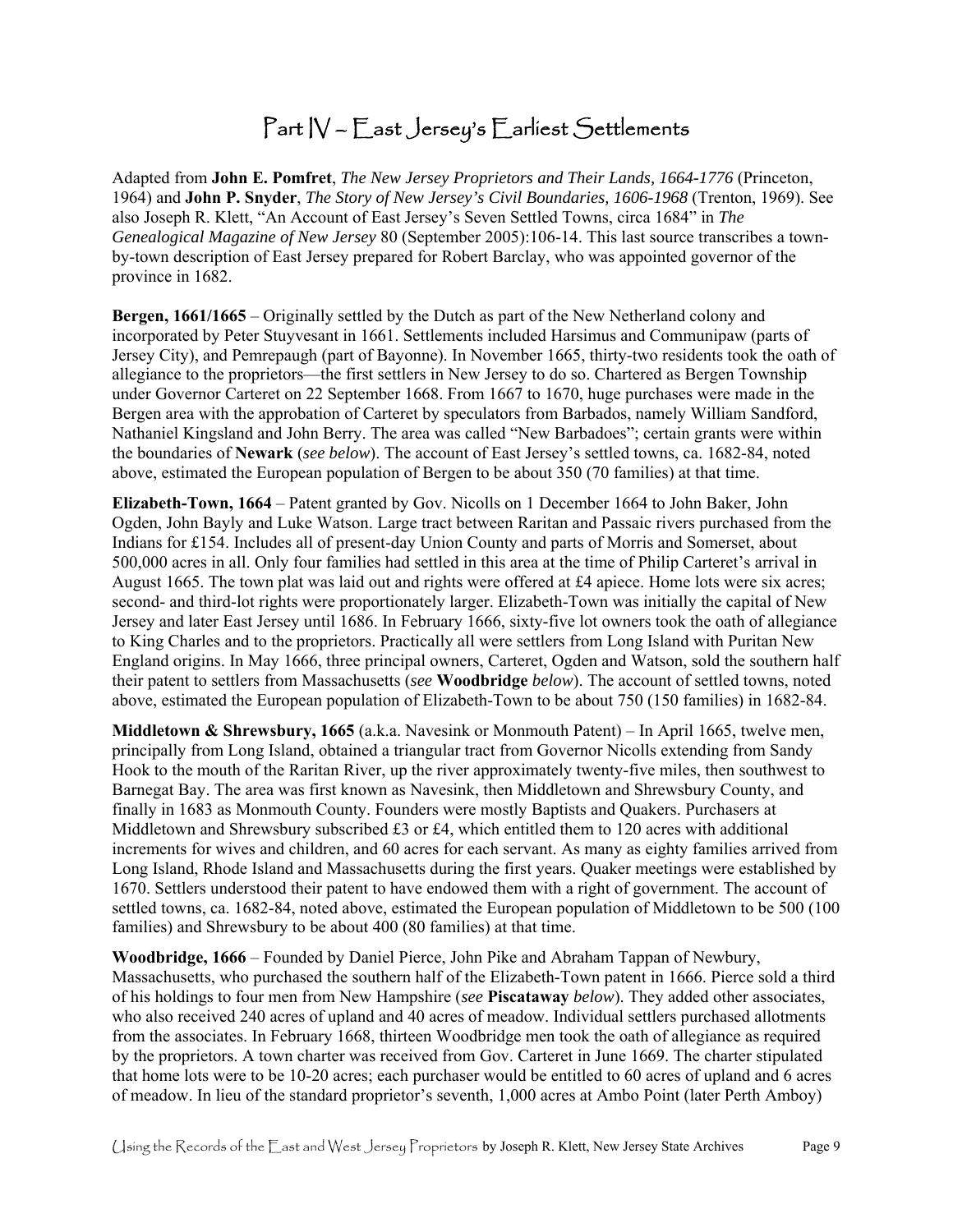were set aside for the proprietors. The account of settled towns in Governor Barclay's record book estimated the European population of Woodbridge to be about 600 (120 families) in 1682-84.

 **Piscataway, 1666** (initially Piscataqua) – One third of Daniel Pierce's rights in the Woodbridge patent short of the required sixty families by 1670, settlement was permitted to continue. Home lots, meadow was purchased by four men from New Hampshire; the settlement was named for the Piscataqua River. With four other associates, they brought fifteen additional families from New Hampshire. Although still and upland were similar to those allotted in Woodbridge. The account of settled towns, noted above, estimated the European population of Piscataway to be about 400 (80 families) in 1682-84.

**Newark, 1667** – In 1661, Robert Treat of Milford, Connecticut, had discussed with Gov. Peter Stuyvesant a plan for settlers to remove to New Netherland. Following the British takeover, and after discussion with Gov. Carteret, thirty settlers arrived from Milford, Branford and Guilford to the west bank of the Passaic River on 17 May 1666. Treaty was made with the Indians and the tract was purchased 11 July 1667. The leaders of the Puritan migration from the New Haven towns were Robert Treat, Samuel Swain, Jasper Crane and Rev. Abraham Pierson. Each settler was allowed a home lot of six acres, together with upland and meadow. The western boundary was subsequently extended to the foot of the Watchung Mountains, and again extended in 1678 to the summit line. The ca. 1682-84 account of East Jersey's settled towns, noted above, estimated the European population of Newark to be 500 (100 families).

**Scottish Colony, 1683** – Following the acquisition of a share of East Jersey by Scottish Quaker and later Governor Robert Barclay, Scottish settlers were recruited and began to arrive in Perth Amboy and surrounding areas beginning in 1683. Most were not Quakers, but rather Calvinists from Edinburgh, Montrose, Aberdeen and Kelso. Settlers and their servants were granted lots in Perth Amboy and areas of Monmouth County. Perth Amboy became the capital of East New Jersey in 1686.



### East Jersey's Earliest Settlements

 From "New Jersey, 1609-1680 – European Settlement" by John P. Snyder. Published in *The Story of New Jersey's Civil Boundaries, 1606-1968* (Trenton, 1969), p. 5. Original map held by New Jersey State Archives.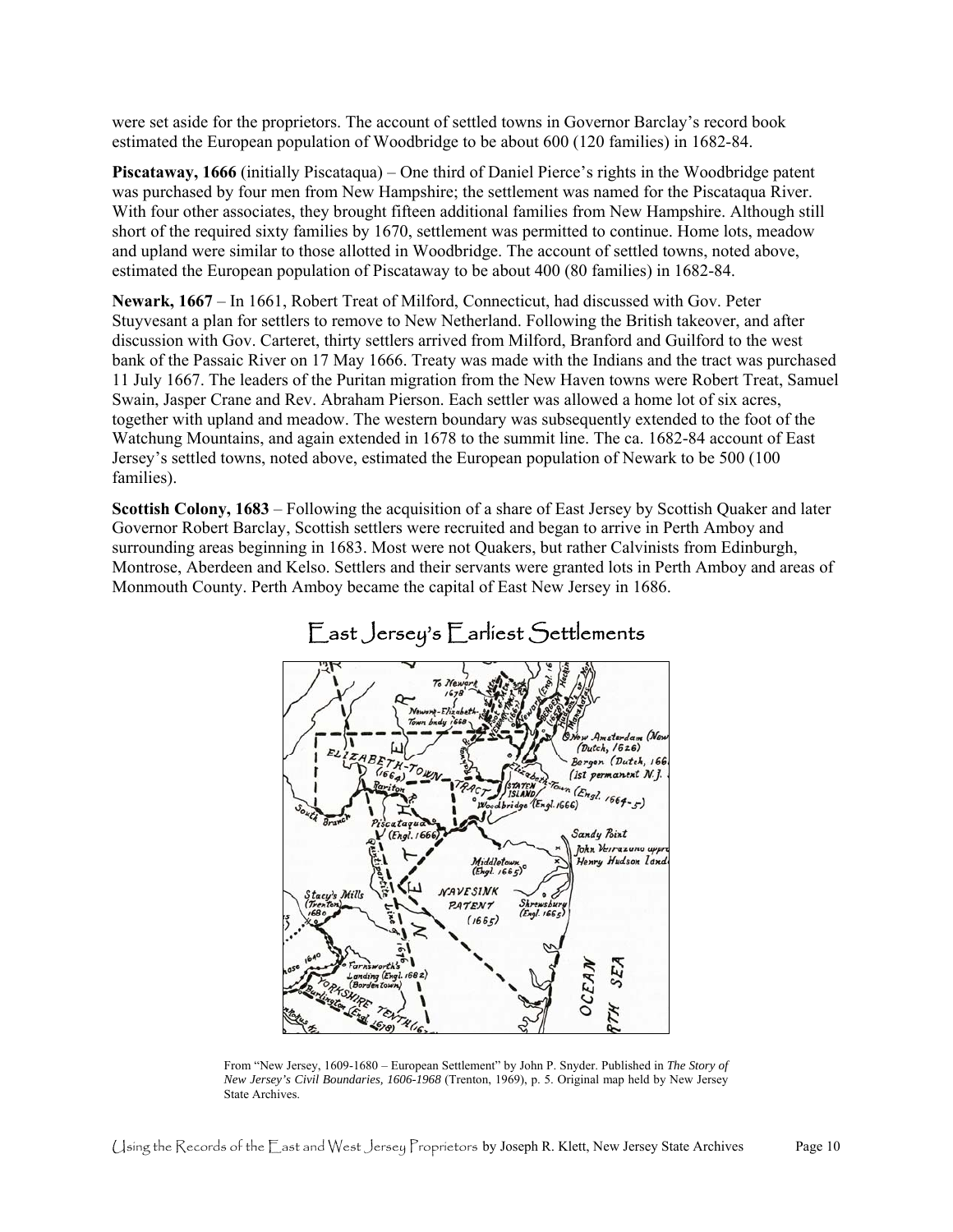#### **East Jersey Counties during the Proprietary Period:**

*Bergen* – Established 7 March 1683. In 1693, formally divided into Bergen and Hackensack Townships. New Barbadoes added from Essex County in 1710.

*Essex* – Established 7 March 1683. In 1693, formally divided into townships of New Barbadoes & Acquackanonk (a single township), Newark and Elizabeth-Town.

*Middlesex* – Established 7 March 1683. In 1693, formally divided into Woodbridge, Perth Amboy and Piscataway townships.

*Monmouth* – Established 7 March 1683. In 1693, formally divided into Freehold, Middletown and Shrewsbury townships.

*Somerset* – Set off from Middlesex County, 14 May 1688; administered as a single township in 1693, and not divided into precincts until about 1745.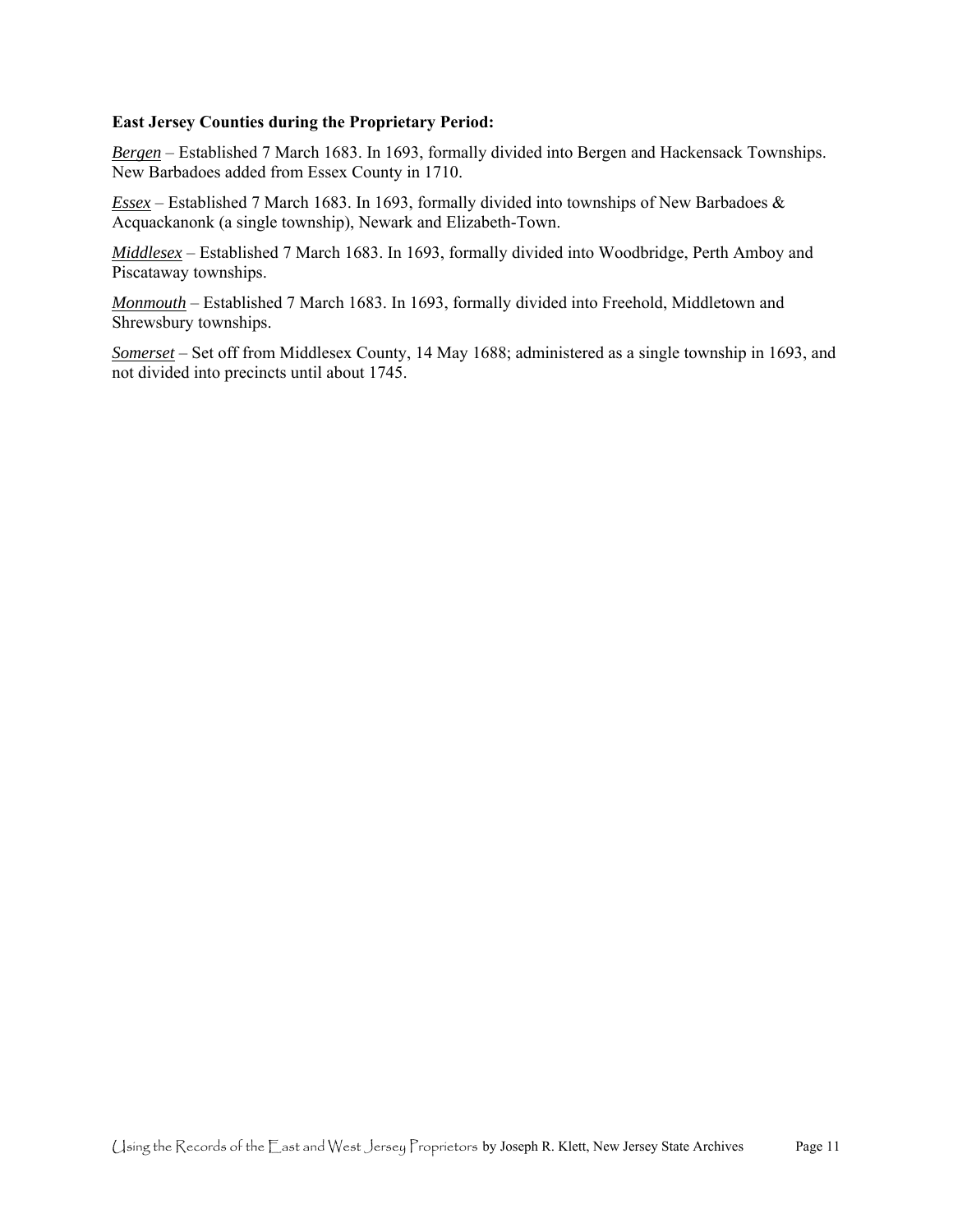### Part V – West Jersey's Earliest Settlements

Adapted from **John E. Pomfret**, *The New Jersey Proprietors and Their Lands, 1664-1776* (Princeton, 1964) and **John P. Snyder**, *The Story of New Jersey's Civil Boundaries, 1606-1968* (Trenton, 1969).

 Indentured servants were few in West Jersey compared to East Jersey, and the quit-rent system—so West Jersey was first developed as a Quaker colony, with initial settlement primarily coming directly from England. The proprietors' one-hundredth shares in West Jersey were estimated to equate to roughly twenty thousand acres each. Tenth-part divisions of the colony were later superseded by counties. problematic in East Jersey—was never prevalent in the western division. This was due to the greater competition for sales to settlers as a result of a greater fractioning of proprietary rights in West Jersey. The unit of settlement was a medium-sized farm from fifty to three hundred acres.

**Salem, 1675** (or Salem Tenth, a.k.a. Fenwick's Colony) – Founded in November 1675 by Quaker John Fenwick, who had held title to the Berkeley undivided half interest in New Jersey in trust for Edward Byllynge. Based on his financial contribution, he was granted one tenth of West Jersey. Land was offered at £5 per 100 acres; owners of 1,000 to 10,000 acres were to be proprietors or freeholders. Settlers were largely Quakers of modest means, generally merchants or craftsmen. *See also* **Swedish Colonists** *below*.

 and was settled by mostly Yorkshire families. Initially, both the Yorkshire group and the "south country" **Yorkshire Tenth** – Ten shares of West Jersey were conveyed to five Yorkshire men at the Falls of the Delaware (Trenton). This first tenth (northernmost to be surveyed) became known as the Yorkshire Tenth, or London group (*see below*) remained together on Rancocas Creek, later Burlington City.

**London Tenth** (including **Burlington**) – The second tenth was purchased by "south country" Englishmen united under commissioners to establish settlement on the Rancocas. The ship *Kent* arrived at Burlington in August 1677 carrying 230 passengers from Hull, in Yorkshire, and London. The settlement was first called New Beverly. Town lots were drawn in October 1677; settlement began in December 1678. Each owner of a whole propriety was entitled to 10 acres within the town plus 64 acres of meadow. Burlington became the capital of West New Jersey in 1681.

 and Fourth Tenths, which were united as Gloucester County in 1694. Newton, Waterford and Gloucester **Irish Tenth** – Six of the Irish proprietors of West Jersey settled on the third tenth, consisting of the land between the Pennsauken and Timber creeks (present-day Camden County). Their agent Robert Zane, then living at Salem, scouted out the land prior to the settlers' arrival in November 1681 and chose Newton Creek. The village of Newton was founded in 1682, after the settlers spent their first American winter in Fenwick's Colony. Cooper's Ferry had been established (at present-day Camden) in 1681. In 1685, Gloucestertown Township (now Gloucester City) became the first municipality formed within the Third townships were established in 1695.

 southern Delaware River and Bay within the "Lower Six Tenths" had been part of the former colony of 1685, with Woodbury founded in 1683. The area called Raccoon, on the creek by that name, was settled by Swedish families in the 1670s. Regardless of earlier grants in the area as part of New Sweden and **Fourth Tenth** and **Swedish Colonists** – The land between Timber Creek and Oldmans Creek was called the Fourth Tenth, and became present-day Gloucester County. Areas within this tenth and along the New Sweden. Fort Elfsborg below Salem Creek (called Varkens Kill) was an early Swedish settlement on the New Jersey side. New Sweden was taken over by the Dutch in 1655, and as part of New Netherland was taken over by the English in 1664. English settlement of the Fourth Tenth was well established by under the Dutch, new patents and titles were required by the English proprietorship. West Jersey's third and fourth tenths became "old" Gloucester County in 1694. Egg Harbor Township (present-day Atlantic County) was established that year; Deptford and Greenwich were established in 1695.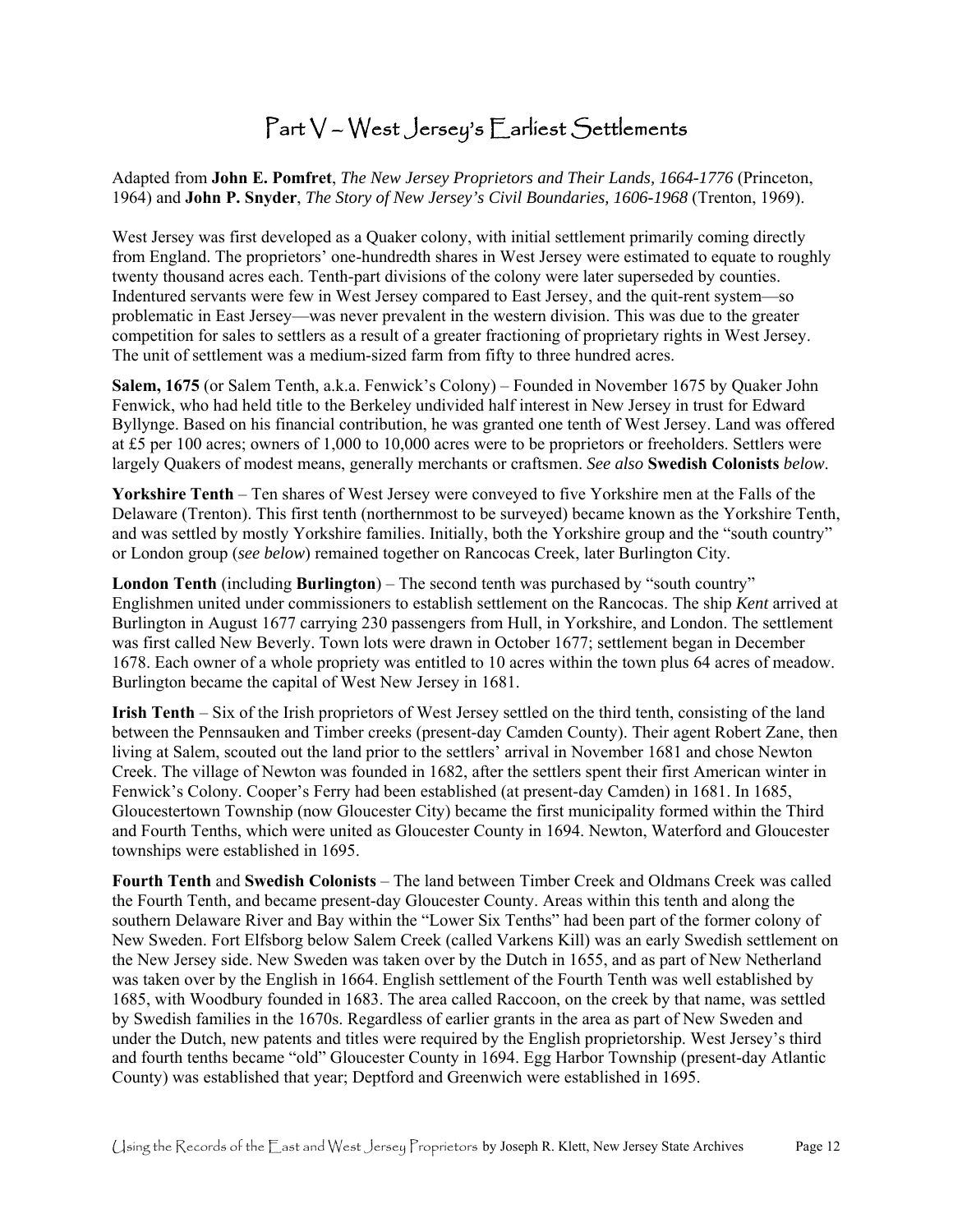West Jersey's Earliest Settlements



 From "New Jersey, 1609-1680 – European Settlement" by John P. Snyder. Published in *The Story of New Jersey's Civil Boundaries, 1606-1968* (Trenton, 1969), p. 5. Original map held by New Jersey State Archives.

#### **West Jersey Counties during the Proprietary Period:**

*Burlington* – Court established 1681. Boundary set with Gloucester, 12 November 1692, but then repealed. Formed by union of First and Second Tenths, 17 May 1694; consisted of Burlington, Chester, Chesterfield, Evesham, Mansfield, Northampton, Nottingham, Springfield and Willingboro townships.

 area transferred to Gloucester County in 1694. Not divided into Upper, Middle and Lower precincts until *Cape May* – Court jurisdiction established 1685. Boundaries set up 12 November 1692; Great Egg Harbor 1723.

*Gloucester* – Court established separate from Burlington, 1686. Boundary set with Burlington, 12 November 1692, but then repealed. Formed by union of Third and Fourth Tenths, plus Egg Harbor area, 17 May 1694. By 1695 consisted of Deptford, Greenwich, Gloucester, Gloucestertown, Newton, Waterford and Egg Harbor townships.

 West Fenwick (Penn's Neck), Elsinboro, and Salem. Court established 1681. Formed as a county from *Salem* – Townships laid out by or soon after 1675, including East Fenwick (later Maneton/Mannington), the Salem Tenth, 17 May 1694. Cohansey and Fairfield townships mentioned by 1697. Alloways Creek and Pilesgrove townships mentioned by 1701.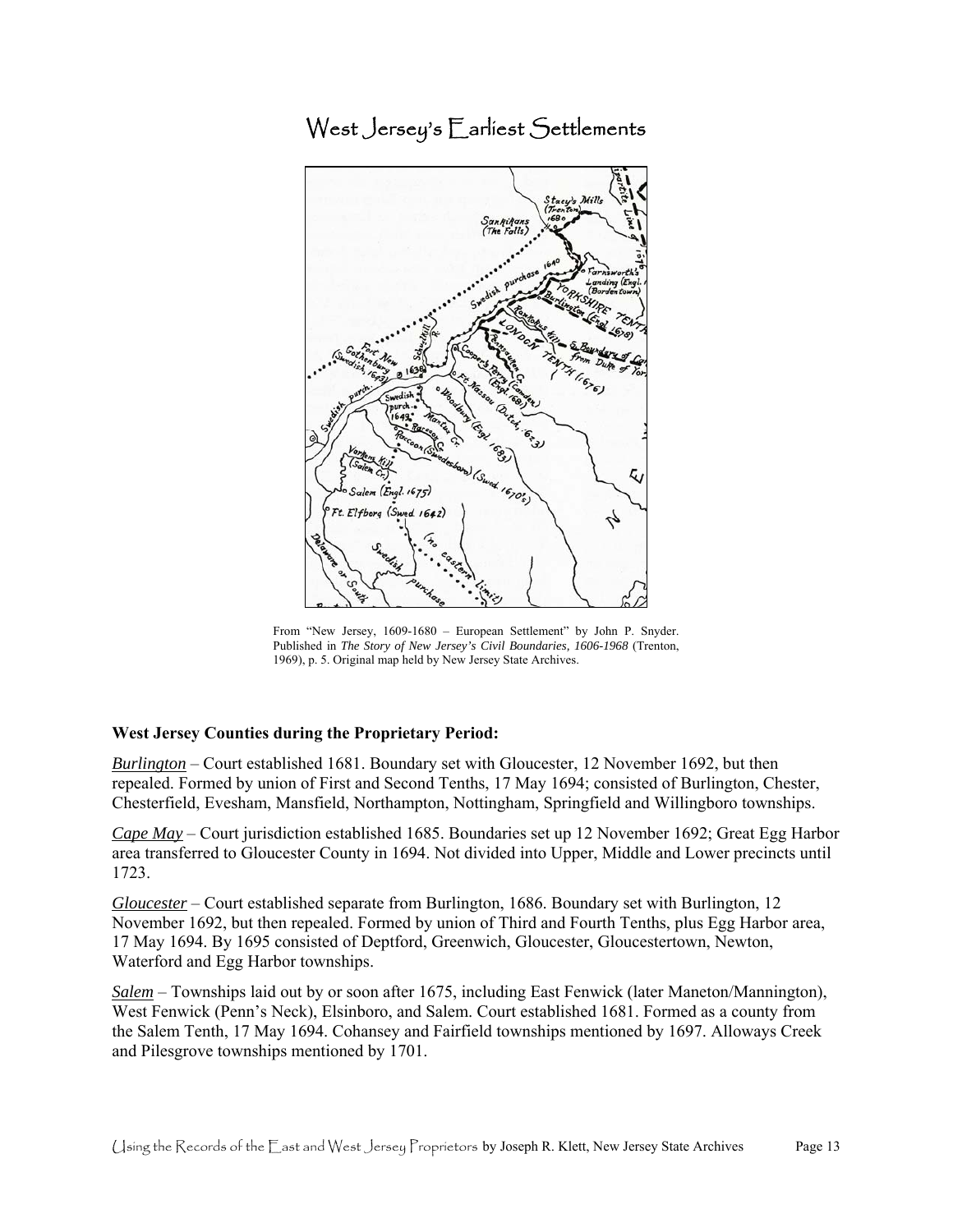### $Part V - Key Terms and Document Types$

**Council/General Board of Proprietors** – The governing bodies of the province and of its divisions' voting shareholders. While both bodies were originally referred to in early records as councils, East Jersey's governing body became the "General Board of Proprietors." Officers include the President, Vice President(s), Treasurer, Registrar/Clerk, and Surveyor General. The secretarial functionary was titled Recorder, Registrar, Secretary and Clerk at various times during the early history of the proprietors, but became the Registrar in East Jersey and Clerk in West Jersey. East Jersey also had a Receiver General to collect quit-rents during colonial times.

 proprietors in England, the colonial legislative assemblies, the West Jersey Society and the colonial In the proprietary and colonial periods, the authority of the various offices can be unclear because the governors held and exercised varying rights over appointments, quit-rent collection, etc. Further, the government office of provincial secretary (after 1702) and the proprietary office of recorder or registrar were sometimes vested in the same person.

 can be read in manuscript form after that date to the dissolution of the General Board in 1998. The 1682- **Minutes** – The ongoing record of decisions made by the governing body. The minutes of East Jersey's proprietors in America were published by the General Board for the period 1685-1794 (in 4 vols.), and 84 minutes of East Jersey's proprietors in England were discovered in Governor Barclay's record book, acquired at auction by the State Archives in 2005. A full transcription was published in 2009 (see Bibliography forward, under Klett).

West Jersey's minutes begin in 1688, and are available on microfilm through 1951. They have never been published, though are now (2014) partly transcribed in anticipation of publication.

**Share/Propriety** – A right to a fractional division of the proprietorship of the colony, and the basis for voting rights in the General Board or Council. Sometimes, but not exclusively, used to mean a full share  $(i.e., 1/100<sup>th</sup>$  in West Jersey).

- shares were subsequently divided into quarter parts, resulting in ninety-six total shares of East Jersey. *East Jersey* – The rights to unappropriated land in the eastern division were held by the original Twenty-Four Proprietors in 1682; however, patents for six settlements had already been granted prior to that time and many town lots and tracts in those areas had already been sold. The twenty-four One full quarter share entitled a shareholder to vote as a proprietor on East Jersey's General Board.
- *West Jersey*  The western division was partitioned into tenths, with one tenth granted to John were then divided again into tenths producing ninety hundredth parts. These shares, or proprieties, Fenwick. "Fenwick's Colony" became present-day Salem and Cumberland counties, and was essentially independent of the remaining trustees of West Jersey. The other nine tenths of West Jersey were then divided into smaller parts. Some shares were divided into sevenths (i.e., 1/7 of 1/90) and initially valued at £50—an affordable price for many investors. Many of the shares were divided into 1/32 parts, and this became the minimum holding required for a shareholder to be entitled to a proprietary voting right.

As a result of the smaller fractioning of shares, the number of shareholders in West Jersey was (is) potentially much greater—hypothetically a maximum of 3,200 votes. However, shares were and always have been consolidated, so the number of voting proprietors was never so high. Also, due to incomplete recordkeeping during the early period a number of shares of West Jersey have never been accounted for since soon after the colony was established.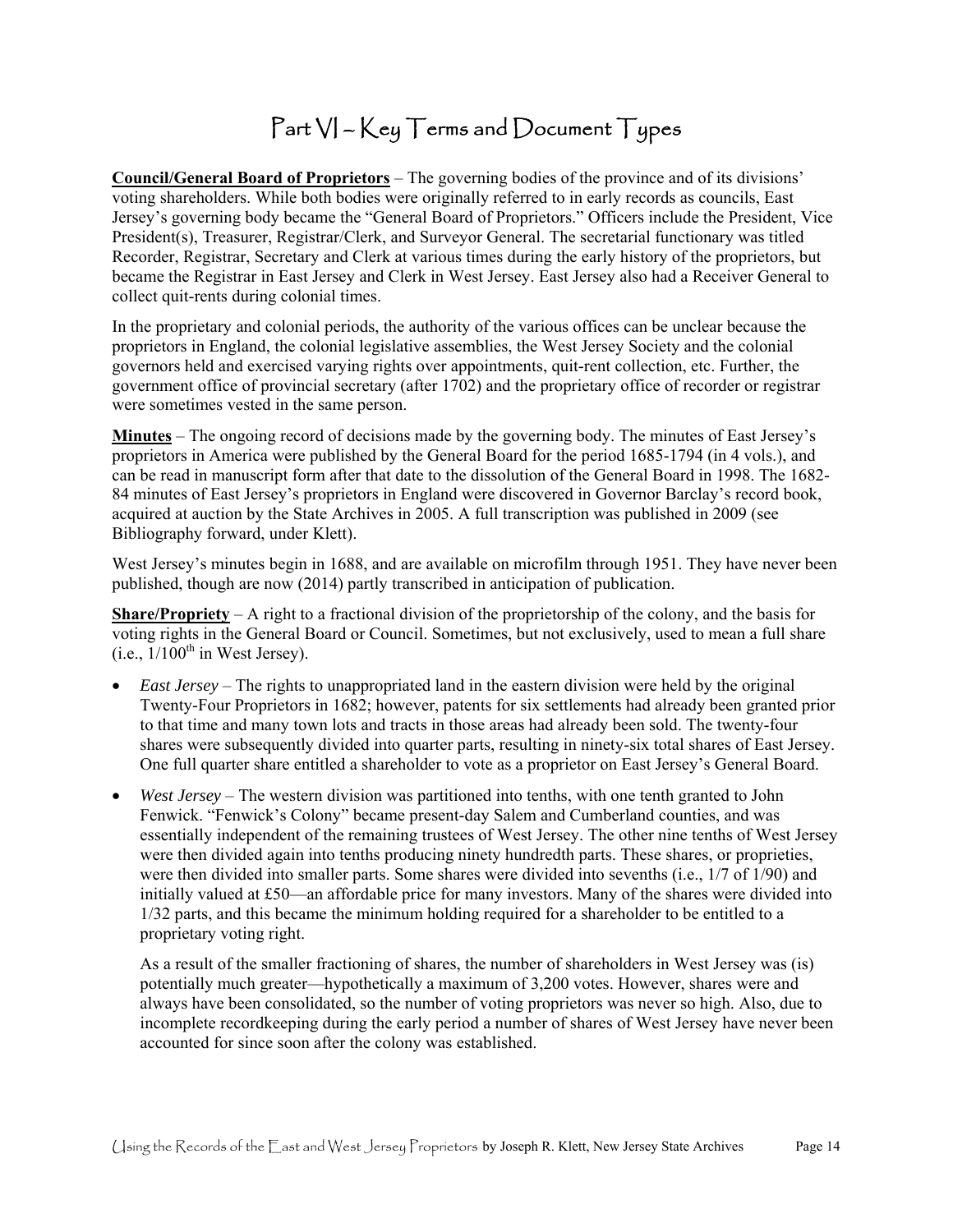**Shareholder/Proprietor** – The owner of a share or shares of the province. "Proprietor" is typically used to mean a member of the General Board or Council, i.e., a voting shareholder. Owners of smaller fractions of shares are not considered "proprietors" since they do not have voting rights.

**Order** – A directive from the Board or Council to perform an action (e.g., to issue land rights after a dividend has been declared or to accept a claim or survey). Orders are recorded in the minutes.

 property. Proprietary dividends have generally taken the form of a proportional share of a total number of **Dividend** – The share allotted to each of several persons entitled to part of a division of profits or acres of previously unappropriated land. Each shareholder receives an allotment of acreage in a location of his choosing, according to the proportion of shares held. In East Jersey (as of 1993), twelve dividends of "good land rights" had been granted. In each of the first two divisions, dividends were 10,000 acres to a quarter share. West Jersey's initial dividend was 5,200 acres per full share, but only 3,200 acres were distributed; a second "taking" of 2,000 acres per share occurred in 1683.

 the government or sovereign entity. In proprietary New Jersey, typically a patent (a.k.a. grant) came from **Patent** – A grant of a privilege, property, right, franchise or authority made to one or more individuals by the crown or governor to the proprietors or a group of settlers, or from the proprietors to the first purchasers of previously unappropriated land.

 warrants in East and West Jersey may be recorded in the same books as the surveys, or in separate **Warrant** – An authority issued by the Registrar/Clerk to the Surveyor to lay out a parcel of land in compensation for a claim or right (of a shareholder), or a part thereof. Depending upon the time period, volumes.

 Jersey's loose surveys begin in 1786, and are available on microfilm and original form. West Jersey's **Survey and Return** – After a warrant is issued, a survey is (or multiple surveys are) made in which the boundaries of the parcel(s) are laid out. To document the fulfillment of the warrant, the Surveyor General signs a "return," which once accepted by the proprietors is recorded as is the survey itself. The return is essentially an application to the Board/Council for severance of title, and once it is accepted and recorded it becomes part of the chain of title. The land is then either considered to be or can be formally conveyed to the shareholder. (Practice varies between East and West Jersey as to whether a separate conveyance instrument would have been created, and depends on the time period.) The surveys were recorded into books in both East and West Jersey, and both also have original loose returns beginning at different dates. Loose surveys typically include a drawing of the metes and bounds of the property in addition to the narrative record, and are therefore especially interesting when researching property ownership. East loose surveys, on deposit at the State Archives, begin in the 1680s. The State Archives is currently processing these documents, which are not fully accessible to the public at this time.

A *caveat* is produced when another landowner asserts that a new survey overlaps with land that has been previously appropriated. If the Surveyor General finds that the caveat is valid after a *resurvey*, a *certificate of mislocation* is issued to document that all or part of the tract surveyed was previously appropriated and to credit the deficient acreage to the account of the individual with the inferior (later) title.

**Deed/Conveyance/Indenture** – A writing signed by the grantor whereby title to realty is transferred from one to another. Note that the **grantee does not** sign the deed. The earliest books recording deeds, surveys and government commissions (*see below*) in East and West Jersey were united in the office of the Secretary of State over two hundred years ago. Prior to the establishment of the state government in 1776—and subsequently the establishment of Trenton as the state capital in 1790—these volumes were located in the former dual capitals of Perth Amboy and Burlington. The recording function at the colonial level was vested in the Provincial Secretary, predecessor of the Secretary of State, who was responsible for the books and had deputies for an in each of the two divisions of the colony.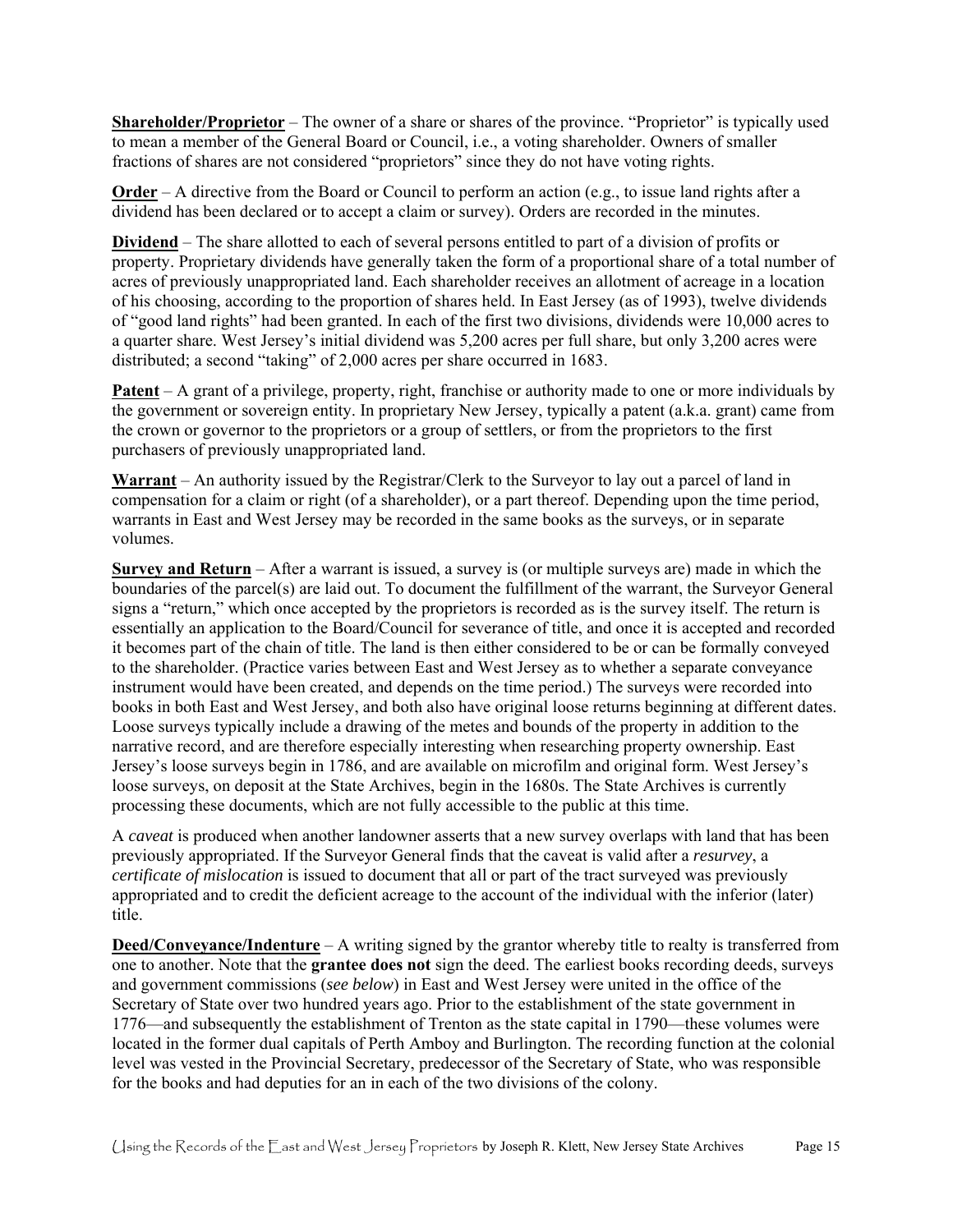West Jersey proprietors, the colonial provenance of the volumes is murky. In 1743, amidst the brewing As the provincial secretaries/deputies were sometimes also the registrars or recorders of the East and controversy over land rights in Elizabeth-Town, the East Jersey Proprietors asserted ownership of the record books for the eastern division. They argued that the volumes had been "quietly" possessed by the proprietors after 1702 and that actions during Gov. Edward Hyde, Lord Cornbury's administration which resulted in the government taking over recordkeeping were arbitrary and in conflict with the laws of the time.

 books were still kept for (and assumedly in) East and West Jersey respectively through 1776. This argument appears to have proved fruitless—at least in terms of the proprietors retaining or recovering the original books. Instead, the East Jersey Proprietors at its own expense produced a set of exemplified copies of the East Jersey volumes. This had been authorized by the East Jersey board in 1741, and the copies continue through Book E-2, which ends in that year. The controversy aside, separate

**Commission** – A certificate issued from the government to a person authorizing and empowering him/her to perform certain duties such as the responsibilities of an office or military rank, executing judicial jurisdiction, etc. Commissions were recorded in the same colonial record books as deeds and surveys. Presumably, the colonial government claimed these early books as records of the Provincial Secretary based on the fact that they contained such documentation of governance.

 the tenant goes "quit and free," that is, discharged from any other rent. In proprietary New Jersey, this **Quit-Rent** – A rent paid by the tenant of a freehold (i.e., on purchased property) to the grantor by which was at first one half-penny per acre annually, or in some cases one penny per acre for town lands. East Jersey quit-rents were later 6 pence per 100 acres. While quit-rents were required throughout East Jersey, they were never systematically or effectively collected. It is estimated that in 1696, quit-rents were paid by only about 40-50% of the landowners required to pay, yielding only £200 for all of East Jersey. Separate records relating to the collection of quit-rents exist for East Jersey for the 1667-1703 period, but the completeness and usefulness of these accountings is uncertain.

 The quit-rent system was not prevalent in West Jersey. (Only certain proprietors, including Dr. Daniel Coxe, demanded quit-rents.) Competition for land sales resulted in this title encumbrance not being required by most West Jersey shareholders in their deeds. Hence, we find no separate quit-rent records for West Jersey.

**Road Return** – The record of a survey made for a public road, typically mentioning property owners and/or buildings or other landmarks along the right-of-way. A road book for the period ca. 1740-1902 is among the records of the East Jersey Proprietors.

 **Maps** – Both East and West Jersey proprietors have produced collections of maps. However, they tend to settling landowners are not typically shown, the maps are of limited value for genealogical research. be for large areas (including "sweep surveys" to determine the location of unappropriated land). Since

 East and West Jersey Proprietors' maps are available in original form at the State Archives. *Note that depending upon their physical condition, some maps may be closed until they can be repaired and imaged.*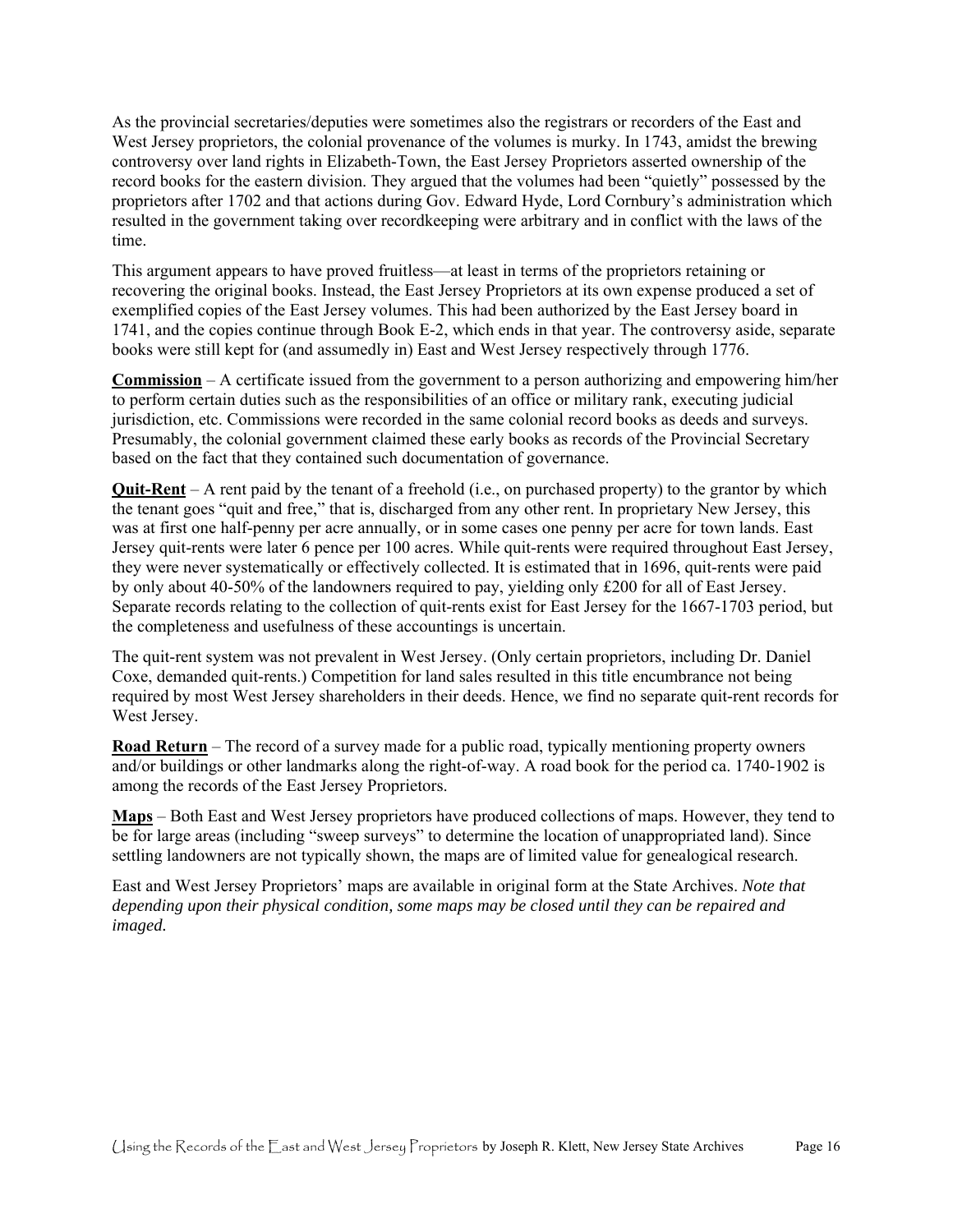### Part VII – How Was Land Acquired?

 were minor differences as is reflected in the available records. Also, the processes and policies evolved The procedures for claiming and acquiring title to land were similar in East and West Jersey, but there and/or were altered at different times. Costs to the shareholder or the purchaser were associated with the various steps, including surveying and recording fees. Depending upon the circumstances of settlement, certain steps in the process might have been bypassed or not recorded.

In East Jersey it is more difficult to distill the land distribution process into sequential steps due to the establishment of the original towns in the six areas patented by Governor Nicolls and the headright lands and town lots granted to settlers and their indentured servants. It is also important to note that patents might be granted either before or after tracts were actually surveyed.

To add to the confusion, recordkeeping was not always complete—especially in terms of documenting shareholders' rights in early West Jersey. The West Jersey Society's role in land distribution and the fact that the proprietors of East and West Jersey in England frequently acted independently of the proprietors in America, contributed to the incompleteness of the documentation.

 While there are no known major losses of records in either the East or West Jersey proprietors' archives, (especially as relates to patents and quit-rents) varies. documentation on specific tracts or rights is often partial. The various steps in the land distribution and acquisition process are outlined below to provide a basic context to the several key document types. Again, procedures evolved and were altered at different times, and the sequence of the documentation

### **warrant** issued if claim accepted. Surveyor General or Deputy Surveyor General lays out tract in location of shareholder's **Return of survey** approved by Council. Return and loose survey recorded by Clerk. Recorded **Deed** may be granted to proprietary **Dividend** declared by Council; shares of **Dividend** declared by General Board; shares of acreage rights apportioned to shareholders.  $\parallel$  land rights apportioned to shareholders. Shareholder applies for warrant to Council (originally to Commissioners); Board; **warrant** issued if claim accepted. choosing, i.e., completes the **survey(s)**. return serves as documentation of the severance of title. shareholder.

 Subsequent **deed** or **lease** may be granted by shareholder to settler.

### West Jersey East Jersey

Shareholder applies for warrant to General

 Surveyor General or Deputy Surveyor General lays out tract in location of shareholder's choosing, i.e., completes the **survey(s)**.

 **Return of survey** approved by General Board. Registrar. Recorded return serves as Return and loose survey recorded into books by documentation of the severance of title.

 **Deed** may be granted (or **patent** may have been granted) to proprietary shareholder.

 Subsequent **deed** or **lease** may be granted by required in deeds during the early period. shareholder to settler. Annual **quit-rent** often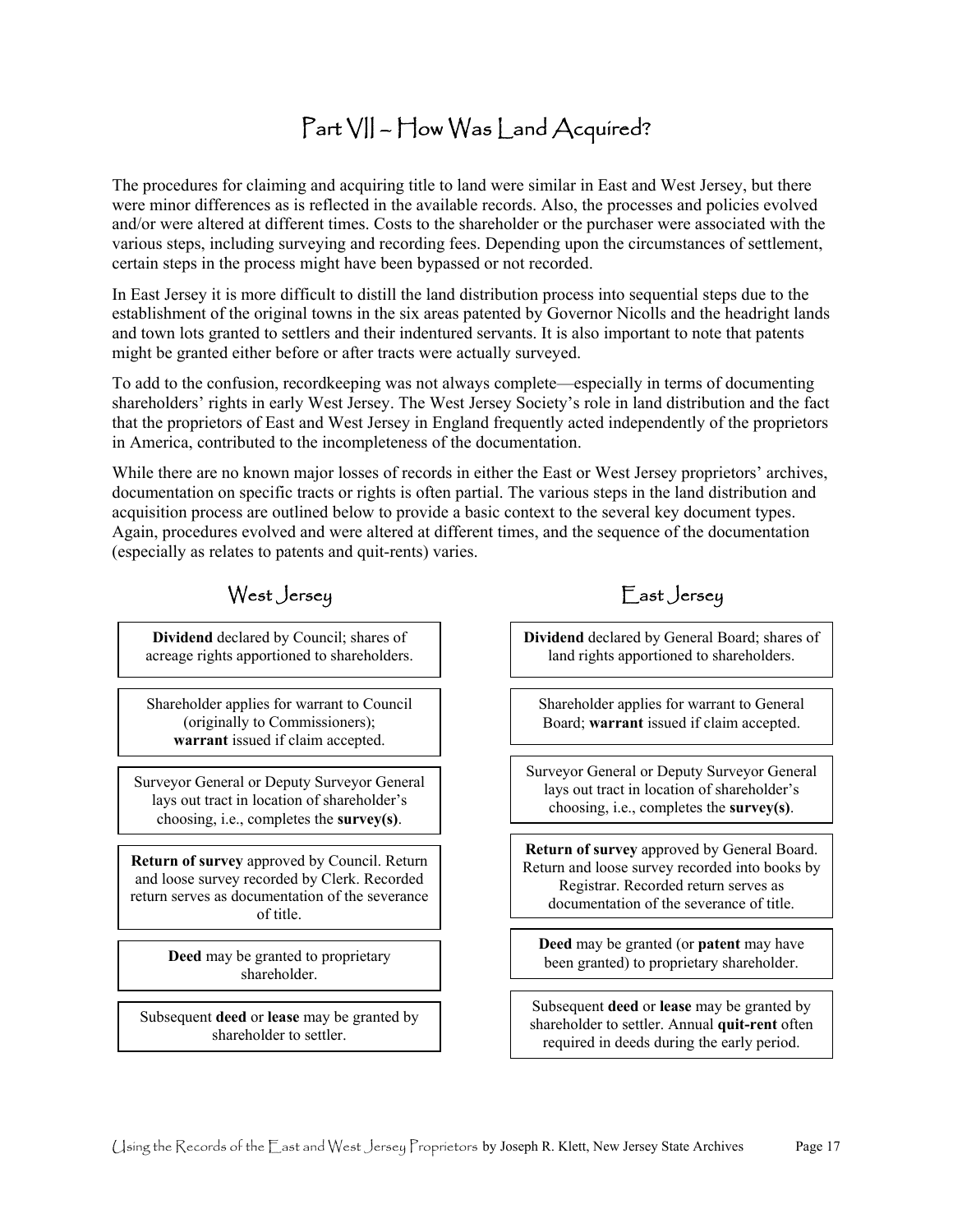### Part VIII – Proprietors' Records Available at the New Jersey State Archives

(see also website catalog listing)

NOTE: Many of the record series listed below include indexes, either in the back of each volume or otherwise. A discussion of *major* published abstracts and transcripts, indexes and databases is provided at the end of the series list.

#### **Proprietary-Period Records filed with the Colonial Government**:

| SSTSE023        | Department of State                                                                                                                                                                                                                                                                        |
|-----------------|--------------------------------------------------------------------------------------------------------------------------------------------------------------------------------------------------------------------------------------------------------------------------------------------|
|                 | Secretary of State's Office                                                                                                                                                                                                                                                                |
|                 | Deeds, Surveys and Commissions (Colonial Conveyances), ca. 1650-1856 [141 vols., 38<br>boxes $& 1$ mss. folder; 70 reels]                                                                                                                                                                  |
|                 | Selected abstracts have been published for East Jersey through 1772 and for<br>Note:<br>West Jersey through 1721. See bibliography (under Nelson, Hutchinson and<br>Davis) and the discussion of abstracts and indexes below.                                                              |
| SSTSE033        | Department of State<br>Secretary of State's Office<br>Wills and Inventories, ca. 1670-1900 [208 vols. & 1,206 boxes; 1,536 reels]<br>Abstracts have been published through 1818 (and later for some counties). See<br>Note:<br>bibliography and discussion of abstracts and indexes below. |
| <b>SEA00001</b> | Governor and Council of East Jersey<br>Journals, 1674-1703 [2 vols.; 1 reel]<br>Published. See bibliography and discussion of abstracts and indexes below.<br>Note:                                                                                                                        |

#### **Records of East Jersey Proprietary Governor Robert Barclay**:

S0004001 Record Book, 1664-1688 [1 vol.]

Note: *This volume, acquired at auction by the State Archives in 2005, contains the London minutes of the East Jersey Proprietors from 1682-84, extracts from Governor Barclay's journal dating 1682-88, and five unique East Jersey maps dating from the period ca. 1677-1686. To date, two portions of the book have been published (see the bibliography, under Klett).* 

**East Jersey Proprietors' Records** (record group: General Board of Proprietors of the Eastern Division of New Jersey):

| PEASJ001 | Minutes, 1685-1998 [5.5 vols. & 2 boxes; 4 reels]<br>Published through 1794; see bibliography and discussion of abstracts and<br>Note:<br><i>indexes below.</i> |
|----------|-----------------------------------------------------------------------------------------------------------------------------------------------------------------|
| PEASJ002 | Deeds and Wills, 1665-1951 [22.5 vols. & 5 boxes; 13 reels]                                                                                                     |
| PEASJ003 | Surveys and Warrants, 1675-1997 [36 vols. & 144 boxes; 51 reels]<br>Indexes and databases available; see below.<br>Note:                                        |
| PEASJ004 | Road Book, ca. 1740-1902 [1 vol.]                                                                                                                               |
| PEASJ005 | Quit-Rent Records, 1667-1703 [1 vol. & 10 booklets; 1 reel]                                                                                                     |
| PEASJ006 | Romopock Patent Records, 1680s-1800 [1 vol. & 2 boxes; 1 reel]                                                                                                  |
| PEASJ007 | Extracts of Proprietary Rights and Title, 1660s-1849 [2 vols. & 2 boxes; 1 reel]                                                                                |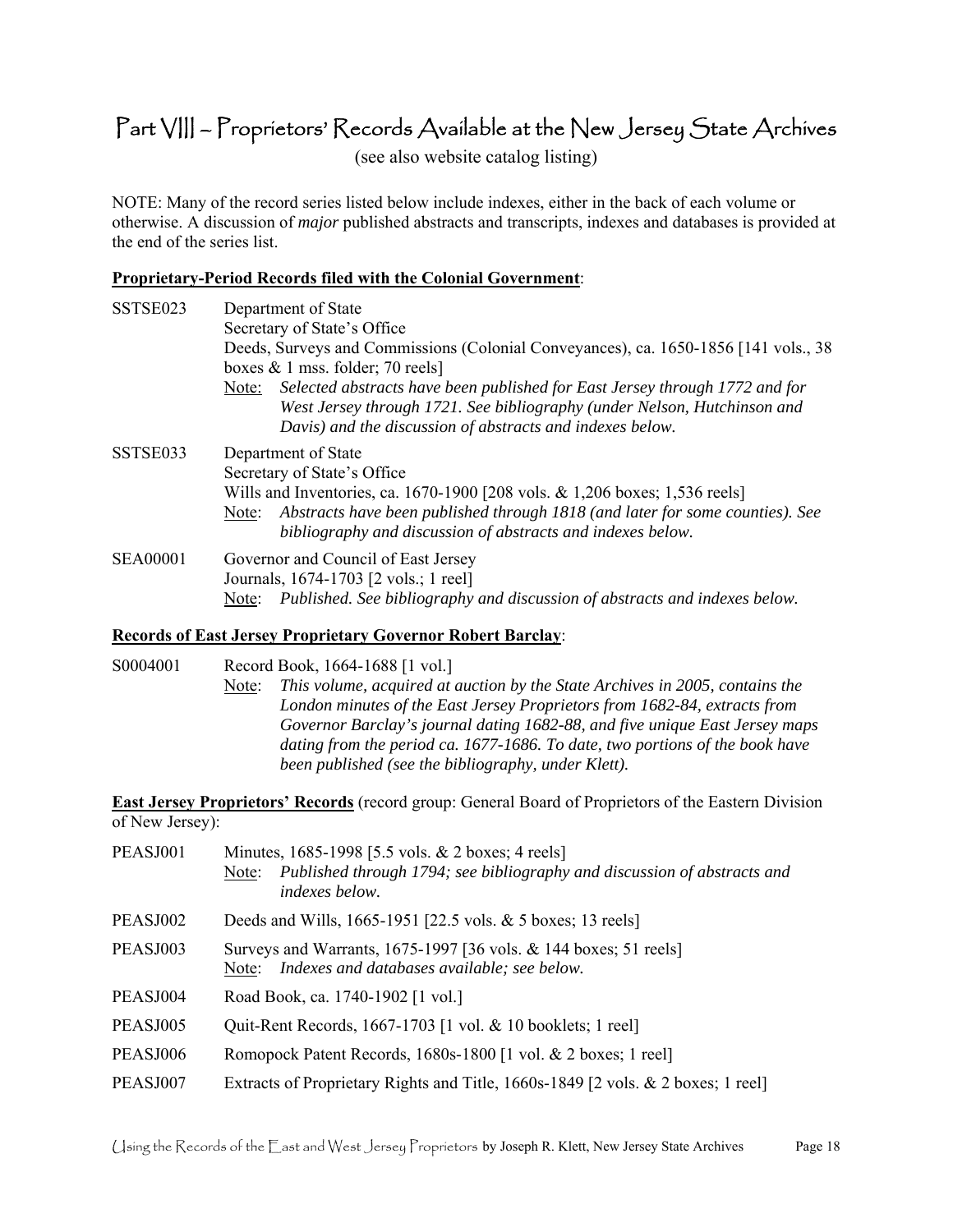PWESJ006 Surveyor General's Calculations Book, ca. 1688-1791 [1 vol.] PEASJ008 Dividend Records, 1797-1934 [2 vols. & loose papers] PEASJ009 Miscellaneous Recorded Documents, 1740s-1998 [4 vols. & 1 box; 2 reels] PEASJ010 Miscellaneous Records, 1680s-ca. 1950 [21 boxes & 1 large parchment case] PEASJ011 Maps, 1700s-ca. 1950 [28 boxes & 21 folders] PEASJ012 Proprietary House Construction Records, 1761-1794 [1 box, 1 map folder] PEASJ013 Account Book, 1771-1843 [0.33 reel] PEASJ014 General Instructions by the Surveyor General to Deputy Surveyors, 1747 [0.33 reel] **West Jersey Proprietors' Records** (record group: Council of Proprietors of West New Jersey): PWESJ001 The Concessions and Agreements of the Proprietors, Freeholders and Inhabitants of West New Jersey, 1677 [1 vol.] Note: *Published by Leaming and Spicer without the signatures and by the West Jersey Proprietors with images of the signatures. See bibliography and discussion of abstracts and indexes below.*  PWESJ002 Minutes, 1688-1951 [14 vols.; 3.3 reels] PWESJ003 Account Books, ca. 1676-1951 [3 vols.; 0.3 reel] PWESJ004 Surveys and Warrants, ca. 1680-1952 [31 vols. and 23 boxes; 8.3 reels] Note: *Indexes and databases available; see below.*  PWESJ005 Rules and Regulations, 1688-1865 [1 vol.; 1 reel] PWESJ007 Lawrence Division Line Journal and Notes, 1743-1751 & ca. 1777 [1 vol.] PWESJ008 Fee Books, 1764-1815 [6 vols.; 1 reel] PWESJ009 Maps and Drawings, 1780s-1980s [40 c.f.] PWESJ010 Loose Parchments and Miscellaneous Records, 1664-1815 [11 parchments & 1 box]

#### **County and Municipal Records Dating from the Proprietary Period:**

| CBECL005 | Bergen County<br>Clerk's Office<br>Deeds, 1689-1901 [320 reels]<br>Note: Recording starts 1715. Early books abstracted by Davis—see bibliography.                                                        |
|----------|----------------------------------------------------------------------------------------------------------------------------------------------------------------------------------------------------------|
| CBUCP005 | <b>Burlington County</b><br>Court of Common Pleas/Court of General Quarter Sessions<br>Minutes, 1681-1919 [30 vols. & 2 boxes]<br>Note: Published through 1709 by Reed & Miller, eds.; see bibliography. |
| CCPCL001 | Cape May County<br>Clerk's Office<br>Deeds, 1692-1901 and Indexes, 1692-1926 [122 reels]                                                                                                                 |
| CESCP004 | <b>Essex County</b><br>Court of Common Pleas<br>Road Books, 1698-1930 and Index, 1698-1970 [2 vols.; 5 reels]                                                                                            |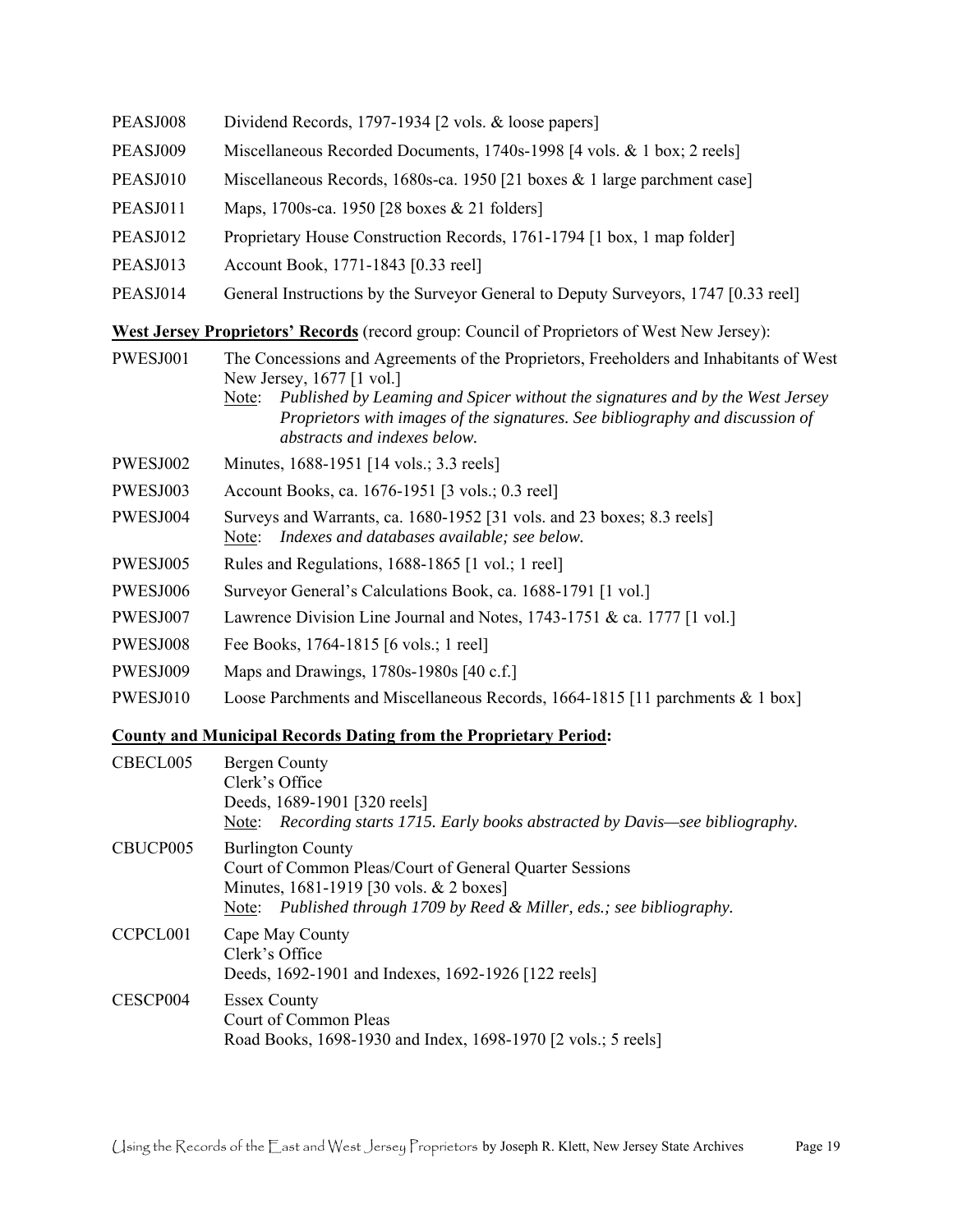| CESRD001           | <b>Essex County</b><br>Register of Deeds and Mortgages<br>Deeds, 1728-1901 and Indexes, 1688-1909 [533 reels]<br>Only index survives for earliest county deeds.<br>Note: |
|--------------------|--------------------------------------------------------------------------------------------------------------------------------------------------------------------------|
| $CGLCL$ &<br>CGLCP | <b>Gloucester County</b><br>Clerk's Office/Court of Common Pleas [approx. 94 reels]<br>Note: Various court records, 1680s+.                                              |
| CMNCL001           | <b>Monmouth County</b><br>Clerk's Office<br>Deeds, 1665-1899 and Indexes, 1667-1929 [383 reels]<br>Books A-D abstracted by Hutchinson—see bibliography.<br>Note:         |
| CPACL011           | Passaic County<br>Clerk's Office<br>Perth Amboy Surveys, 1678-1814 [3 reels]                                                                                             |
| MCHCO001           | Chesterfield Township (Burlington County)<br>Township Committee<br>Minutes, 1692-1712 [1 vol.; 1 reel]                                                                   |
| MNTCO001           | Northampton Township (Burlington County)<br>Township Committee<br>Minutes, 1697-1824 [1 vol.; 0.2 reel]                                                                  |

#### **Manuscript Collections:**

SNJSA001 New Jersey State Archives Deeds and Miscellanous Land Records, 1677-1947 [10 boxes & 18 map folders] Note: *Includes original (signed) deeds; see discussion of indexes below.*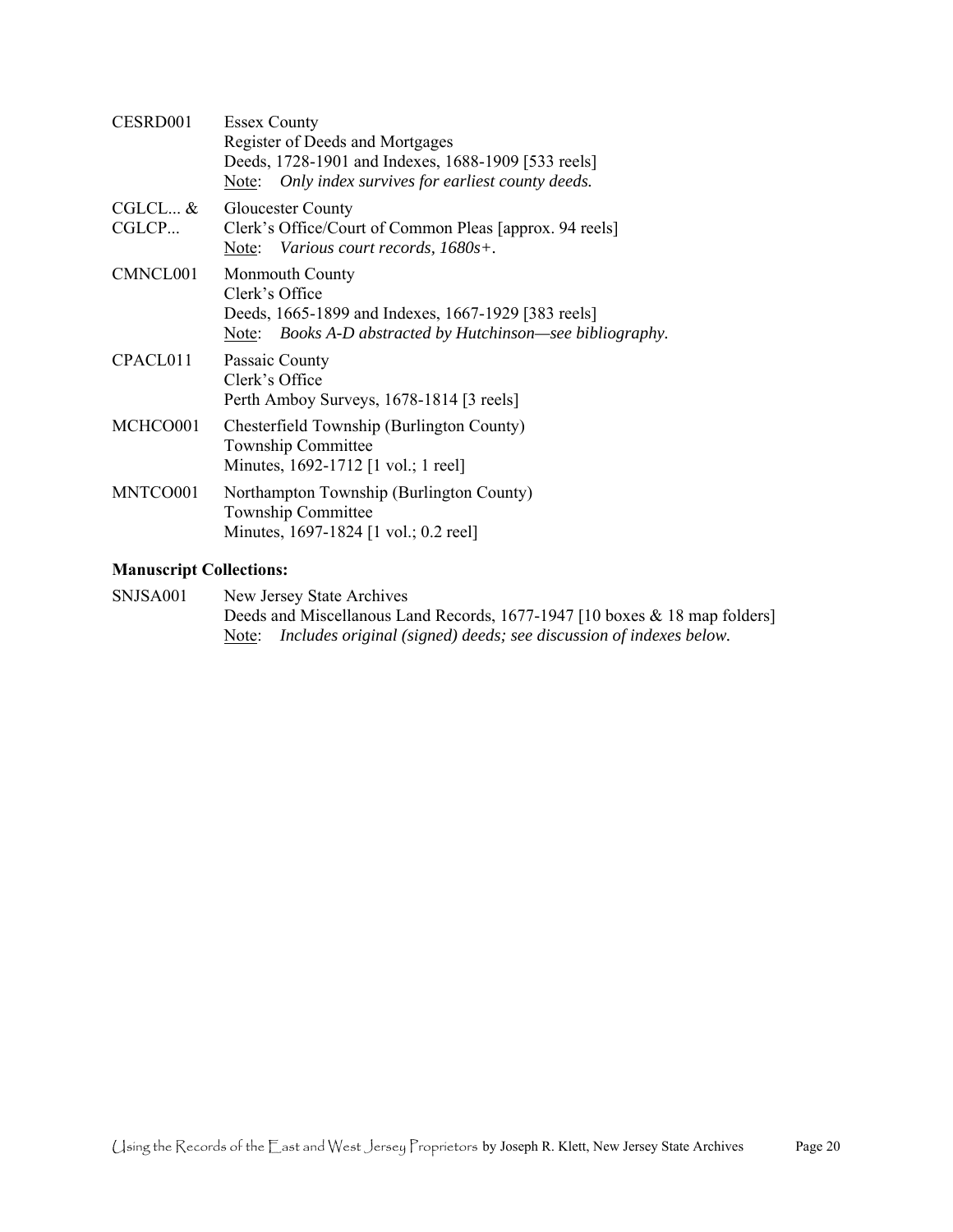### Major Published Abstracts and Transcripts, Indexes and Databases – An Annotated | ist

#### *East and West Jersey*:

**Leaming, Aaron and Spicer, Jacob eds.** *The Grants, Concessions, and Original Constitutions of the Province of New Jersey. The Acts Passed during the Proprietary Governments, and other Material Transactions before the Surrender Thereof to Queen Anne***.** (Philadelphia, Pa.: [1758]). See also reprint*: The Grants, Concessions, and original Constitutions* … (Union, N.J.: 2002). This includes various charters, laws and key documents relating to the proprietary and colonial periods, including Berkeley's and Carteret's charter and as well as West Jersey's concessions and agreements of 1676. Leaming and Spicer do not include the names of those who signed the West Jersey document. See below under West Jersey for further information about that document specifically.

 which were placed in a small number of New Jersey repositories—supersede an earlier card index. The **Hartlaub, Robert J. and George J. Miller. "Index to Colonial Conveyances, East & West Jersey, 1664-1794."** This unpublished, two-volume set indexes the grantees and grantors in deeds and surveys contained in the East and West Jersey books filed with the Secretary of State. The volumes—copies of following information is provided: grantee and grantor (in one alphabetical sequence, showing whether "to" or "from"), book and page reference, date, and location or other explanatory notes. Approximately 112 volumes are indexed, thirty-one of which are abstracted or partially abstracted in Nelson's *Patents and Deeds ...* (see below).

**"Proprietary Warrants and Surveys, 1670-1727."** This database is available online at the State Archives website [<https://wwwnet1.state.nj.us/DOS/Admin/ArchivesDBPortal/NJProprietors.aspx](https://wwwnet1.state.nj.us/DOS/Admin/ArchivesDBPortal/NJProprietors.aspx)>. It typically includes the following information for each record: name of grantee (i.e., to whom the survey was made), book and folio reference, location, date, acreage, explanatory notes. Sometimes additional patent and survey references (i.e., from other books or extracts) are included.

As of June 2014, this database indexes the following books:

- *East Jersey Liber II [2] of Surveys* ("Carteret's Conveyances"), 1670-1727. Liber numbers 1, 2 of Deeds, 3, 4, etc., were turned over to the provincial government and became part of the Secretary of State's collection of colonial deeds and surveys (and therefore were indexed in the Hartlaub-Miller "Index to Colonial Conveyances ..." noted above and abstracted in Nelson's *Patents and Deeds …* noted below). Liber II [2] of Surveys, however, was retained by the proprietors along with the other survey books, and therefore was not readily accessible to the public until 1998. Thus, providing access to its contents online was a priority for the State Archives. The book has two separately paginated parts and contains surveys and patents largely from the proprietary period (i.e., pre-1702).
- 1675-1688 period. Book O includes surveys from 1670-1716. Since these survey books from the References to Books L and O are found in the Elizabeth-Town Bill in Chancery (*see below under East Jersey Books L and O of Surveys*, 1670-1716. Book L includes surveys dating from the proprietary period were retained by the East Jersey Proprietors, they were not abstracted in Nelson's *Patents and Deeds …* noted below, or referenced in the Hartlaub-Miller "Index to Colonial Conveyances …" noted above. Their contents were not readily accessible to the public prior to 1998, and thus the State Archives made online access to these books a priority. *East Jersey*).
- *Basse's Book of Surveys*, 1677-1755. This West Jersey survey book, dating from the proprietary period, is part of the Secretary of State's collection of colonial deeds and surveys. It is included in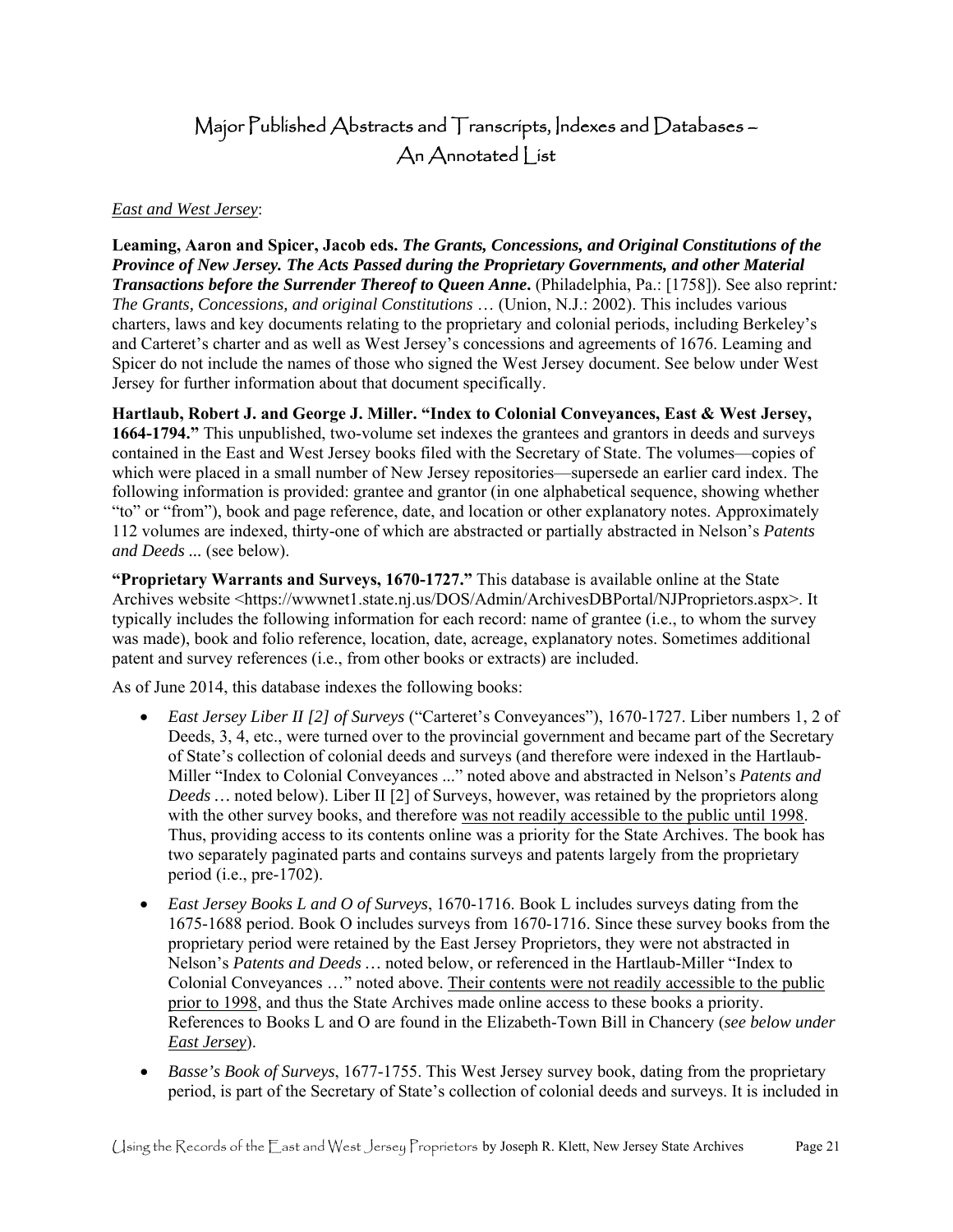Jersey Proprietors' **Index to Survey Books, 1681-1952** (*see below under West Jersey*). Therefore, the State Archives made it a priority to provide online access to this book. the Hartlaub-Miller "Index to Colonial Conveyances …" referenced above, but was not abstracted in Nelson's *Patents and Deeds …* referenced below. It is also not included in the West

#### **Nelson, William, ed.** *Patents and Deeds and Other Early Records of New Jersey, 1664-1703.*

 *the State of New Jersey* a.k.a. *New Jersey Archives, First Series, Volume XXI*]. (Paterson, N.J.: 1899). Secretary of State's Deeds, Surveys and Commissions: ten from East Jersey and twenty-one from West (Baltimore, Md.: Genealogical Publishing Co., Inc., 1976 etc.). Originally published as: *Calendar of Records in the Office of the Secretary of State, 1664-1703* [*Documents relating to the Colonial History of*  This volume contains abstracts from the bulk of seventeenth-century survey books included in the Jersey. However, Liber 2 of Deeds (which is bound together with Liber 1) was not abstracted and also was apparently confused with Liber 2 of Surveys (which had been retained by the East Jersey Proprietors). Note that the index at the back of Nelson's *Patents and Deeds* provides access to the names of bordering property owners in addition to the grantors and grantees. Also note that multi-page subsections indexing "Occupations" and "Places, Names of" are inserted into the general index under "O" and "P" respectively, making the use of the index tricky.

**Whitehead, William A. et al., eds***. Documents relating to the Colonial History of the State of New Jersey* **a.k.a.** *New Jersey Archives, First Series***,** *Volume I, 1631-1687* **and** *Volume II, 1687-1703.*  (Newark, N.J.: 1880-81). These two volumes contain transcriptions of the earliest documents relating to the founding of New Jersey and its first settlements. Each contains its own index, but both are also indexed by: Ricord, Frederick W. *General Index to the Documents relating to the Colonial History of the State of New Jersey, First Series, in Ten Volumes*. (Newark, 1888).

**Nelson, William, ed.** *Calendar of New Jersey Wills, Vol. I, 1670-1730* [*Documents relating to the Colonial History of the State of New Jersey* a.k.a. *New Jersey Archives, First Series, Volume XXI*]. (Paterson, N.J.: 1899). The volume contains abstracts of the earliest estate records from East and West Jersey, and an every-name index. Various reprints have appeared in recent decades.

 Indexing Systems is also available; however, the original county-by-county index may easier to use in *New Jersey Index of Wills, Volumes 1-3.* (Originally published in 1912; reprinted by GPC, Baltimore, Md.: 1969 etc.). This three-volume set indexes estate records from the 1670s to the year 1900, providing the file and/or book and page reference to the original wills (all held by the State Archives). The index is arranged county by county. Note that the "Unrecorded Wills" and "Addenda" sections at the end of the third volume include many seventeenth-century estates. A statewide index produced by Accelerated terms of finding the documents indexed.

**Commissions Card Index, 1660s-1856**. This index is found in the State Archives' Manuscript Reading Room, and provides access to governmental commissions (to public office and military posts) recorded in the colonial deed and survey books.

**Guide to New Jersey State Archives / Deeds and Miscellaneous Land Records, 1669-1947.** This is an item-level inventory of original deeds and other land records acquired by the State Archives and its predecessors through donation, purchase or otherwise. Typically, these documents include an actual (as opposed to recorded) signature or mark of the grantor. The item descriptions are arranged by surname or corporate name and typically include the following information: name of grantor and grantee, date, location, and book and page reference to where the deed is recorded. Note that the collection includes many transactions not recorded in the deed books.

#### *East Jersey*:

**Ricord, Frederick W. & William Nelson, eds.** *Journal of the Governor and Council, Vol. I, 1682- 1714* [*Documents relating to the Colonial History of the State of New Jersey* a.k.a. *New Jersey Archives,*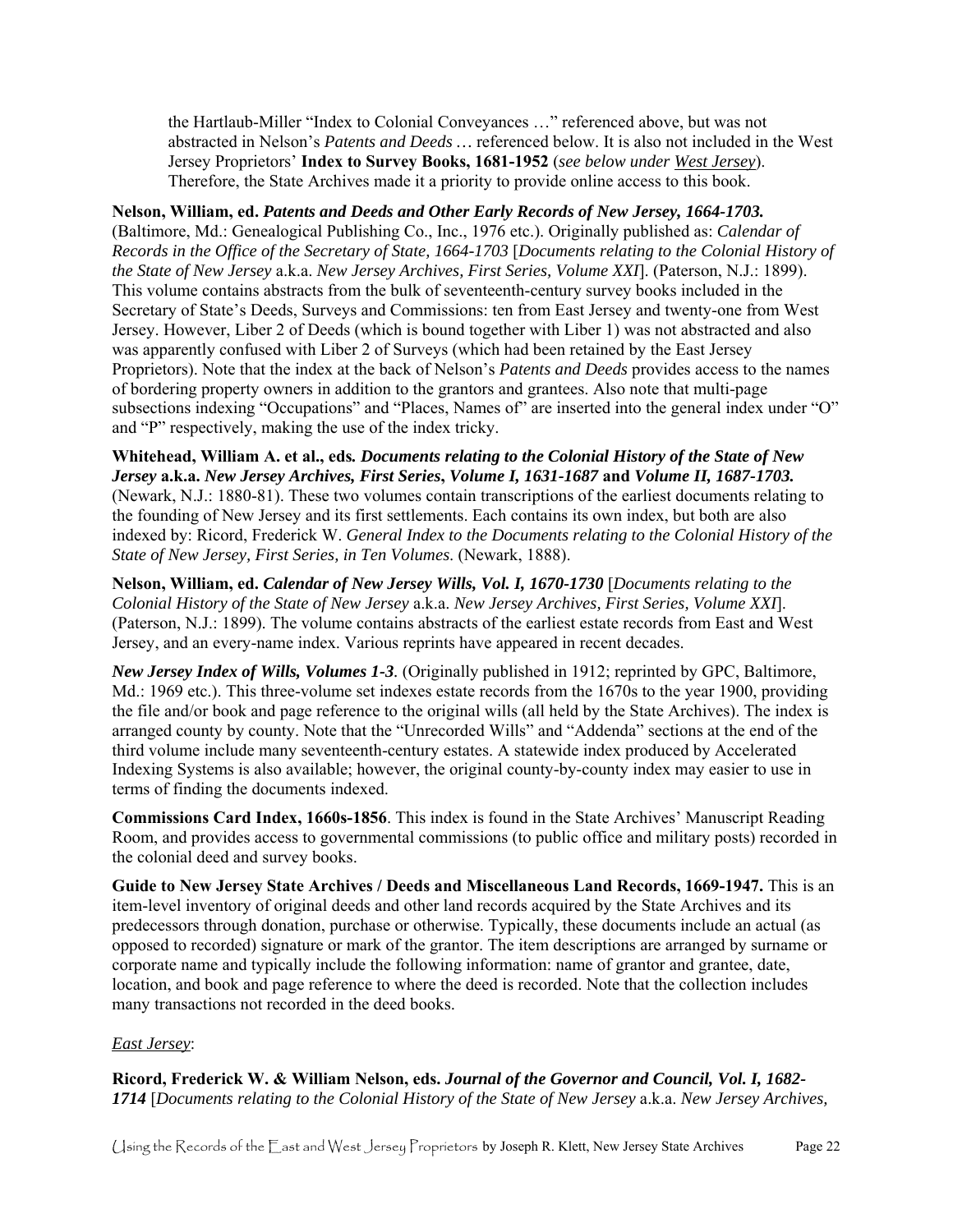*First Series, Volume XIII*]. (Trenton, N.J., 1890). This is a record of the proceedings of the proprietary executive and his legislative council. The volume includes its own index.

**Board of Proprietors of the Eastern Division of New Jersey.** *The Minutes of the Board of Proprietors of the Eastern Division of New Jersey, 1685-1794***.** 4 vols. (Perth Amboy, N.J.: 1949-85). This fourvolume set contains transcribed minutes of the East Jersey Board for the first 110 years of its existence. Each volume contains its own index.

 Conveyances"), Book L and Book O. Finding the recorded surveys listed is a two-step process: the index is arranged alphabetically by the name of the person to whom the survey was made; it provides page and land and/or cross references to related surveys). Extract Book No. 1 ("Black") covers survey books S1 **"Alphabetical Index to Surveys in the Office of the General Board of Proprietors of the Eastern Division of the State of New Jersey," 1719-20th c.** This is a master index all of the surveys recorded in the books retained and/or produced by the East Jersey Proprietors since the eighteenth century with the exception of the three volumes discussed above (under *East and West Jersey*)—Liber II ("Carteret's line references to a three-volume set of Extracts of Surveys. The extract books (numbered 1, 2 and 3, but also called Black, Red and Blue) provide the following information for each survey listed: shareholder's name, survey book and page reference, county and acreage, and explanatory notes (a short description of through S12, dating from 1719-1801. No. 2 ("Red") covers survey books S12 through S21, dating from 1800-1835. No. 3 ("Blue") covers survey books S22 and S23, dating from 1836 to the late twentieth century. Extract Books No. 2 & 3 also include reference to the name of the person at whose request the survey was made, that person being the first owner after severance of title from the Board. The master index uses the designations "No 2 R" for references to Extract Book No. 2 (Red) and "No 3 B" for references to Extract Book No. 3 (Blue); references without such a designation are to Extract No. 1 (Black). The page number is given before the "/" and the line number(s) after it. Information from this index and the related extract books will eventually be entered into the "Proprietary Warrants and Surveys" database noted above.

 property surveyed, they are especially helpful when researching the history of a tract's ownership. The database includes the following information: name(s) of persons to whom survey was made, survey book **Database index of loose surveys, 1786-1951.** This database was produced after the East Jersey loose surveys were processed (flattened and foldered) in 2002. Loose surveys were not retained by the Proprietors before 1786, and the first years are incomplete. Users of this database, therefore, must remember that it is **not** a comprehensive index of East Jersey's surveys but rather a supplemental resource. Nevertheless, since the loose surveys typically include a drawing of the metes and bounds of the and page reference (i.e., where recorded), acreage, location and date. An alphabetical printout is available in the State Archives' Manuscript Reading Room.

 reference book collection. A copy of the published 1751 answer is owned by New Jersey Historical **Elizabeth-Town Bill in Chancery and Answer, 1745 & 1751.** The bill and answer include tables and maps relating to proprietary rights in Elizabeth-Town and the disputed distribution of land in the Clinker Lot Division. A photocopy of the bill (dated 1745 and printed in 1747) is available in the State Archives' Society in Newark. The signed original is held by the New York Genealogical and Biographical Society, which published a good synopsis of the case and the list of signatories in 2007 (see bibliography under Goodwin). A list of the signatories to the answer can be found online at<www.westfieldnjhistory.com>.

**Edsall, Preston W., ed.** *Journal of the Courts of Common Right and Chancery of East New Jersey, 1683-1702.* (Philadelphia, Pa.: 1937). This publication provides a history of the court and a record of its proceedings. Prior to the surrender of governance to Queen Anne in 1702 and the establishment of the royal courts, the Court of Chancery had jurisdiction over matters of equity (fairness), including property disputes. A table of cases and an index are included at the end of the volume.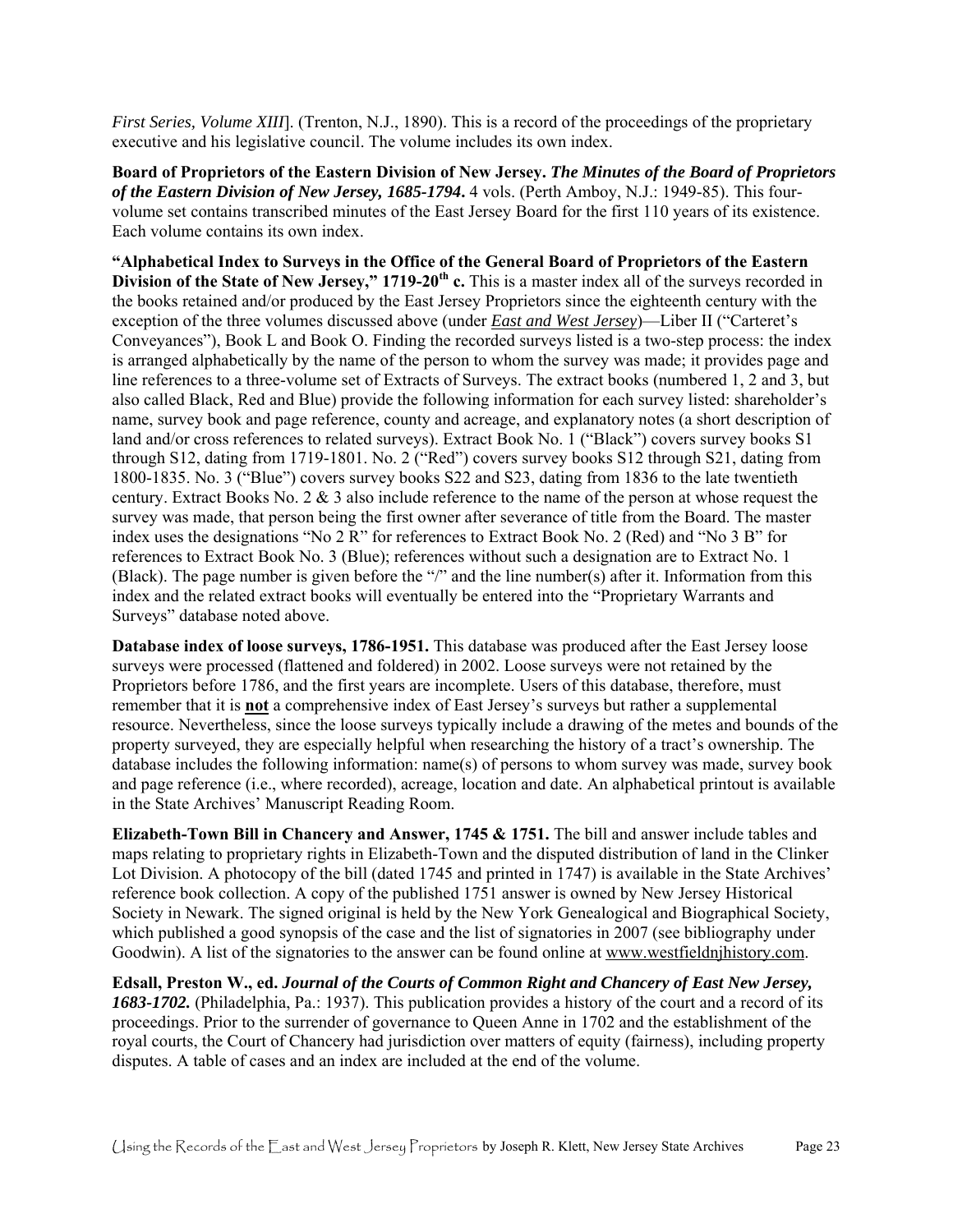abstracted the East Jersey volumes of the Secretary of State's Deeds, Surveys and Commissions, **Hutchinson, Richard S.** *East New Jersey Land Records*. 9 vols. (Lewes, Del.: 2005-8). Hutchinson has continuing from Nelson, referenced above. The nine publications are broken down as follows:

| H, I, K-small    | 1702-1717 | (published 2008) |
|------------------|-----------|------------------|
| $A-2, B-2$       | 1715-1722 | (published 2007) |
| $C-2, D-2$       | 1719-1727 | (published 2007) |
| $E-2, F-2$       | 1737-1747 | (published 2006) |
| $G-2, H-2$       | 1747-1757 | (published 2007) |
| $I-2, K-2$       | 1757-1763 | (published 2005) |
| $A-3$ , $B-3$    | 1763-1766 | (published 2006) |
| K, C-3           | 1727-1737 | (published 2007) |
| $D-3$ , E-3, F-3 | 1766-1772 | (published 2008) |
|                  |           |                  |

#### *West Jersey*:

*The Concessions and Agreements of the Proprietors, Freeholders and Inhabitants of the Province of West New Jersey in America* (Burlington, N.J.: 1951; revised 1977; possibly other revisions). The West Jersey Proprietors' pamphlet versions of the 1676 concessions and agreements, as compared to the version in Leaming & Spicer above, includes the names of those who signed the document as "Proprietors, Freeholders and inhabitants the Province."

 Note that there is a recorded copy of the Concessions in the deeds, survey and commission books formerly held by the Secretary of State. It includes over 120 transcribed signatures, but not all of the Jersey Proprietors' records. The original Concessions book, containing the *original* signatures of the names included in the original, which apparently continued to be used to attest allegiance to the charter. The recorded (State) copy is included in both the film reels of the Secretary of State's books and the West shareholders and inhabitants, is now on deposit at the State Archives.

 Archives' Microfilm and Manuscript Reading Rooms, serves as a master grantee index to thirty volumes of West Jersey Proprietors survey books. The index is arranged by the first letter of the surname, but typically has thirty subsections. The heading for each subsection notes the name and inclusive dates of the **Index to Survey Books, 1681-1952.** This volume, available on film and as a photocopy in the State within each letter the survey books are indexed sequentially. Therefore, each letter of the alphabet survey book. Use the page reference from this index to go directly to the recorded survey, or first consult the extract volume discussed below to see a fuller description of the tract.

 by survey book and page. In addition to the thirty volumes covered by the Index to Survey Books the State from an early date and therefore not included in the West Jersey Proprietors' "Index to Survey **Extract of Survey Books, 1681-1952.** This volume provides short descriptions of the surveys arranged discussed above, it also includes an extract of Basse's Book of Surveys (1681-1755), which was held by Books" referenced above. (Basse's Book is, however, included in the Hartlaub-Miller "Index to Colonial Conveyances …") The extract entries, listed book by book, include the following information: page number, name, acreage, county and township (if recorded), date, and "adjoining surveys and descriptive objects."

 Davis has abstracted four West Jersey books from the Secretary of State's Deeds and Surveys. These **Davis, John David**. *West Jersey, New Jersey, Deed Records, 1676-1721*. (Westminster, Md.: 2005). John include volumes B (1676-1698), A-A-A (1680-1719), B-B (1713-1721) and B-B-B (1713-1721). Note that volume B was previously abstracted—though not as fully—in Nelson's *Patents and Deeds*, referenced above.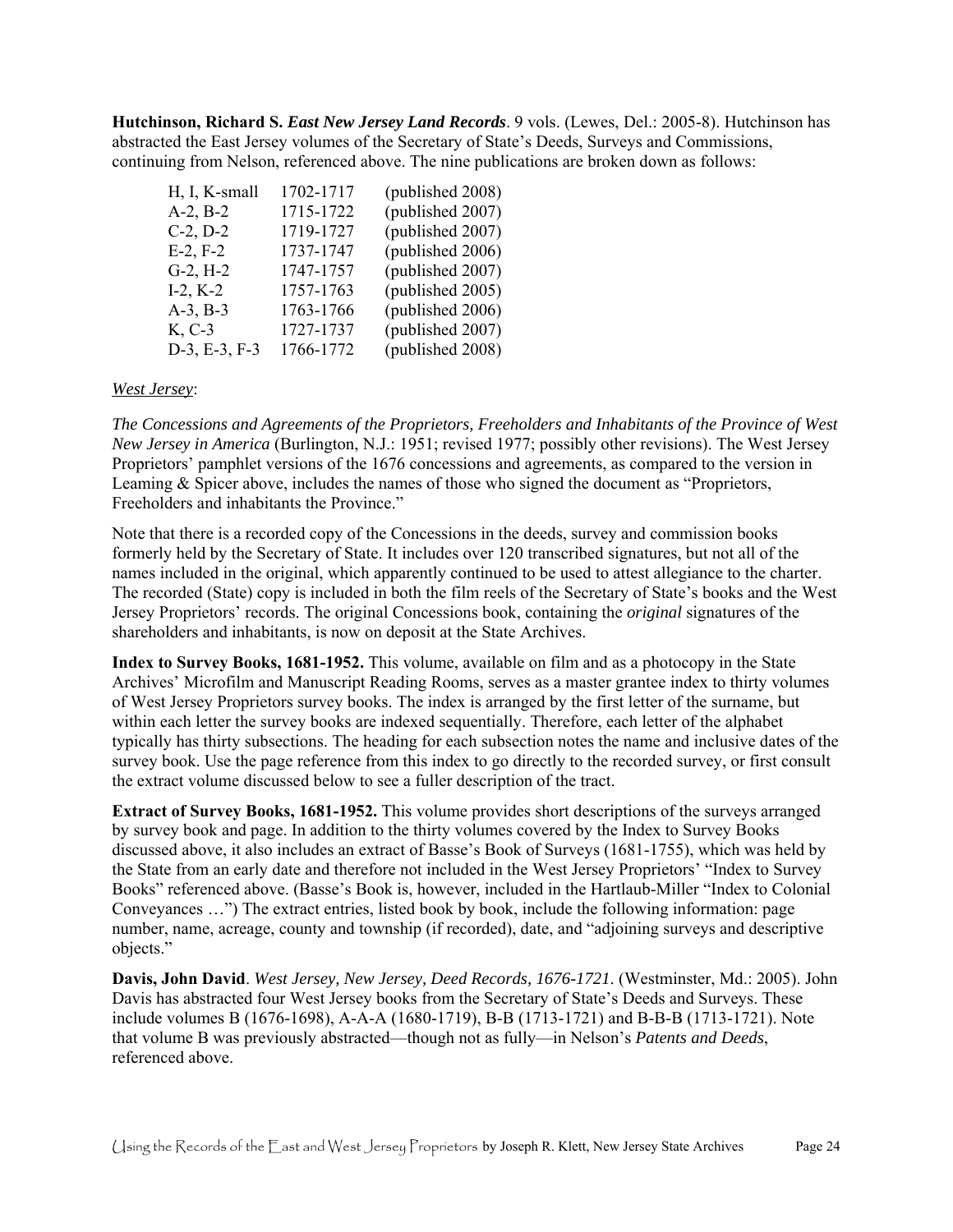# Checklist of Key Indexes to Surveys and Deeds

See the annotated list above for detailed information about each of the sources listed below.

#### **EAST AND WEST JERSEY**

| Incl. Dates | Name of Source                                                                                                                                                                                                                                                                                              | Archives Location(s)                                                |
|-------------|-------------------------------------------------------------------------------------------------------------------------------------------------------------------------------------------------------------------------------------------------------------------------------------------------------------|---------------------------------------------------------------------|
| 1650-1801   | "New Jersey's Early Land Records, 1650-1801" database at:<br>https://wwwnet1.state.nj.us/DOS/Admin/ArchivesDBPortal/NJProprietors.aspx                                                                                                                                                                      | www.archives.nj.gov<br>(Searchable Databases site)                  |
| 1664-1794   | Hartlaub & Miller. "Index to Colonial Conveyances, East & West Jersey." Indexes<br>grantors and grantees only.                                                                                                                                                                                              | <b>Microfilm Reading Room</b><br>(reference books):<br>974.9 N5.23  |
| 1664-1703   | Nelson. Patents and Deeds and Other Early Records of New Jersey Back-of-the-<br>book index provides access to names of bordering property owners in addition to<br>grantors and grantees; note multi-page subsections indexing "Occupations" and<br>"Places, Names of" inserted into general index.         | <b>Microfilm Reading Room</b><br>(reference books):<br>974.9 N432.1 |
| 1631-1703   | Whitehead et al. Documents relating to the Colonial History of the State of New<br>Jersey [a.k.a. New Jersey Archives], Volume I, 1631-1687 and Volume II, 1687-1703.<br>Each volume contains its own index; both also indexed by <i>General Index to the</i><br>Documents relating to the Colonial History | <b>Microfilm Reading Room</b><br>(reference books):<br>974.9 A673   |
| 1669-1947   | Guide to series New Jersey State Archives / Deeds and Miscellaneous Land Records.<br>Item descriptions grouped by surname or corporate name.                                                                                                                                                                | <b>Manuscript Reading Room</b><br>(reference desk)                  |

#### **EAST JERSEY**

| Incl. Dates       | Name of Source                                                                                                                                                                                                                                                                 | Archives Location(s)                                                                                           |
|-------------------|--------------------------------------------------------------------------------------------------------------------------------------------------------------------------------------------------------------------------------------------------------------------------------|----------------------------------------------------------------------------------------------------------------|
| 1685-1794         | Board of Proprietors  The Minutes of the Board of Proprietors of the Eastern<br><i>Division of New Jersey </i> 4 vols. Include references to grants, allotments, survey<br>warrants, etc.                                                                                      | <b>Microfilm Reading Room</b><br>(reference books):<br>974.91 B <sub>662</sub>                                 |
| 1702-1772         | Hutchinson. East New Jersey Land Records. 9 vols. Abstracts of East Jersey land<br>records picking up where Nelson (above) stops.                                                                                                                                              | <b>Microfilm Reading Room</b><br>(reference books):<br>974.91 H975 thru H975.8                                 |
| $1719-20^{th}$ c. | "Alphabetical Index to Surveys in the Office of the General Board of Proprietors of<br>the Eastern Division of the State of New Jersey." Provides page/line references to<br>Extract Books No. 1, 2 $\&$ 3. Extract books provide book and page references to<br>survey books. | <b>Manuscript Reading Room</b><br>(reference desk);<br><b>Microfilm Reading Room</b><br>(microfilm cabinet #8) |
| 1786-1951         | Database index of loose surveys. Alphabetical printout available. Note that this is <b>not</b><br>a comprehensive index to recorded surveys, even for this time period.                                                                                                        | <b>Manuscript Reading Room</b><br>(reference desk)                                                             |

#### **WEST JERSEY**

| Incl. Dates | Name of Source                                                                                                                                                                                                               | Archives Location(s)                                                           |
|-------------|------------------------------------------------------------------------------------------------------------------------------------------------------------------------------------------------------------------------------|--------------------------------------------------------------------------------|
| 1676-1721   | Davis. West Jersey, New Jersey, Deed Records, 1676-1721. Abstracts of West Jersey<br>land records. Expands Nelson's abstracts for Volume B (1676-1698); adds volumes<br>AAA (1680-1719), BB (1713-1721) and BBB (1713-1721). | <b>Microfilm Reading Room</b><br>(reference books):<br>974.95 D <sub>262</sub> |
|             |                                                                                                                                                                                                                              |                                                                                |
| 1681-1952   | Index to Survey Books. Indexes grantees (to whom survey was made) volume by<br>volume within surname initial letter.                                                                                                         | <b>Microfilm Reading Room</b><br>(microfilm cabinet $#8$ )                     |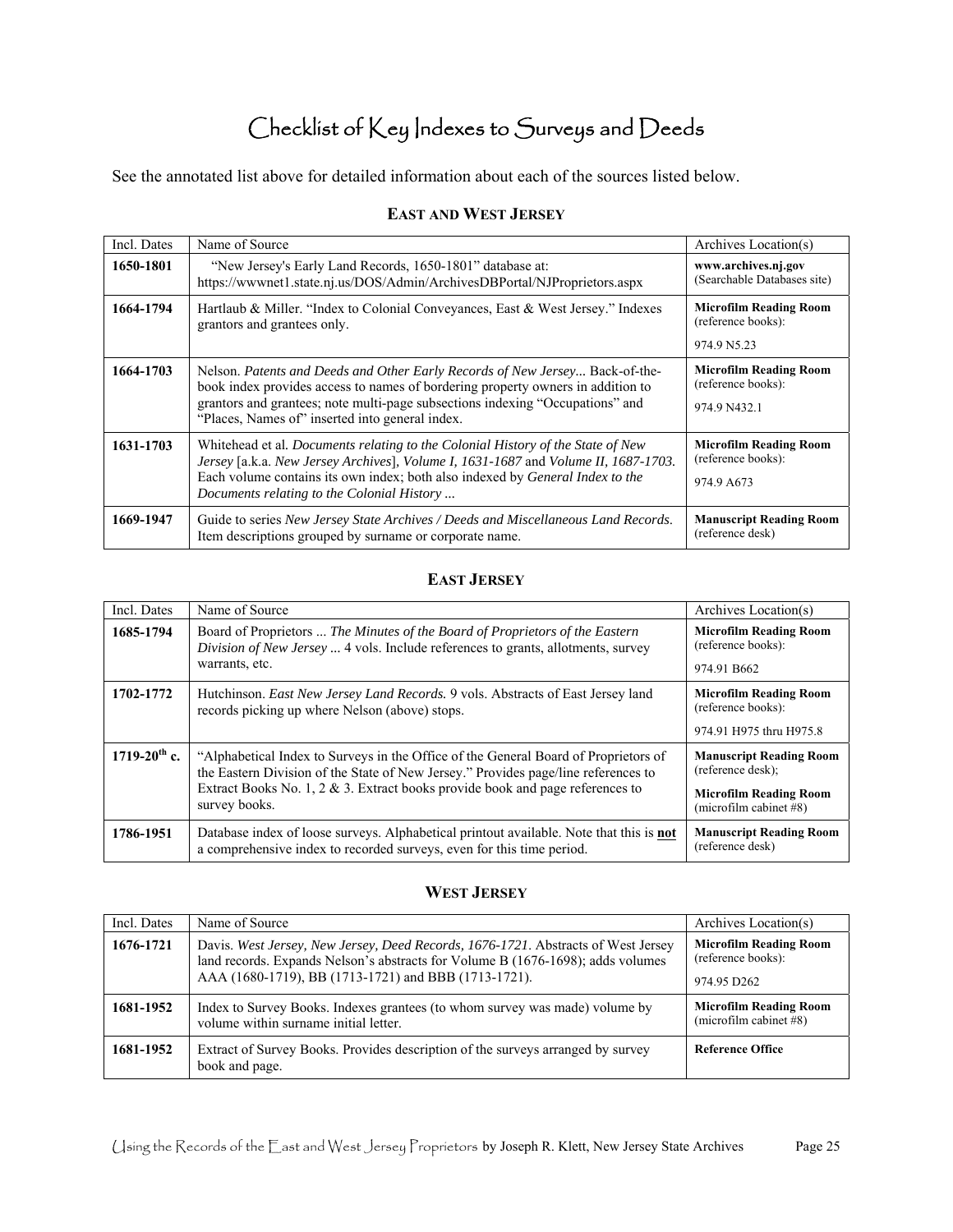### Part IX – Legal, Obscure and Archaic Terms found in Ancient Land Records

Based on *Black's Law Dictionary: Definitions of the Terms and Phrases of American and English Jurisprudence, Ancient and Modern* (Revised Fourth Edition, 1968) and other sources.

 **Acre** or **English acre** – A unit of area equal to 43,560 square feet. *See* **Chain** *and* **Rod** *below*. An acre equals ten square chains or 160 square rods. A square mile is 640 acres.

**Acreage right** or **land right** – The share of a land division granted in proportion to the proprietary shares held.

Administrator (male), administratrix (female), often abbreviated adm<sup>r</sup>, adm<sup>x</sup> – The person to whom authority to administer and dispose of the estate of a deceased person has been granted by the appropriate court. *Compare with*  **Executor**.

**Alien** or **aliene**, **alienate** – To transfer or make over to another; to convey.

 **Allowances** – The deduction of acreage reserved for a specific purpose, such as a public road or highway. In bounded a king's highway, then the allowance would be half this measure, or 49.5 feet. *See also* **Right-of-way**. colonial New Jersey, the **king's highways** were by law to be six rods (ninety-nine feet) in breadth. If a property

 **Appurtenance** – That which belongs to something else, as in the **rights-of-way** (*see below*), outbuildings, gardens and orchards, etc., belonging to a property.

 **Assign** or **assignee** – A person or legal entity to whom property or a right has been transferred (as compared to an heir, who holds a hereditary right).

 **Associates** – In early New Jersey, a group of settlers and/or landowners (such as in Elizabeth-Town) who corporately administer local land distribution, etc. *See also* **Charter**, **Corporation**.

 **Attachment** – The act or process of seizing property by judicial order and bringing the same into the custody of the law. *See also* **Lien**.

 **Bequeath** or **devise** – To give property to another by will. Technically, "bequeath" is used for personal property and "devise" is used for real property.

**Bequest** or **devise** – Something bequeathed or devised. *See also* **Legacy**.

#### **Bondsman** – *see* **Surety**.

 **Caveat** – Latin for "let him beware." Relative to property records, a warning and written notice that surveyed land was previously appropriated (i.e., is already owned), resulting in a **resurvey**. *See also* **Certificate of mislocation**.

 **Certificate of mislocation** – Following a **resurvey** of lands (*see* **Caveat** *above*), a certificate documenting that an earlier survey was proven to contain acreage previously appropriated and crediting the deficient acreage back to the person with the inferior (later) title.

 **Chain** – A measure used by surveyors, typically being twenty-two yards (sixty-six feet) in length. The meaning derives from the (100-link) measuring chains used by surveyors. An area one chain wide by ten chains long equals an **acre** (*see above; see also* **Link**). The use of "chain" can vary by region and time period. Early land descriptions in West Jersey are known to use "chain" to mean a measure of two rods (thirty-three feet) as opposed to four rods.

**Charter** – A legal instrument by which a sovereign power assures certain rights, liberties or powers. In early New Jersey, charters were granted by the governor to the settlers of new towns. See also **Associates**, **Corporation**.

 **Collateral** or **collateral security** – Something given in addition to the personal obligation of a borrower, e.g., the property offered in a mortgage.

**Commissioner of Deeds** – An officer empowered by the government of one state to reside in another state and there take acknowledgements of deeds and other papers which are to be used as evidence or put on record in the former state. *See also* **Notary Public.** 

**Concession** – A grant of privileges by the government.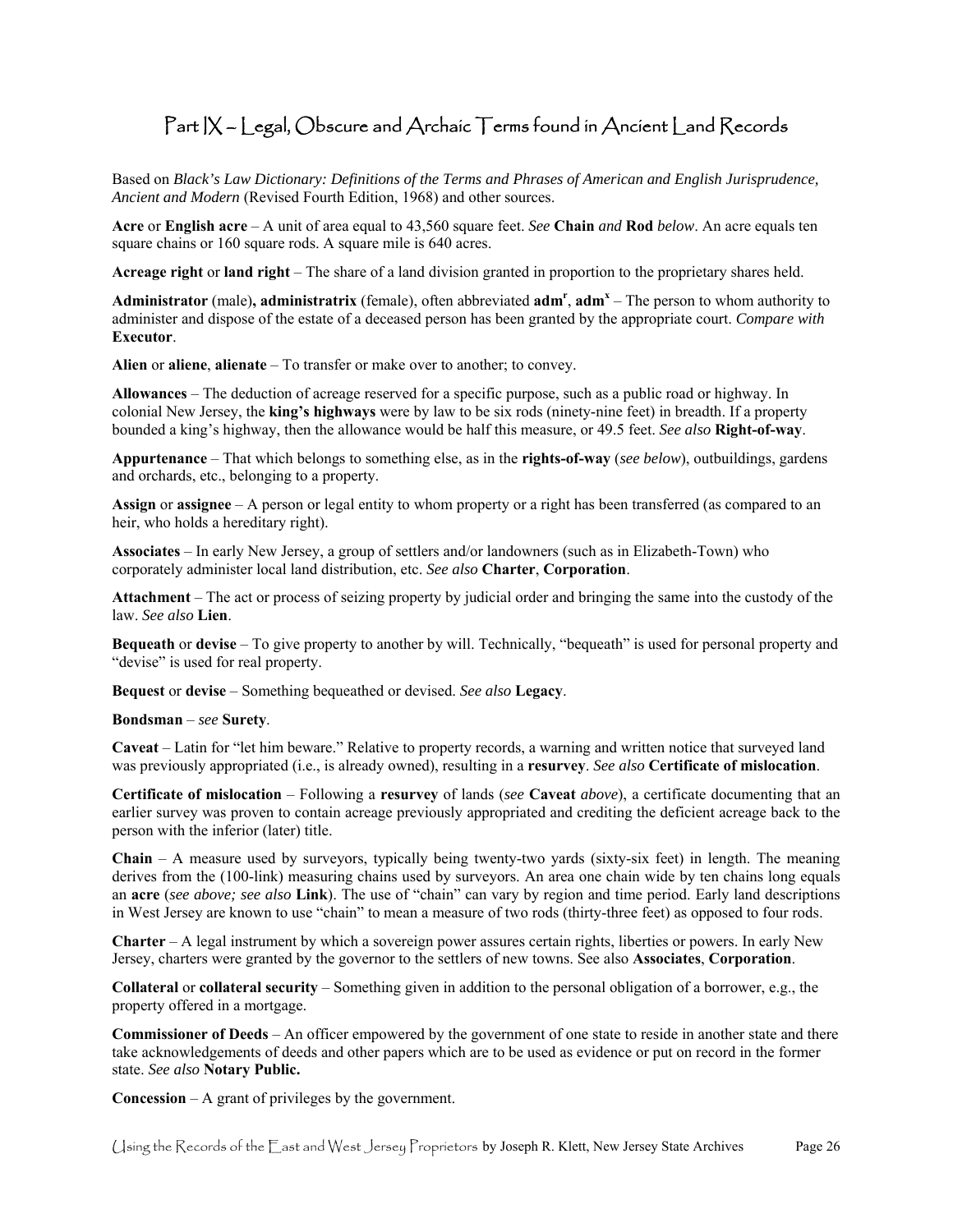**Condemnation** – The process by which the property of a private owner is taken for public use without his consent, i.e., by forced sale. *See also* **Road return**.

 **Confirmation** or **confirmatory grant**, **confirmatory patent** – A conveyance of property to ensure **title** (*see below*), given when a previous conveyance of title is or might be questionable or voidable.

 **Consideration** – The cause, motive, price, or impelling influence which induces a contracting party to enter into a for a family member. contract or transaction. Typically, the sale price paid by the grantee to the grantor; sometimes "love and affection"

#### **Conveyance** – *see* **Deed**.

**Corporation** – In early New Jersey, an incorporated municipality. *See also* **Associates**, **Charter**.

 **Deed** or **conveyance**, **indenture** – A signed writing whereby title to property is transferred from one party to derived from the practice of cutting or indenting the edges of multiple copies of the document (so they would tally with each other) in instances where the conveyance was from multiple persons. *See Part VI.*  another. Under normal circumstances, deeds will contain only the signature of the grantor (seller). "Indenture" is

**Demesne** – Domain or own right. "Seized in his demesne" means held in his own right.

 The word is also used to mean decease or death. **Demise** – A conveyance of an estate to another for life, for years, or at will; synonymous with **lease** (*see below*).

#### **Devise** – *see* **Bequeath**, **Bequest**.

**Devisee** – The person to whom lands or other real property are devised or given by will.

 **Distrain** – To take, as a pledge, property of another and keep it until he performs his obligation or until the property is taken by the sheriff. *See also* **Foreclose**, **Replevin**.

 **Dividend** – The share allotted to each of several persons entitled to part of a division of profits or property. *See Part VI*.

**Division** – *see* **Partition**. Also used to mean the issuing of **dividends**.

 **Dower** – The provision which the law makes for a widow out of the lands or tenements of her husband, for her support and the nurture of her children.

 **Easement** – The right of one person or body to use the land of another person for a special purpose. Typically used for a non-public right of access to or through a tract of land, while **right-of-way** (*see below*) is more typically used for a public thruway right over land that has been condemned (see **Condemnation**).

 **Ejectment** – A legal action to recover possession of land as well as damages resulting from not being able to possess it. *See also* **Eviction**, **Richard Roe**, **Trespass**.

**Encumbrance** – A claim, lien (*see below*), charge or liability to and binding real property. *See also* **Attachment**.

**Enfeoff** – To make a gift of tangible inherited property; to invest with a property or **fee**.

 **Equity** – Specifically, the monetary value of a property beyond any mortgage debt or liabilities existing on it (*see*  and claims are in conflict. In New Jersey, the Court of Chancery or Chancery Division of the Superior Court has had *also* **Mortgage***, etc.*). Generally, the spirit of fairness or equal and impartial justice as between persons whose rights jurisdiction over equity cases (i.e., most land disputes).

 **Estate** – The nature and extent of an owner's rights with respect to his or her property. Also, all of one's possessions, especially all of the property and debts left by a deceased person.

**Et alii** (abbreviated **et al.**) – Latin for "and others."

 **Et cetera** (abbreviated **etc.** or **&c**) – Latin for "and the rest"; used in land records to omit lengthy and/or repeated legal text, well-known titles of honor, and so on.

**Et uxor** (typically abbreviated **et ux.**) – Latin for "and wife."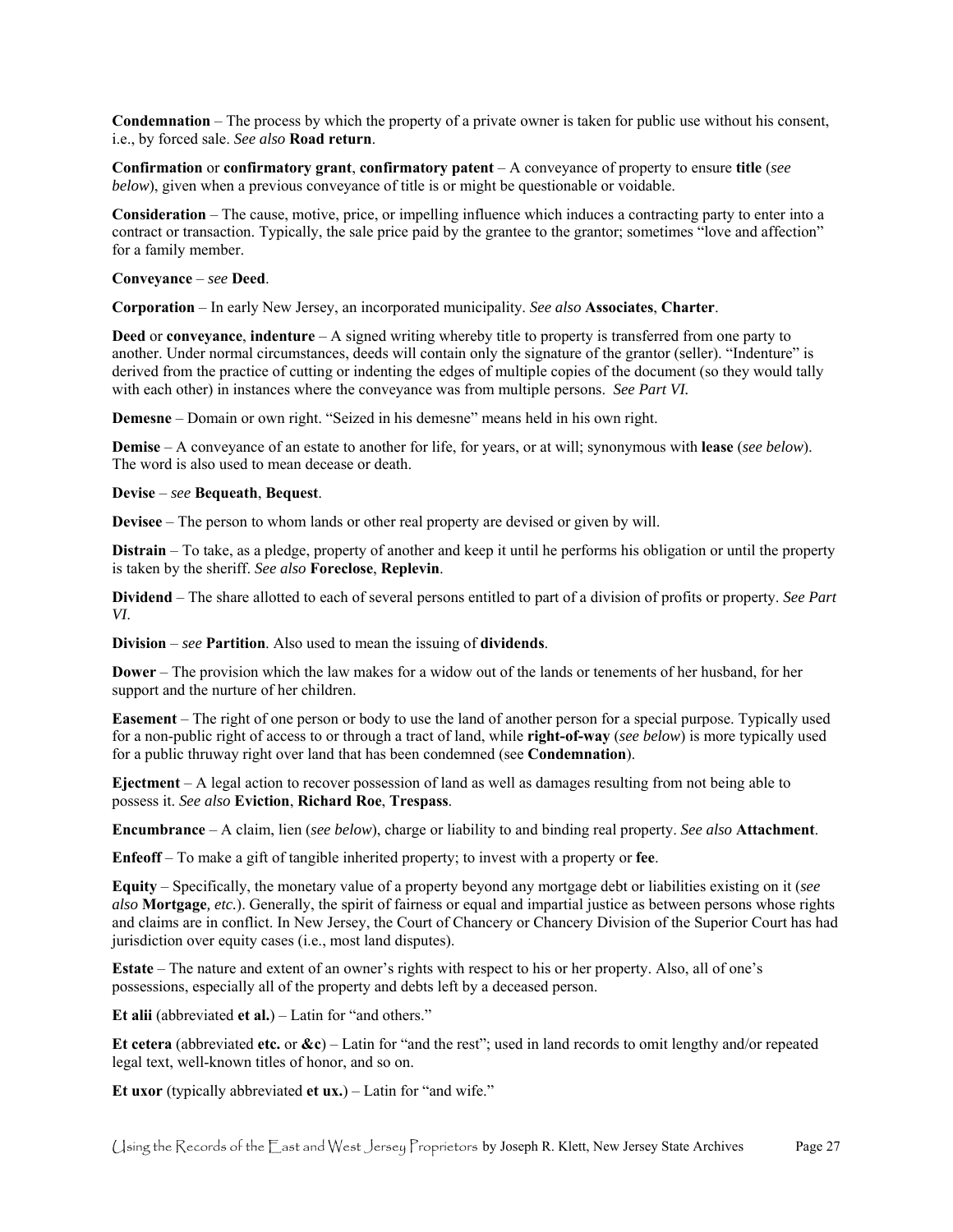**Eviction** – The act of dispossessing a person of lands (in pursuance of a court judgment).

**Executor** (male), **executrix** (female), often abbreviated  $ex^r$ ,  $ex^x$  – The person appointed to carry out the directions and requests made in a last will and testament, including the disposition of property. *Compare with* **Administrator**.

 **Fallow land** – Barren or unproductive land; land plowed but not sown or left uncultivated/untilled for a year or more.

**Fathom** – Typically a nautical measure of six feet in length; however, occasionally used as a land measurement meaning a square fathom or thirty-six square feet.

**Fee** or **feud**, **fief** – A property or estate of inheritance. *See also* **Enfeoff**.

 **Fee simple** – A condition in which the owner is entitled to the entire property with unconditional power of disposition during his life. Property clear of any condition or restrictions to particular heirs is held in fee simple.

**Fellow bondsman** – *see* **Surety**.

**Feud** – *see* **Fee**.

**Fief** – *see* **Fee**.

 **Foreclose** – To terminate the rights of a mortgagor in the property covered by the mortgage (*see* **Mortgage***, etc., below; also* **Distrain**, **Replevin**).

 **Franchise** – A special privilege conferred by the government (on an individual or corporation) which does not belong to citizens generally in the common right. *See also* **Patent**.

 **Freehold** – An estate in land or other real property of uncertain duration (i.e., for life or in fee simple); ownership, as compared to a leasehold.

**Freeholder** – Originally, a person having title to real property or a specified number of acres.

 **Furlong** – A unit of length equal to 660 feet, or 40 **rods**/**perches** (*see below*). Derived from "furrow long," meaning the distance that an ox can plow before being rested and turned.

 **Gore** – In old English law, a small, narrow strip of land. Modern usage applies to small, triangular pieces of land such as may be left between surveys and boundary lines which do not meet/close.

 **Grant** – (v) To bestow, confer. (n) A deed or conveyance. A "royal land grant" is a conveyance by the Crown. Subsequent grants of land have been based on town-patent, proprietary or land rights or ownership James, Duke of York, granted all of what became the colony of New Jersey to Berkeley and Carteret in 1664.

**Grantee** – The person to whom a grant (sale) is made; i.e., the buyer.

**Grantor** – The person by whom a grant (sale) is made; i.e., the seller.

**Habendum** – The portion of a land conveyance beginning with the words "To have and to hold ...," being the language that defines the extent of the ownership of the property.

**Hawkings** – Business or peddling rights belonging to a property.

**Headlands** – *see* **Upland**.

 **Headright** – A grant of property given in fulfillment of certain conditions relating especially to settlement and developing land.

**Heir** – A personal legally recognized to succeed to the property of another person; one who inherits property.

**Hereditament** – Something inherited or capable of being inherited. *See also* **Inheritance**, **Legacy**.

**Highways** – *see* **Allowances**, **Right-of-way**.

 **Houselot**, **homelot** – A property containing a dwelling house, typically within a town settlement, as compared to outlying **meadow** (*see below*). *See also* **Messuage**.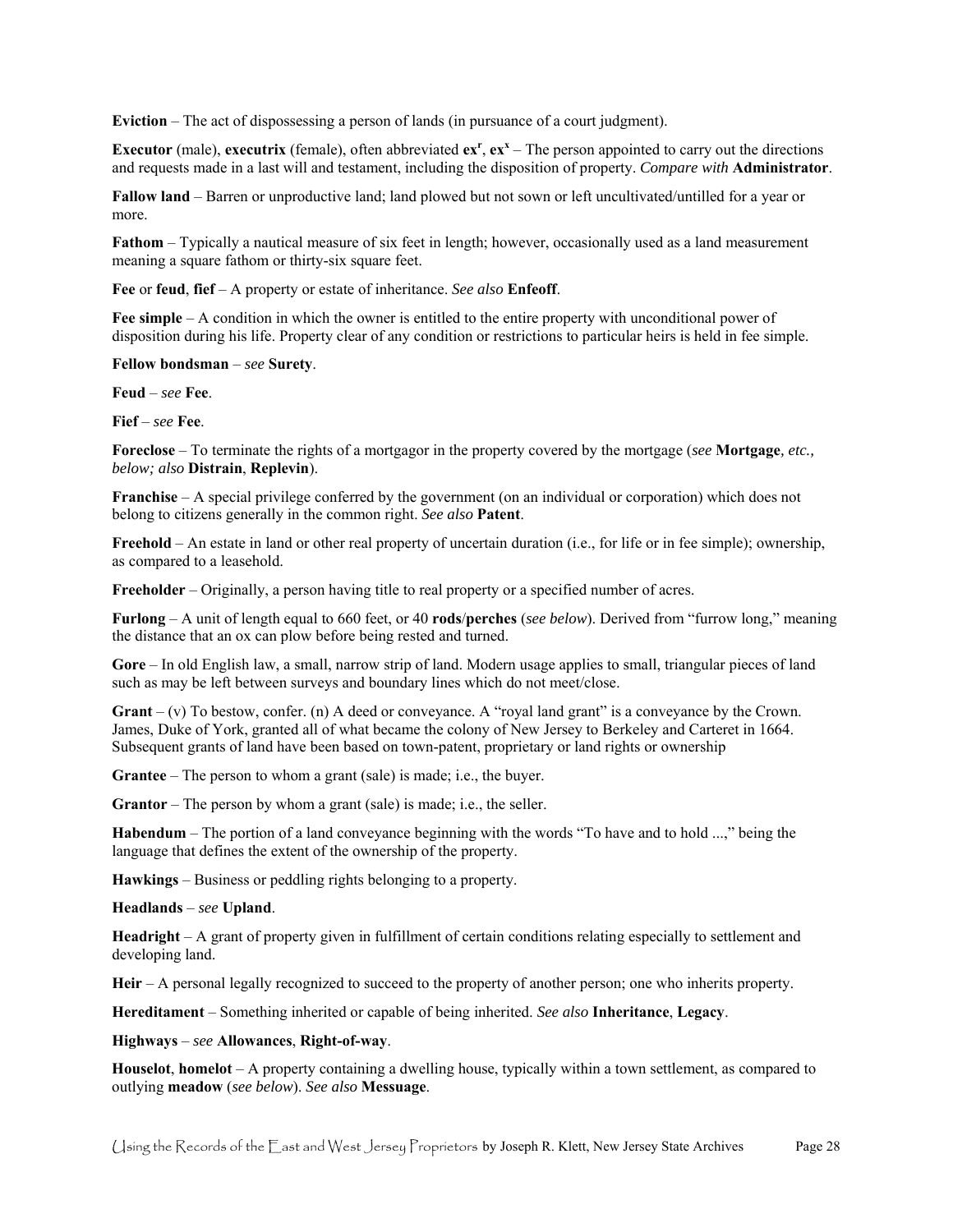**Huntings** – Hunting rights belonging to a property.

**Husbandman** – A farmer; originally a tenant who cultivates *leased* ground.

**Improved land** – Land used for the purpose of husbandry whether **tillage**, **meadow** or **pasture** (see definitions).

**Incumbrance** – *see* **Encumbrance**.

**Indenture** – *see* **Deed**.

 **Inheritance** – Something that has descended to an heir, whether by will or otherwise. *See also* **Hereditament**, **Legacy**.

 **Intestate** – Having died without leaving a testament and last will. In such cases, an **administrator** (*see above*) may be appointed by the court to manage and dispose of the estate.

 **John Doe, John Den, John Stiles, Richard Roe, Richard Fen, Richard Miles** – Fictitious names used to represent unknown persons in legal proceedings for the purpose of making argument or illustration. Often used in ejectment cases when a lessee or other party is unknown or uncertain.

**Joint tenancy** – *see* **Tenancy**.

**Kill** – Dutch for small river or creek.

**King's highways** – *see* **Allowances**.

**Land warrant** – *see* **Warrant**.

 **Landmark** – A survey mark or **monument** set in a property line to fix its boundary or the boundary between properties. In colonial surveys, these were frequently piles of stones or marks made on trees.

**Lease** – Any agreement which gives rise to the relationship of landlord and tenant. Early colonial land transfers may take the form of a two-part transaction, first a lease and second, typically the following day, a **Release** (*see below*).

 **Leasehold** – An estate in realty held under a lease; i.e., the right of a tenant for a fixed period of time (as compared to a freehold).

 **Legacy** or **bequest**, **devise** – Something disposed of specifically by will, as compared to property acquired by *right*  of inheritance.

 **Legatee** – The person to whom a legacy is given. A **residuary legatee** inherits the residue or remainder of an estate after all other legacies are disposed of.

**Lessee** – The person (tenant) to whom a lease is made.

**Lessor** – The person who grants a lease; i.e., the owner of the property (landlord).

 **Letters of administration, letters testamentary** or sometimes **letters testimonial** – Legal papers granted by a court to either the **administrator** or **executor** (*see above*) of an estate, respectively.

**Letters patent** – *see* **Patent**.

 land records relative to permission to make a purchase, including a purchase of territory from the Indians. **License** – A grant of permission, e.g. to pursue a business. The term is also occasionally used in early New Jersey

**Lien** – A charge or claim for payment of debt or obligation legally attached to property (e.g., a mortgage, loan or tax debt). See also **Attachment**.

**Life rights** or **life estate** – Property ownership whose duration is limited to the natural life of the party holding it.

**Link** – One hundredth of a chain; i.e., 7.92 inches.

**Lowland** – *see* **Meadow**.

 **Manucaptor** (or **mainpernor**) – Someone obligated to ensure the appearance in court of a person under arrest, who is delivered out of custody into the hands of his bail.

Using the Records of the East and West Jersey Proprietors by Joseph R. Klett, New Jersey State Archives Page 29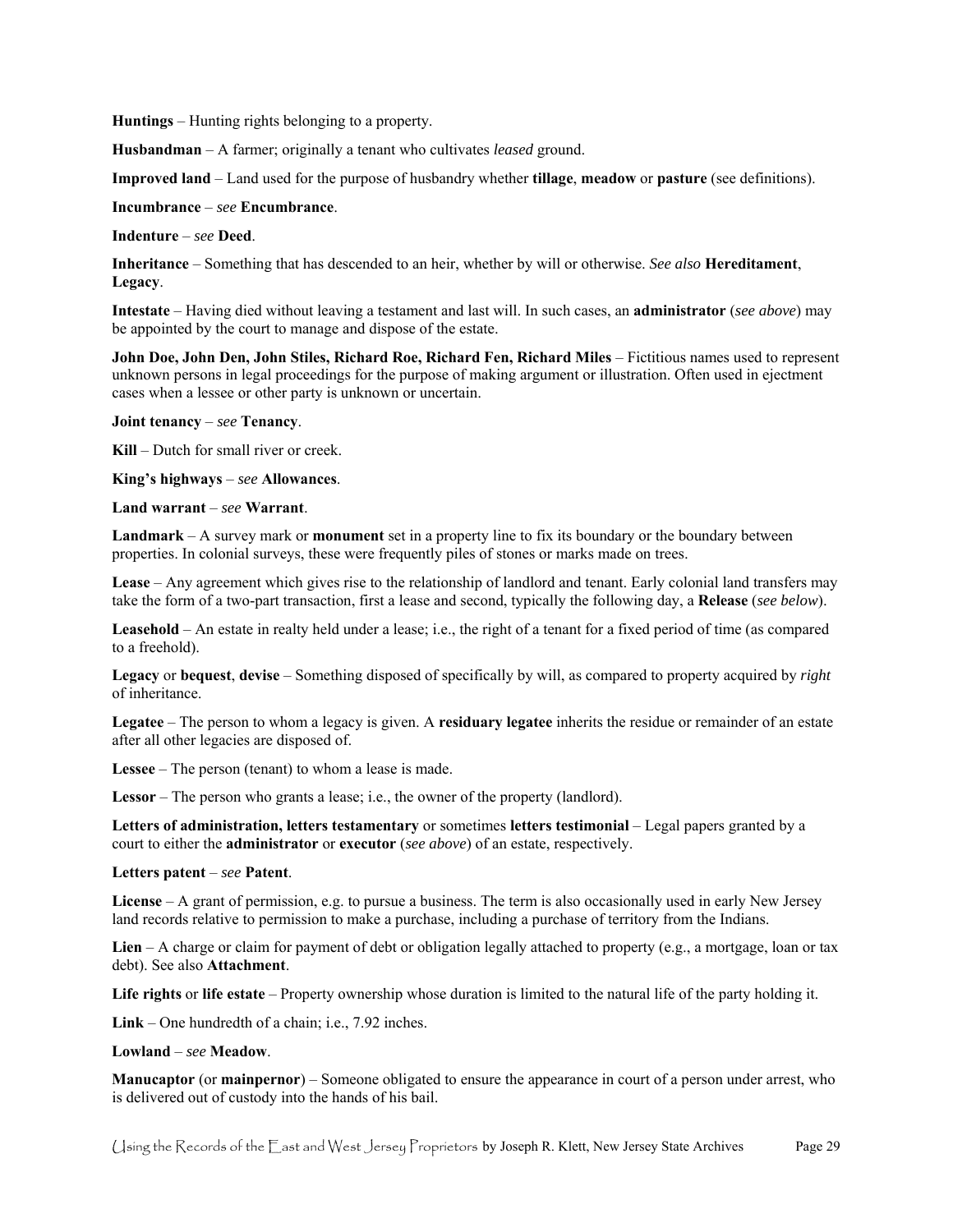**Marsh** or sometimes **Marrish** – An area of low-lying, wet land.

**Meadow** or **lowland** – A tract of low or level land yielding grasses which are good for hay. *See also* **Upland**.

**Messuage** – A dwelling house with its outbuildings and adjoining lands.

**Metes and Bounds** – The boundary lines of land with their distances and angles.

**Mislocation** – *see* **Certificate of mislocation**.

**Moiety** – One equal half part of a property (whether partitioned or not). Two joint tenants each hold a moiety.

#### **Monument** – *see* **Landmark**.

 **Morgen** – A German and Dutch measure of land equating to roughly two English **acres** (*see above*); used frequently in the Bergen settlement in East Jersey.

 **Mortgage** – A conveyance intended to secure the performance of some act (usually the payment of money) and to become void when prescribed terms (e.g., the repayment of loaned money) are satisfied. Typically, this means temporary/partial ownership by the lender, who may take title to the property if the terms of the mortgage are not satisfied as prescribed.

 **Mortgagee** – The person who takes or receives a mortgage; i.e., the one who is granted temporary/partial ownership of the property until the terms are met.

 **Mortgagor** – The person who, having all or some part of the title to a property, by written instrument pledges that property for some particular purpose (e.g., to borrow money).

 **Neck** – A narrow stretch of land (as an isthmus, cape, promontory or mountain pass); also, a narrow body of water between two larger bodies, i.e., a strait.

**Notary Public** – A public officer whose function is to administer oaths, to attest and certify certain documents, to take acknowledgements of deeds and other conveyances, etc. *See also* **Commissioner of Deeds**.

**Order** – A directive from a court or other authority to perform an action (e.g., a directive from a proprietary board to issue a dividend or grant a warrant). *See Part VI*.

 **Ordinary** – A judicial officer with powers in regard to wills, probate, administration, guardianship, etc. In colonial New Jersey, the governor was called the Ordinary General. A **surrogate** (*see below*) for the Ordinary General is appointed or elected in each county. (Note that "ordinary" also means a tavern or eating house where regular meals are served.)

 **Partition** or **division** – The dividing of land held by joint tenants (owners) so that they may hold and dispose of their respective parts separately. "Partition" is typically used to refer to a voluntary, not mandated, dividing of property while "division" is more frequently used to refer to a parceling of property by commissioners appointed by a court. However, the terms are used interchangeably.

**Pasture** – Ground for the grazing of domestic animals, and including the grass growing upon it.

 **Patent** – A grant of a privilege, property, right, office, title, status or authority to one or more individuals by the government or sovereign entity. *See Part VI; see also* **Franchise**. This is done through a legal instrument sometimes referred to as "letters patent." King Charles II, in his letters patent dated 12 March 1664, granted his brother James, Duke of York, rights to vast territory in American including the future New Jersey.

**Patroon** – The proprietors of certain manors established in the Dutch colony of New Netharland.

 dies, the heirs of the deceased child divide a fourth part as opposed to having a share equal to the three heirs in the **Per stirpes** – The standard method of inheritance and division of property, meaning "by root or stock," whereby the shares of the heirs are based on the share which a predeceased ancestor (typically parent) would have inherited as compared to equal division among living heirs. In other words, if a property is bequeathed to four children and one older generation.

#### **Perch** – *see* **Rod**.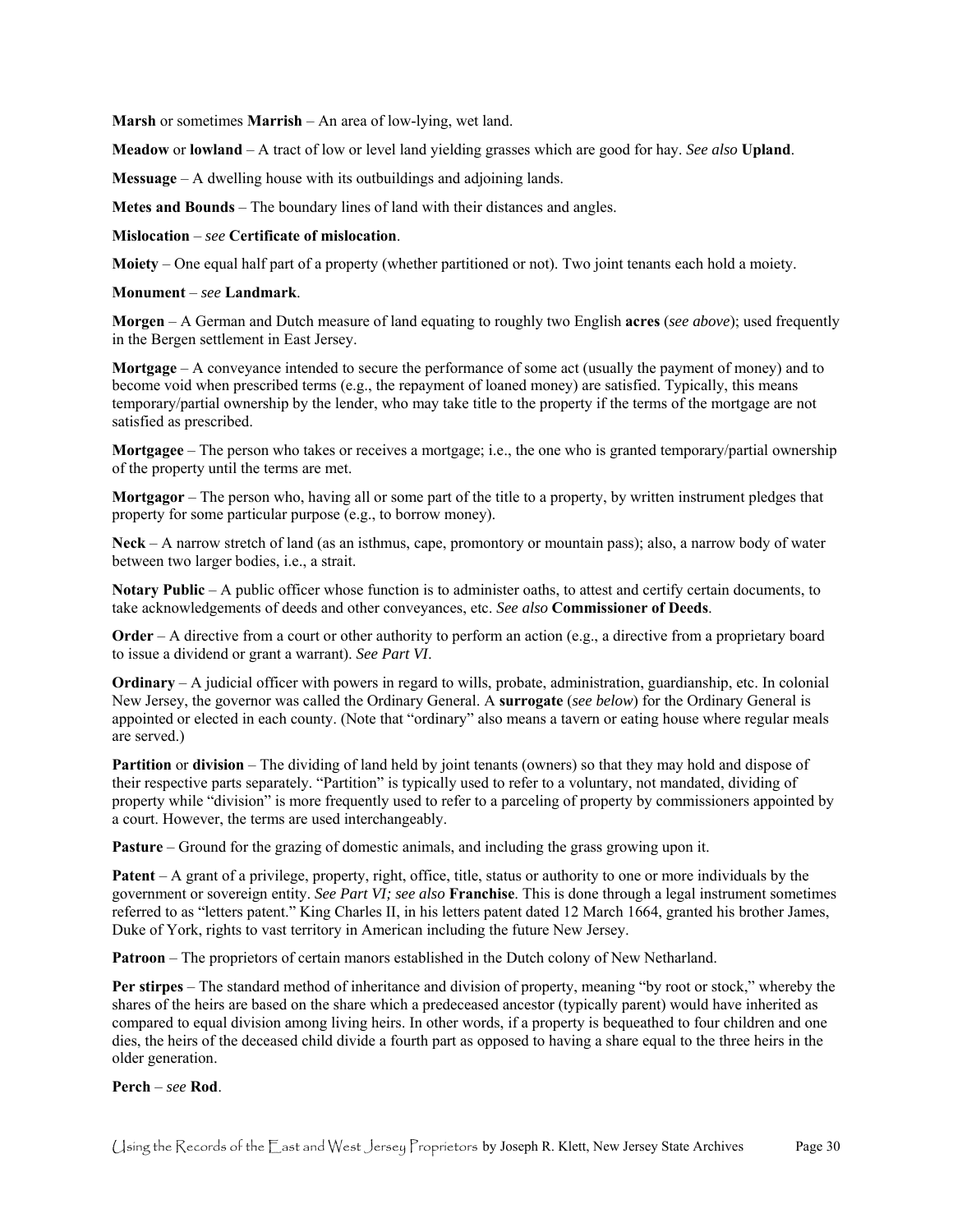**Plantation** – A large cultivated estate.

**Planter** – A farmer or owner of a plantation.

**Plat** – *see* **Survey**.

**Pole** – *see* **Rod**.

**Propriety** – Property, or a share of property along with the shareholder's rights. *See Part VI*.

 **Quitclaim** or **release** – A discharge of claim or title to a property. The grantor of a quitclaim releases and transfers interest in the property, but does not represent that he/she has a right to it.

 **Quit-rent** – A rent paid by the tenant of a freehold (i.e., on purchased property) to the grantor by which the tenant goes "quit and free," that is, discharged from any other rent. *See Part VI*.

#### **Release** – *see* **Lease**, **Quitclaim**.

 **Remainder** – An estate limited to take effect and be enjoyed after another estate is determined. For example, property devised in a will to a second person following the expiration of the rights to it devised to another person first. Or, in wills, that part of the estate which is left after all of the other provisions of the will have been satisfied (also called the **residue**).

**Replevin** – An action brought to recover property unlawfully taken. *See also* **Distrain**, **Foreclose**.

**Residuary legatee** –*see* **Legatee**.

**Residue** – *see* **Remainder**.

**Resurvey** – *see* **Caveat**, **Certificate of mislocation**.

**Return of survey** – *see* **Survey**.

 **Reversion**, **reversionary interest** – Any estate (right) held by the grantor, if such exists under law, following the disposition of property.

#### **Richard Roe, Richard Fen, Richard Miles** – *See* **John Doe**, etc.

 **Right-of-way** – A right to pass through property or the designated strip of land to which this right pertains. A public, transit-related or vehicular thruway right—i.e., for a road, railroad, canal—is typically referred to as a right-of-way as compared to an **easement** (*see above*; s*ee also* **Condemnation**, **Road return**).

**Riparian** – Relating to land under water or below the high tide line.

 **Road return** – The record of a survey of the route of a public road, typically mentioning property owners and/or government seizing the land for a public **right-of-way** (*see above*). These officials may be appointed at the buildings or other landmarks. Road returns are made by commissioners or road surveyors appointed by the municipal, county or state level. *See also* **Condemnation**.

 property owners along the **right-of-way** (**see above**). See also **Condemnation**. **Road vacation** – The abandoning or vacating of a public thruway, resulting in the reversion of condemned land to

 **Rod** or **perch**, **pole** – A lineal measure of 16.5 feet; four rods equals one **chain** (*see above*). All three terms are sometimes used to mean a square rod, which is  $1/160<sup>th</sup>$  of an acre or 272.25 square feet of land.

**Rood** – A unit of area usually equal to 1/4 acre.

 proportionately to the use made of the right by the grantee. **Royalty** – A payment reserved by the grantor of a patent, lease of a mine, or similar right and payable

**Seisin** or **seizin** – The right to immediate possession (in accordance with the nature of the property).

**Socage** or **soccage** – A land holding in consideration of agricultural services provided to a feudal lord.

**Stirpes** – *see* **Per stirpes**.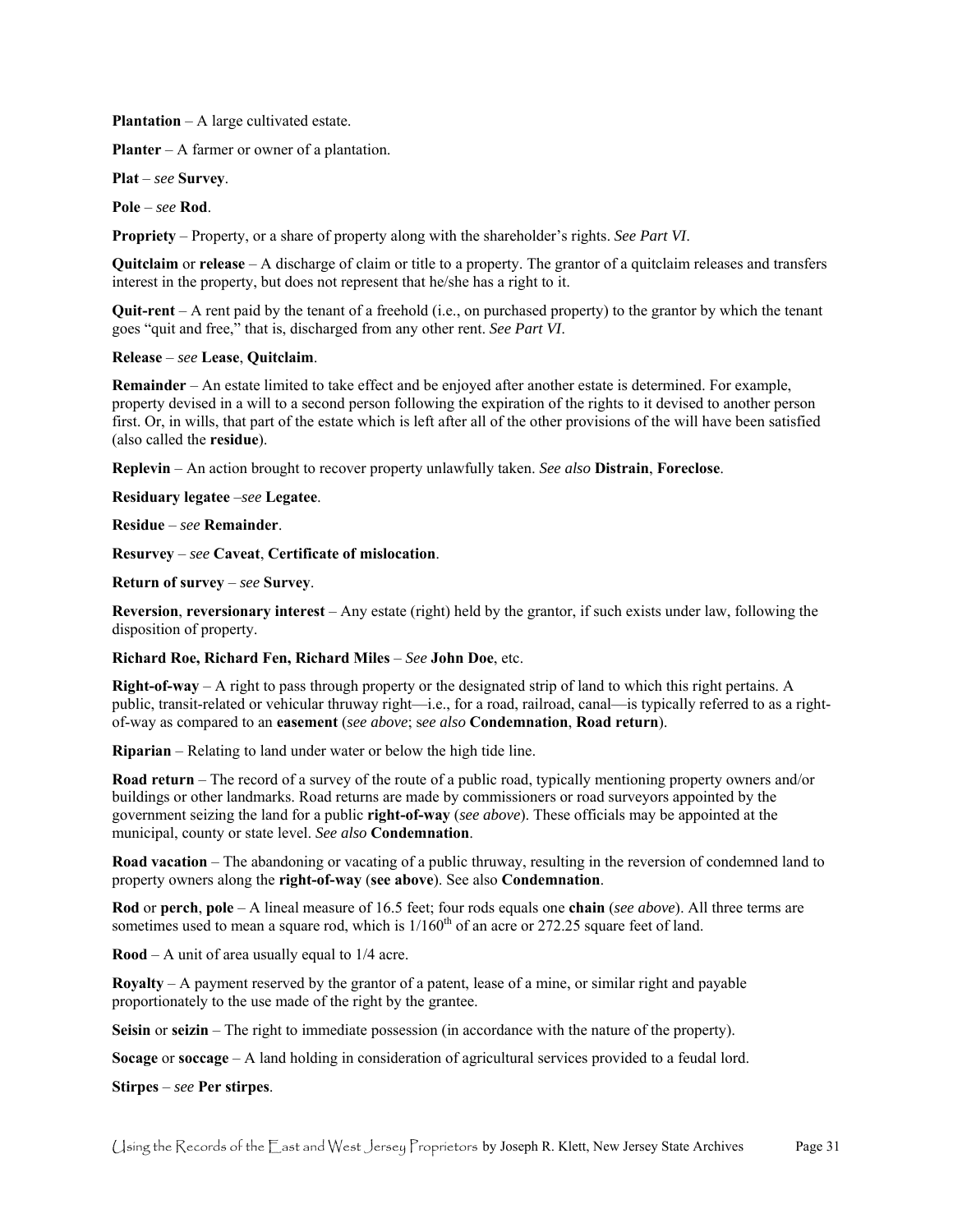**Surety** or **bondsman**, **fellow bondsman** – One who undertakes to pay money or to do any other act in the event that the principal party responsible fails to do so (e.g., the co-signor to a loan).

 **Surrogate** – A judge or judicial officer with authority to administer probate matters, guardianships, etc.; i.e., a surrogate for the **Ordinary** (*see above*). In early colonial times, there were surrogates and deputy surrogates for East and West New Jersey. Later, surrogates were appointed for each county. Today, surrogates are elected county officials.

 **Survey** – The process by which a parcel of land is measured and its contents ascertained, and the resulting document (also called a **plat** or **plot**) recording the boundaries and quantity of land. A **return of survey** is a certificate created to document that a warrant or claim for an allotment of land has been fulfilled by virtue of a survey or surveys. *See Part VI*.

 **Survivorship** – When a person becomes entitled to property by surviving another person (e.g., a spouse) who had an interest in it.

 **Tenant** – One who holds or possesses lands or tenements by any kind of right or title, whether in fee, for life, for years, at will, or otherwise.

 **Tenancy** – The estate of a tenant. **Joint tenancy** is an estate arising from the purchase by or grant to two or more tenants. A joint tenant can acquire the interest of the other joint tenant by right of **survivorship** (*see above*); however, tenants in common do not have this right. persons. **Tenancy in common** means that each tenant has a right to occupy the whole in common with his co-

 **Tenement** – Property held by a tenant; everything of a permanent nature on a property. Typically used to mean houses and other buildings.

**Tenure** – A mode of holding or occupying something, e.g., land.

 **Testament** or **will** (or "last will and testament") – A disposition of real and personal property after the owner's decease, to take place according to his/her desire and direction.

 **Testate** – Having died leaving a testament and last will. In such cases, an **executor** (*see above*) will have been appointed by the deceased to manage and dispose of the estate.

**Testator** (male), **testatrix** (female) – One who makes or has made a testament or last will.

**Tillage** – Cultivated or tilled land. *Compare with* **Fallow land**.

 **Title** – The right to or ownership in land; the means whereby the owner of lands has legal possession of his property.

 **Town grant**, **town lot**, **townlands** – Lands granted within a planned settlement or additional lands granted to established settlers. In early New Jersey settlements, town lots contained a few acres and a proportion of meadow land was granted to each settler outside the town. *See also* **Headright**.

 **Trespass** – Doing an unlawful act or lawful act in an unlawful manner to the injury/damage of another person or his property. *See also* **Ejectment**.

**Unappropriated** or **undiscovered land** – Land for which there has been no severance of title from the proprietors.

 **Undivided right** – A right or title held by two or more tenants in common or joint tenants before partition; a right held jointly (by the same title), whether equal or unequal in value or quantity.

**Upland** or **headlands** – The higher part of a region or tract, as compared to **meadow** (*see above*) or lowlands.

 **Venue** or **visne** – The geographical division (neighborhood, place or county) where an injury is declared to have been done or fact declared to have happened.

**Vendue** – A sale, generally at public auction.

**Warrant** or **land warrant** – An authority to lay out a parcel of land in compensation for a claim or right (e.g., of a proprietary shareholder), or a part thereof. *See Part VI*.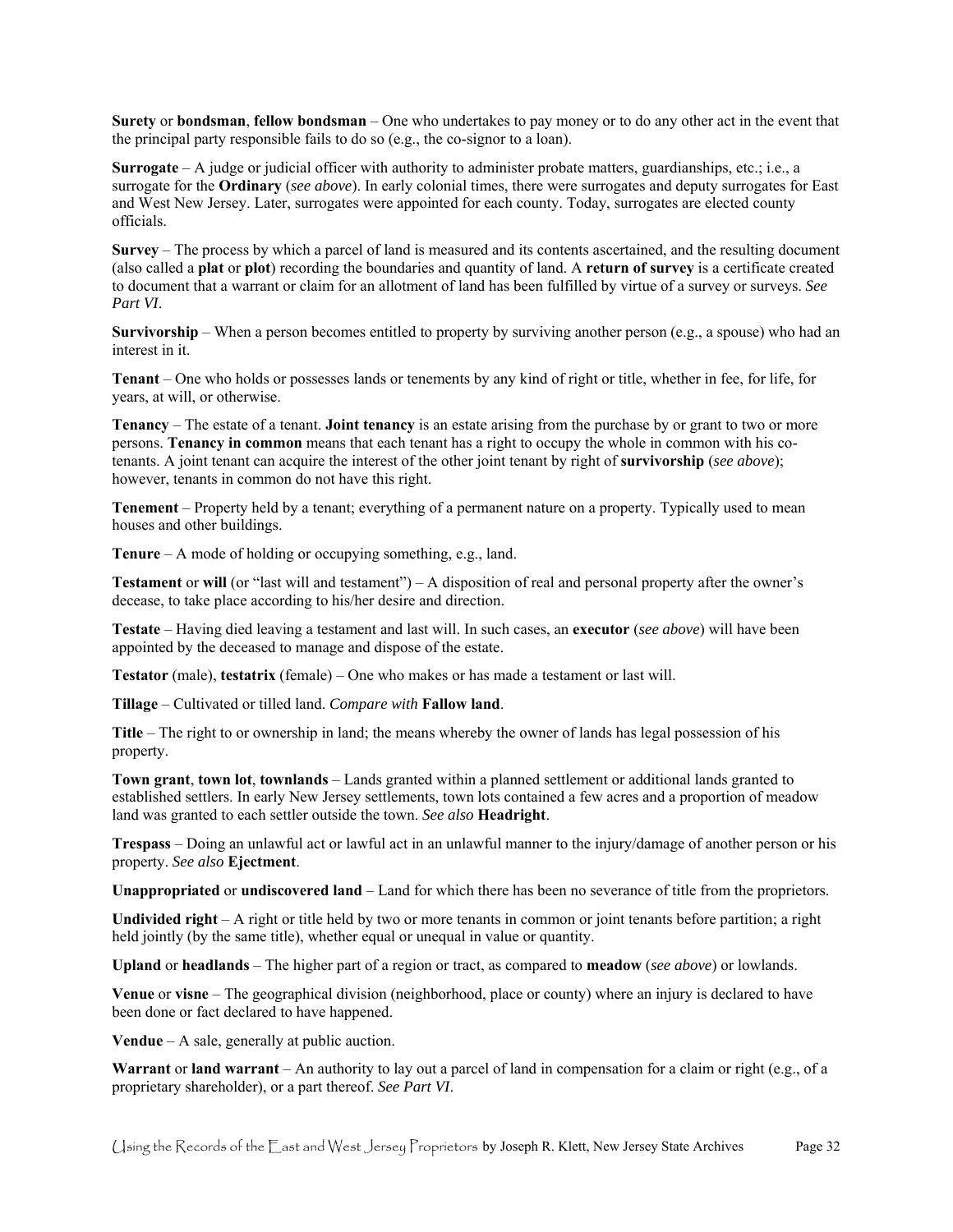#### **Will** – *see* **Testament**.

**Yeoman** – In English law, a commoner; a freeholder under the rank of gentleman.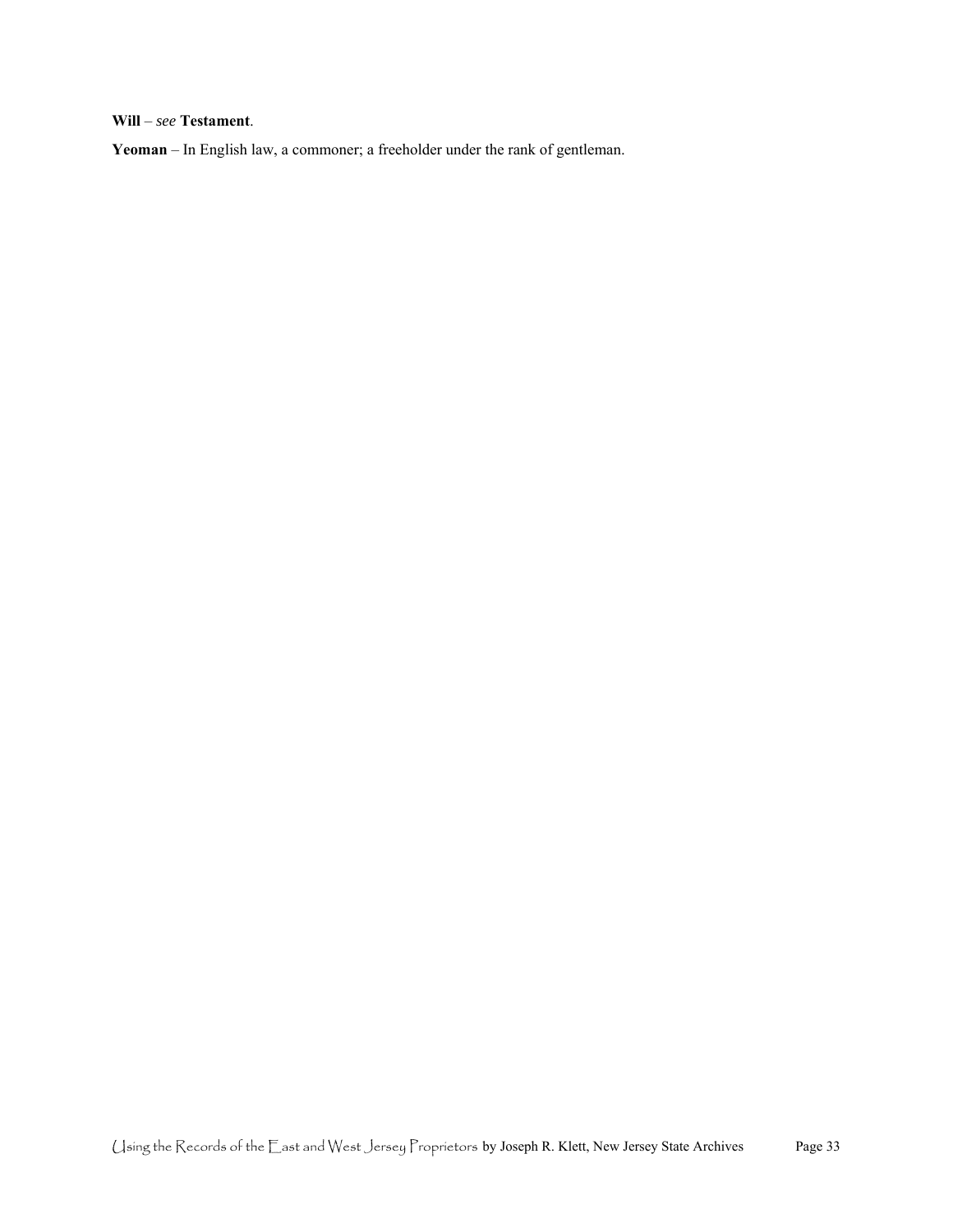### Part X – Case Studies

#### **East Jersey:**

#### Thomas Bloomfield

- References from "Index to Colonial Conveyances ..."
- Woodbridge Quit-Rent Account, 1670-1683

#### Reynolds Family

- Will of John Reynolds of New Brunswick, 1766
- Will of William "Ronald" (Ranald) of Freehold, 1709
- 1688 East Jersey land transactions from published *Patents and Deeds …*
- 1687 petition of "Scotch Proprietors' servants" from published East Jersey minutes
- 1684 list of Scottish servants indentured for four years from East Jersey Deed Book A, p. 154

#### **West Jersey:**

#### Rogers Family

- Will of Alice Carter, 1694
- Deed of John Rogers Sr., executor of Alice Carter, to Mathew Clayton, 1694
- Pedigrees showing John Rogers of Burlington City as son of John Rogers Sr. of Nottingham
- 1712 sale by John Rogers Jr. of Nottingham of a fractional share of West Jersey purchased by his father John Rogers Sr. in 1683
- West Jersey Council minutes ordering warrant for John Rogers Jr., 1714
- West Jersey account book showing activity on John Rogers' account, 1714-1767
- Amos and Abraham Rogers' survey by right of conveyance from their father John, 1767
- Estate inventory of Amos Rogers of Nottingham Township, 1807

#### Sybilla (Buckworth) Clayton

- John Rogers Sr., executor of Alice Carter, to Mathew Clayton, 1694
- Sketch of property granted to Mathew Clayton in 1694
- 1727 will of Nathaniel Leonard of Trenton bequeathing "Sybal's Plantation"

#### Roberts Family

- Published abstract of Jonathan Roberts' will mentioning six daughters and wife with child, 1721
- Abstract of will of Mary Roberts of Trenton mentioning six daughters, 1740
- Original 1720 will of Jonathan Roberts showing bequest of all lands and tenements to unborn child if a boy
- Survey to Ralph Hart, Richard Furman and Nicholas Roberts, 1745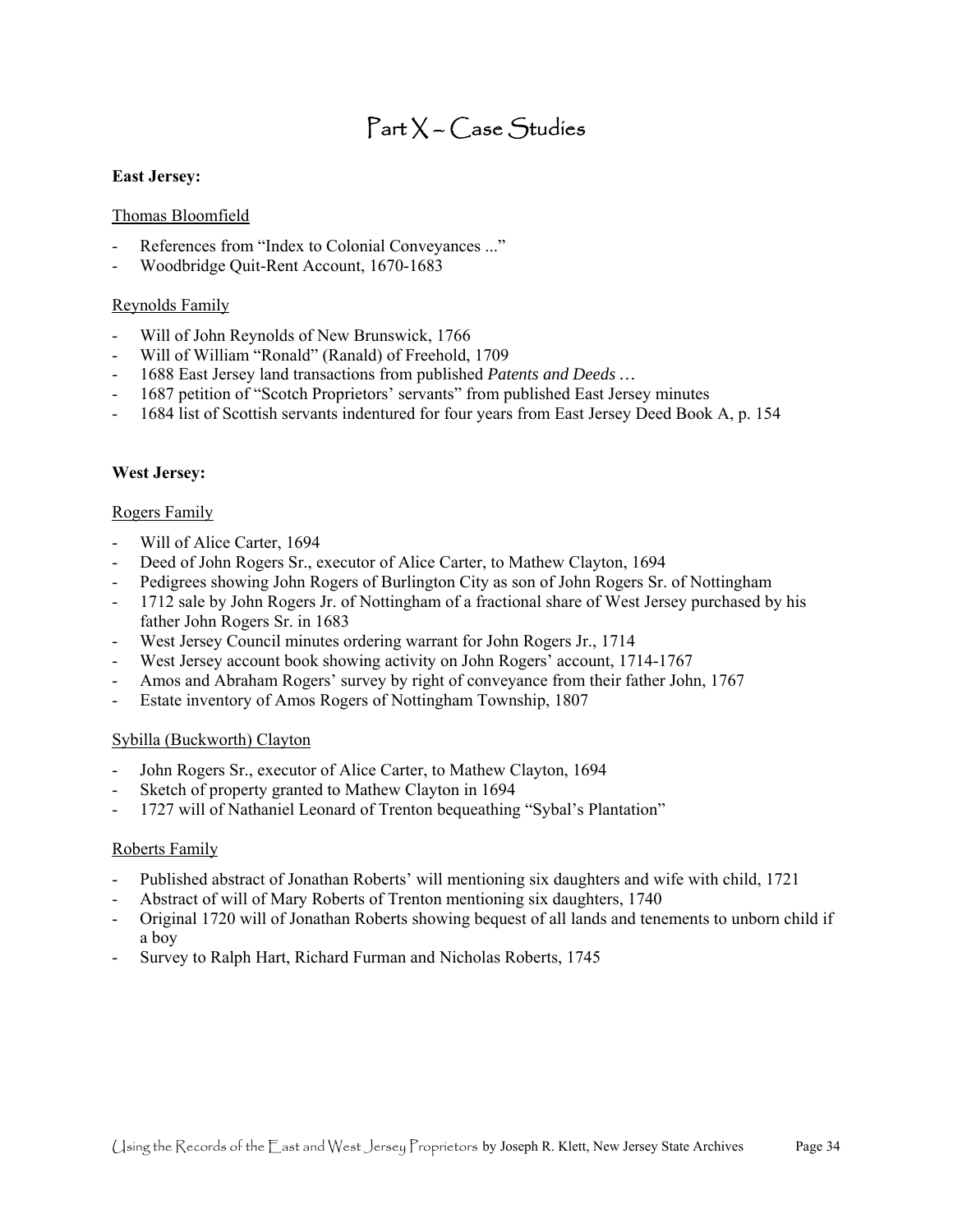### Part XI – Bibliography

 Jersey's proprietary period. The books and articles listed below relate to the history of the proprietors, abstracted land and estate records, colonial disputes over governance and property rights, and/or the earliest settlement of East *NOTE:* The following bibliography is **not** a comprehensive list of available published genealogical sources for New and West Jersey. Published church records (including marriages and baptisms), for example, are not included.

 Biddle, C. Miller. "Burlington Waterlots Surveyed." *The Genealogical Magazine of New Jersey* 83:3-13 & 15-96. (2011).

 Board of Proprietors of the Eastern Division of New Jersey. *The Minutes of the Board of Proprietors of the Eastern Division of New Jersey, 1685-1794*. 4 vols. (Perth Amboy, N.J.: 1949).

Board of Proprietors of the Eastern Division of New Jersey. *The General Board of Proprietors of the Eastern Division of New Jersey.* 5<sup>th</sup> ed. (Barnegat, N.J.: 1993).

 *Province Line between East and West New Jersey.* (Camden, N.J.: 1887). Council of Proprietors. *Report of the Committee of the Council of Proprietors of West New Jersey, in relation to the* 

 Cunningham, John T*. The East of Jersey: A History of the General Board of Proprietors of the Eastern Division of New Jersey*. (Newark, N.J.: 1992).

Daily, Joseph W. *Woodbridge and Vicinity: The Story of a New Jersey Township*. (New Brunswick, N.J.: 1873).

Davis, John David. *Bergen County, New Jersey, Deed Records, 1689-1801*. (Bowie, Md.: 1995).

Davis, John David. *West Jersey, New Jersey, Deed Records, 1676-1721*. (Westminster, Md.: 2005).

Edsall, Preston W., ed. *Journal of the Courts of Common Right and Chancery of East New Jersey, 1683-1702.*  (Philadelphia, Pa.: 1937).

 Hartlaub, Robert J. and Miller, George J., comps. *Colonial Conveyances: Provinces of East and West New Jersey, 1664-1794*. 2 vols. (Summit, N.J.: 1974).

Hatfield, Edwin F. *History of Elizabeth, New Jersey: Including the Early History of Union County.* (New York, N.Y.: 1868).

Hutchinson, Richard S. *East New Jersey Land Records*. 9 vols. (Lewes, Del.: 2005-8).

Hutchinson, Richard S. *Monmouth County, New Jersey, Deeds: Books A, B, C & D*. (Bowie, Md.: 2000).

 Johnson, Robert G. *An Historical Account of the First Settlement of Salem, in West Jersey, By John Fenwick, Esq., Chief Proprietor of the Same.* (Philadelphia, Pa.: 1839).

Kiernan, Mary Ann. *The Monmouth Patent, Part I*. (Red Bank, N.J.: c. 1986).

Kiernan, Mary Ann. *The Monmouth Patent, Part II*. (Red Bank, N.J.: c. 1987-1993).

 Klett, Joseph R. "An Account of East Jersey's Seven Settled Towns, circa 1684." *The Genealogical Magazine of New Jersey* 80:106-114. (September 2005).

Klett, Joseph R. "Introduction to …" and "Transcription of the Minutes of the Proprietors of the Province of East New Jersey, 1682-1684." *Journal of the Rutgers University Libraries* LXIII:23-78. (2007 [2009]).

Landsman, Ned C. Scotland and its First American Colony, 1683-1765. (Princeton, N.J.: ca. 1985).

Leaming, Aaron and Spicer, Jacob eds. *The Grants, Concessions, and Original Constitutions of the Province of New Jersey. The Acts Passed during the Proprietary Governments, and other Material Transactions before the Surrender Thereof to Queen Anne*. (Philadelphia, Pa.: [1758]). See also reprint*: The Grants, Concessions, and original Constitutions* … (Union, N.J.: 2002).

Littell, John*. Family Records or Genealogies of the First Settlers of Passaic Valley (and Vicinity)*. (Baltimore, Md.: 1981).

Using the Records of the East and West Jersey Proprietors by Joseph R. Klett, New Jersey State Archives Page 35